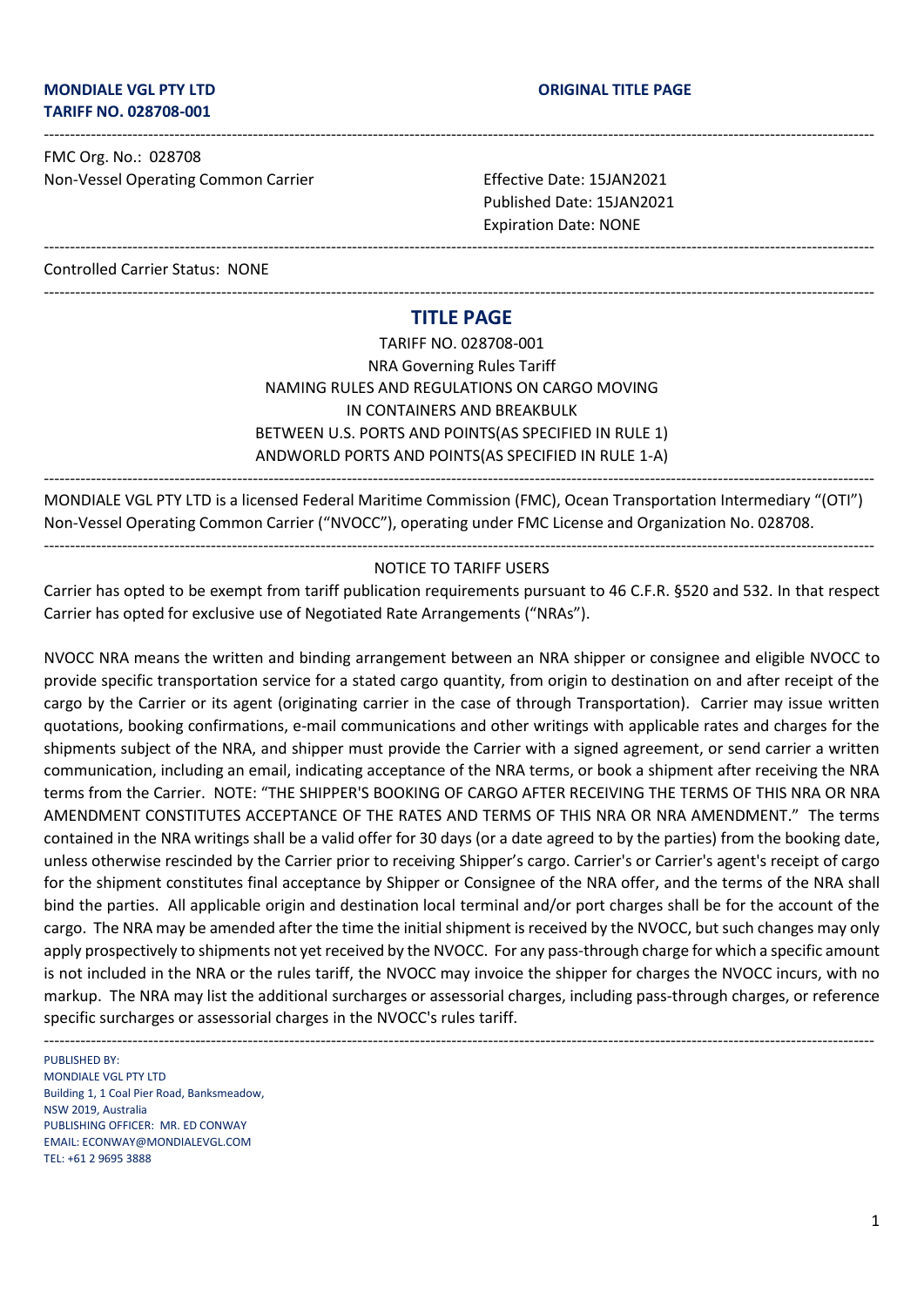# TARIFF DETAILS

TARIFF NO. 028708-001 TARIFF TITLE: NRA GOVERNING RULES TARIFF EFFECTIVE: 15JAN2021 THRU: None EXPIRES: None PUBLISH: 15JAN2021 AMENDMENT TYPE: 0 ORIGINAL ISSUE: 15JAN2021 WEIGHT RATING: 1,000KGS VOLUME RATING: 1CBM TARIFF TYPE: GOVERNING NRA RULES TARIFF CERTIFICATION: ALL INFORMATION CONTAINED IN THIS TARIFF IS TRUE, ACCURATE AND NO UNLAWFUL ALTERATIONS ARE PERMITTED.

### FMC ORGANIZATION INFORMATION

FMC ORG. NO.: 028708 NAME: MONDIALE VGL PTY LTD NON-VESSEL OPERATING COMMON CARRIER TRADE NAME: VGL GLOBAL LOGISTICS HDQ. COUNTRY: AUSTRALIA HOME OFFICE: BANKSMEADOW, NSW PHONE: +61 2 9695 3888 Email: info@mondialevgl.com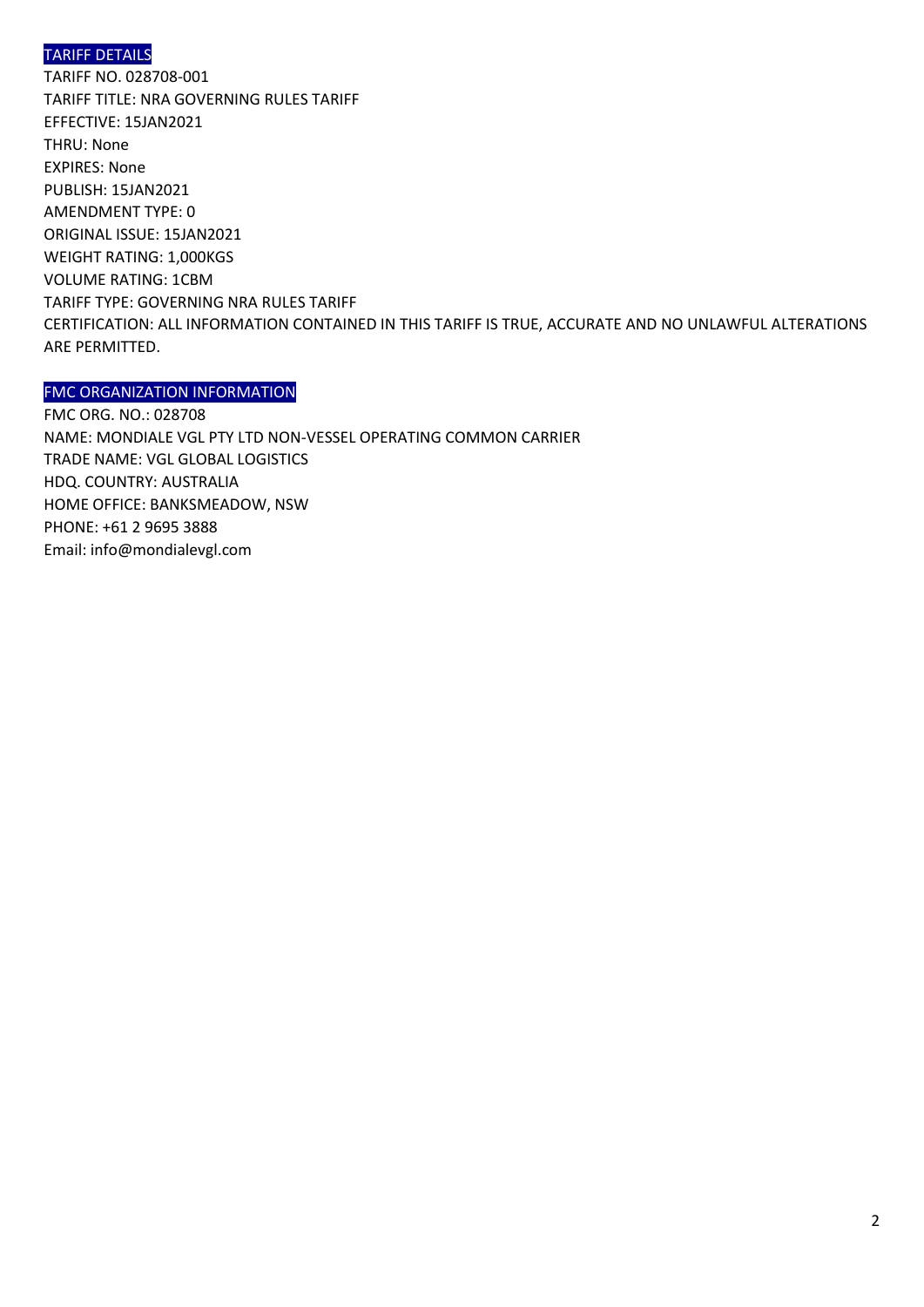*FMC ORG. NO. 028708: MONDIALE VGL PTY LTD NRA RULES TARIFF NO. 028708-001- Between (US and World) AMENDMENT NO.: 0 Table of Contents Effective: 15JAN2021 Expire Date: None Published: 15JAN2021* 

Rule 1 – Scope Rule 1-A – Scope Rule 1-B – Intermodal Service Rule 2 – Notice to Tariff Users Rule 2A – Application of NRAs and Charges Rule 2-010 – Packing Requirements Rule 2-020 – Diversion by Carrier Rule 2-030 – Mixed Commodities Rule 2-040 – Container Capacity Rule 2-050 – Shipper Furnished Container Rule 2-060 – Measurement and Weight Rule 2-070 – Overweight Containers Rule 2-080 – Shipper's Load & Count Rule 2-090 – Diversion by Shipper or Consignee Rule 2-100 – Security Fees Rule 2-110 – Restricted Articles Rule 2-120 – Freight All Kinds Rule 2-130 - Alternate Rate Service Levels; Economy, Regular, Premium Rule 2-140 – AES USA Export Shipments Rule 2-150 – Documentation Fee Rule 2-160 – AMS Charges Rule 2-170 – Submission Cargo Declaration Data Rule 2-180 – U.S. Customs Related Charges Rule 2-190 – Lien Notice Rule 2-200 – Cargo Roll-Over Rule 2-210 – Free Time Detention/Demurrage/Storage Rule 3 – Rate applicability Rule 4 – Heavy Lift

Rule 5 – Extra Length Rule 6 – Minimum Bill of Lading Charges Rule 7 – Payment of Freight Charges Rule 8 – Bill of Lading Rule 9 – Freight Forwarder Compensation Rule 10 – Surcharges & Arbitraries Rule 11 – Minimum Quantity Rate Rule 12 – Ad Valorem Rule 13 – Transshipment Rule 14 – Co-Loading Rule 15 – Open Rates Rule 16 – Hazardous Cargo Rule 17 – Free Time & Demurrage Rule 18 – Returned Cargo Rule 19 – Shippers Request or Complaints Rule 20 – Overcharge Claims Rule 21 – Use of Carrier Equipment Rule 22 – Automobiles Rule 23 – Carrier Terminal Rules and Charges Rule 23-01 – Destination Terminal Handling Charge Rule 24 – NVOCC Bond and Process Agent Rule 25 – Certification of Shippers Status Rule 26 – Loyalty Contracts in Foreign Commerce Rule 27 – Definitions Rule 28 – Abbreviations, Codes & Symbols Rule 29 – Access to Tariff Information Rules 30- Container Weight Regulations (SOLAS) Rule 31- NVOCC Service Arrangement (NSA) Rule 32-100-Reserved for Future Use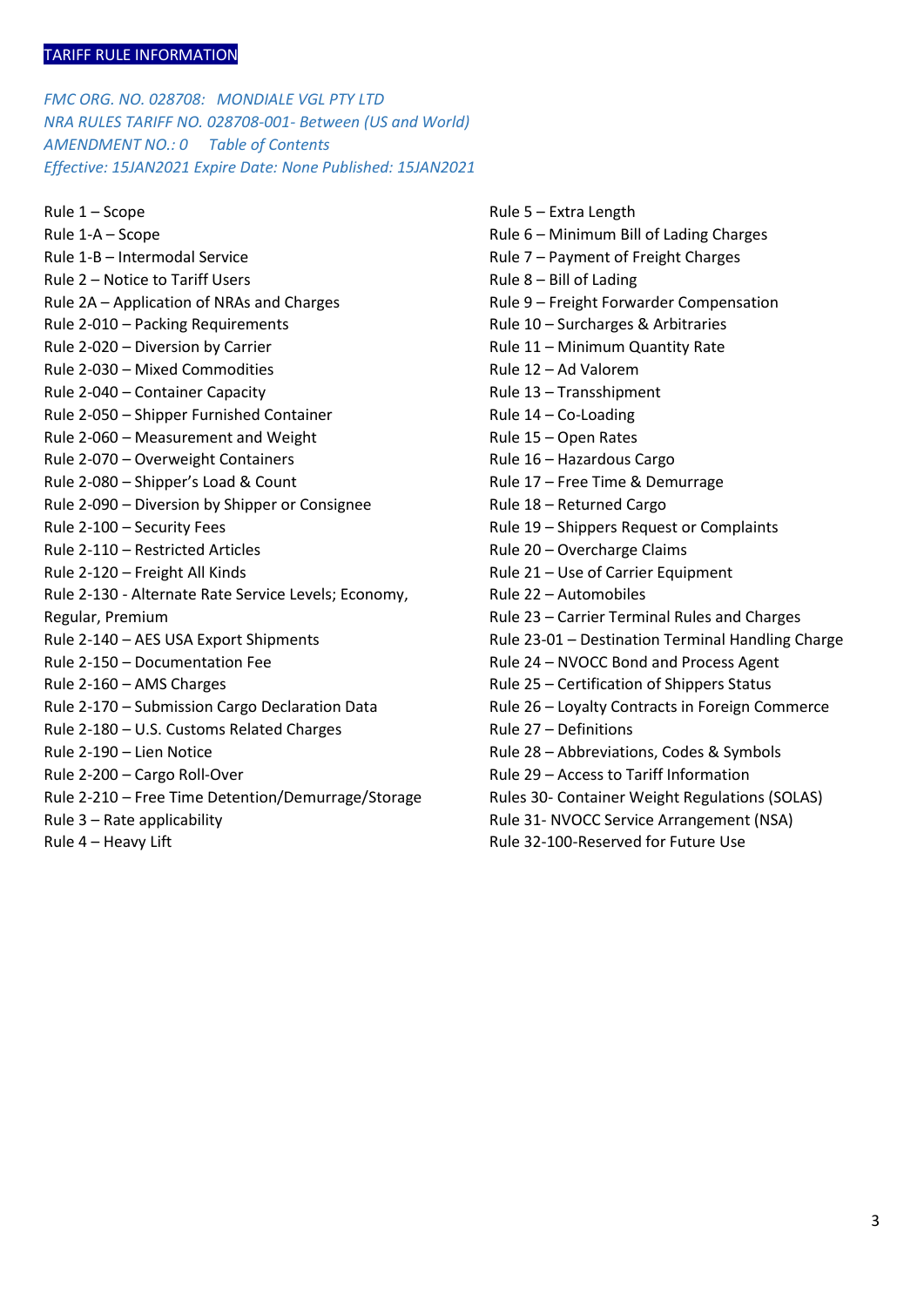*FMC ORG. NO. 028708: MONDIALE VGL PTY LTD NRA RULES TARIFF NO. 028708-001- Between (US and World) AMENDMENT NO.: 0 Rule 1 : Scope Effective: 15JAN2021 Expire Date: None Published: 15JAN2021* 

Rules and regulations published herein apply between United States Atlantic, Gulf, Pacific and Great Lakes Ports, U.S. Territories and Possessions, U.S. Inland Points and Worldwide Ports and Points as specified in Rule 1.A of this tariff:

| U.S. ATLANTIC BASE PORTS (ACBP)    | Houston, TX                           |
|------------------------------------|---------------------------------------|
| Baltimore, MD                      | Galveston, TX                         |
| Boston, MA                         | New Orleans, LA                       |
| Chester, PA                        | Tampa, FL                             |
| Charleston, SC                     | Mobile, AL                            |
| Jacksonville, FL                   | U.S. PACIFIC COAST BASE PORTS: (PCBP) |
| Miami, FL                          | Port Hueneme, CA                      |
| New York, NY                       | Los Angeles, CA                       |
| Newark, NJ                         | Long Beach, CA                        |
| Norfolk VA                         | Oakland, CA                           |
| Philadelphia, PA                   | San Francisco, CA                     |
| Savannah, GA                       | Portland, OR                          |
| Wilmington, NC                     | Seattle, WA                           |
| U.S. GULF COAST BASE PORTS: (GCBP) | Tacoma, WA                            |

#### GREAT LAKES BASE PORTS

Includes Chicago, IL SUBSTITUTED SERVICE AND INTERMODAL SERVICE A. SUBSTITUTED SERVICE

This provision shall govern the transfer of cargo by trucking or other means of transportation at the expense of the Ocean Carrier. In no event shall any such transfer arrangements be such as to result directly or indirectly in any lessening or increasing of the cost or expense which the shipper would have borne had the shipment cleared through the port originally intended.

#### B. INTERMODAL SERVICE

Carrier will provide through intermodal service via all combinations of air, barge, motor and rail service. Intermodal Rates will be shown as single-factor through rates as specified in individual NRAs. Carrier's liability will be determined in accordance with the provisions indicated in their Bill of Lading (Rule 8 herein). Intermodal rates will apply via US Atlantic, Gulf or Pacific Coast Base Ports as specified in the individual NRA of this tariff. Intermodal rates will apply from locations specified in rule 1-B.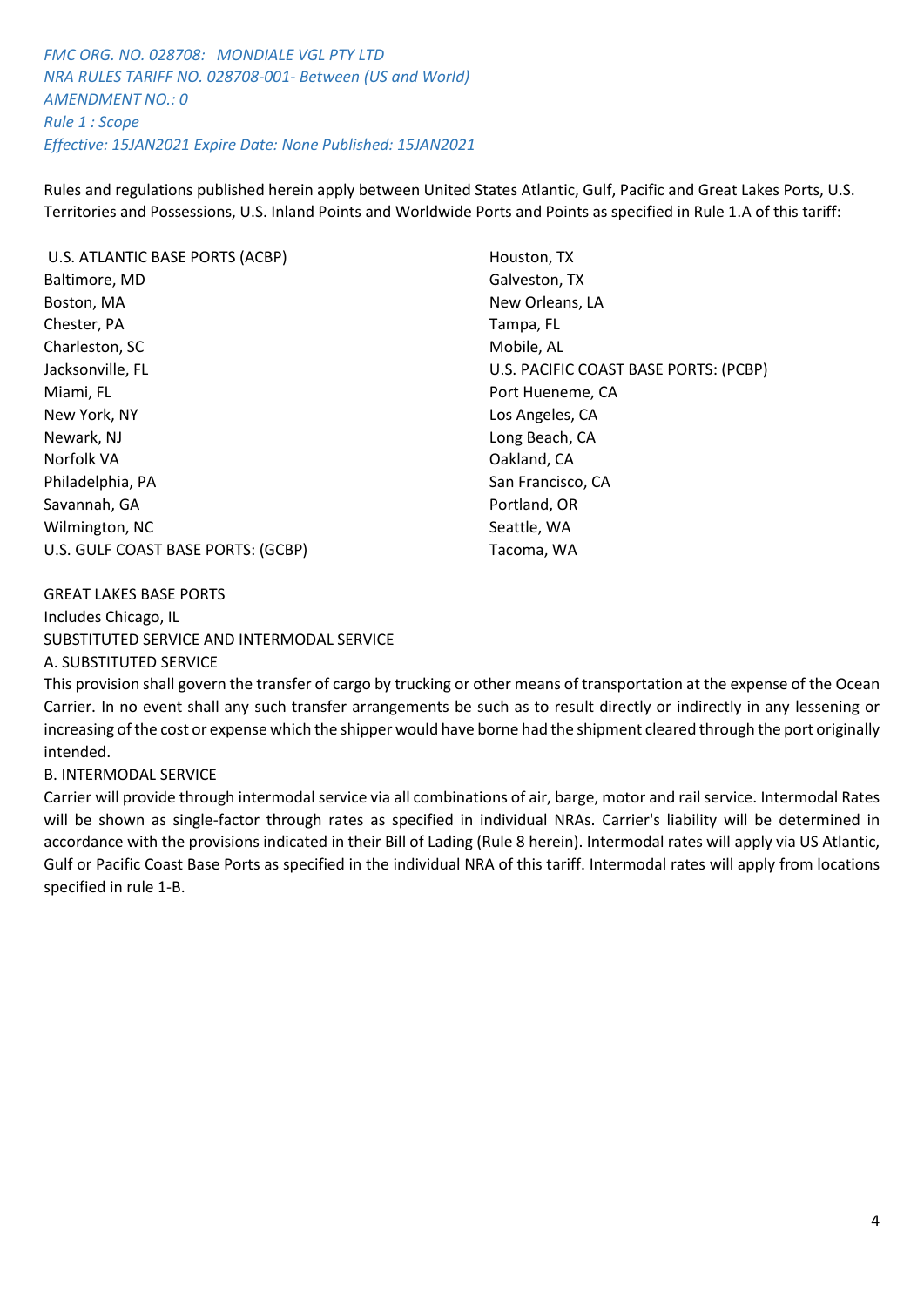# *FMC ORG. NO. 028708: MONDIALE VGL PTY LTD NRA RULES TARIFF NO. 028708-001- Between (US and World) AMENDMENT NO.: 0 Rule 1-A: Worldwide Ports and Points Effective: 15JAN2021 Expire Date: None Published: 15JAN2021*

#### Except as otherwise provided this tariff provides rules and regulations between USA Ports and Points, and Worldwide Ports and Points

AFGHANISTAN ALBANIA ALGERIA AMERICAN SAMOA ANDORRA ANGOLA ANGUILLA ANTARCTICA ANTIGUA AND BARBUDA ARGENTINA ARUBA ASHMORE AND CARTIER ISLANDS AUSTRALIA AUSTRIA BAHAMAS THE BAHRAIN BAKER ISLAND BANGLADESH BARBADOS BASSAS DA INDIA BELGIUM BELIZE BENIN BERMUDA **BHUTAN** BOLIVIA **BOTSWANA** BOUVET ISLAND BRAZIL BRITISH VIRGIN ISLANDS BRUNEI BULGARIA BURKINA BURMA BURUNDI **CAMBODIA** CAMEROON CANADA CAPE VERDE CAYMAN ISLANDS CENTRAL AFRICAN REPUBLIC **CHAD** CHILE CHINA CHRISTMAS ISLAND CLIPPERTON ISLAND COCOS (KEELING) ISLANDS COLOMBIA COMOROS CONGO COOK ISLANDS CORAL SEA ISLANDS COSTA RICA CUBA CYPRUS **CZECHOSLOVAKIA** DENMARK DJIBOUTI **DOMINICA** DOMINICAN REPUBLIC ECUADOR EGYPT

EL SALVADOR EQUATORIAL GUINEA ETHIOPIA EUROPA ISLAND FALKLAND ISLANDS (ISLAS MALVIN FAROE ISLANDS FEDERATED STATES OF MICRONESIA FIJI FINLAND FRANCE FRENCH GUIANA FRENCH POLYNESIA FRENCH SOUTHERN AND ANTARCTIC GABON GAMBIA THE GAZA STRIP GERMANY GHANA GIBRALTAR GLORIOSO ISLANDS **GREECE** GREENLAND GRENADA GUADELOUPE GUAM GUATEMALA GUERNSEY GUINEA GUINEA BISSAU GUYANA HAITI HEARD ISLAND AND MCDONALD ISLA HONDURAS HONG KONG HOWLAND ISLAND HUNGARY ICELAND INDIA INDONESIA IRAN  $IRAD$ IRAQ SAUDI ARABIA NEUTRAL ZONE IRELAND ISRAEL ITALY IVORY COAST JAMAICA JAN MAYEN JAPAN JARVIS ISLAND JERSEY JOHNSTON ATOLL JORDAN JUAN DE NOVA ISLAND KENYA KINGMAN REEF KIRIBATI KOREA DEMOCRATIC PEOPLES REP KOREA REPUBLIC OF

KUWAIT LAOS **LEBANON** LESOTHO LIBERIA LIBYA **LIECHTENSTEIN LUXEMBOURG** MACAU MADAGASCAR MALAWI MALAYSIA MALDIVES MALI MALTA MAN ISLE OF MARSHALL ISLANDS MARTINIQUE MAURITANIA MAURITIUS **MAYOTTE** MEXICO MIDWAY ISLANDS MONACO MONGOLIA MONTSERRAT **MOROCCO** MOZAMBIQUE NAMIBIA NAURU NAVASSA ISLAND NEPAL NETHERLANDS NETHERLANDS ANTILLES NEW CALEDONIA NEW ZEALAND **NICARAGUA** NIGER NIGERIA NIUE NORFOLK ISLAND NORTHERN MARIANA ISLANDS NORWAY **OMAN** PAKISTAN PALMYRA ATOLL PANAMA PAPUA NEW GUINEA PARACEL ISLANDS PARAGUAY **PERU PHILIPPINES** PITCAIRN ISLANDS POLAND PORTUGAL PUERTO RICO **OATAR** REUNION ROMANIA RWANDA SAN MARINO SAO TOME AND PRINCIPE SAUDI ARABIA **SENEGAL** 

SEYCHELLES SIERRA LEONE **SINGAPORE** SOLOMON ISLANDS SOMALIA SOUTH AFRICA SOUTH GEORGIA AND THE SOUTH SA SPAIN SPRATLY ISLANDS SRI LANKA ST HELENA ST KITTS AND NEVIS ST LUCIA ST PIERRE AND MIQUELON ST VINCENT AND THE GRENADINES **SUDAN** SURINAME SVALBARD SWAZILAND SWEDEN SWITZERI AND SYRIA TAIWAN TANZANIA UNITED REPUBLIC OF THAILAND TOGO **TOKELAU** TONGA TRINIDAD AND TOBAGO TROMELIN ISLAND TRUST TERRITORY OF THE PACIFIC TUNISIA **TURKEY** TURKS AND CAICOS ISLANDS TUVALU UGANDA UNION OF SOVIET SOCIALIST REPU UNITED ARAB EMIRATES UNITED KINGDOM URUGUAY USA VANUATU VATICAN CITY VENEZUELA VIETNAM VIRGIN ISLANDS WAKE ISLAND WALLIS AND FUTUNA WEST BANK WESTERN SAHARA WESTERN SAMOA **VEMEN** YUGOSLAVIA ZAIRE ZAMBIA ZIMBABWE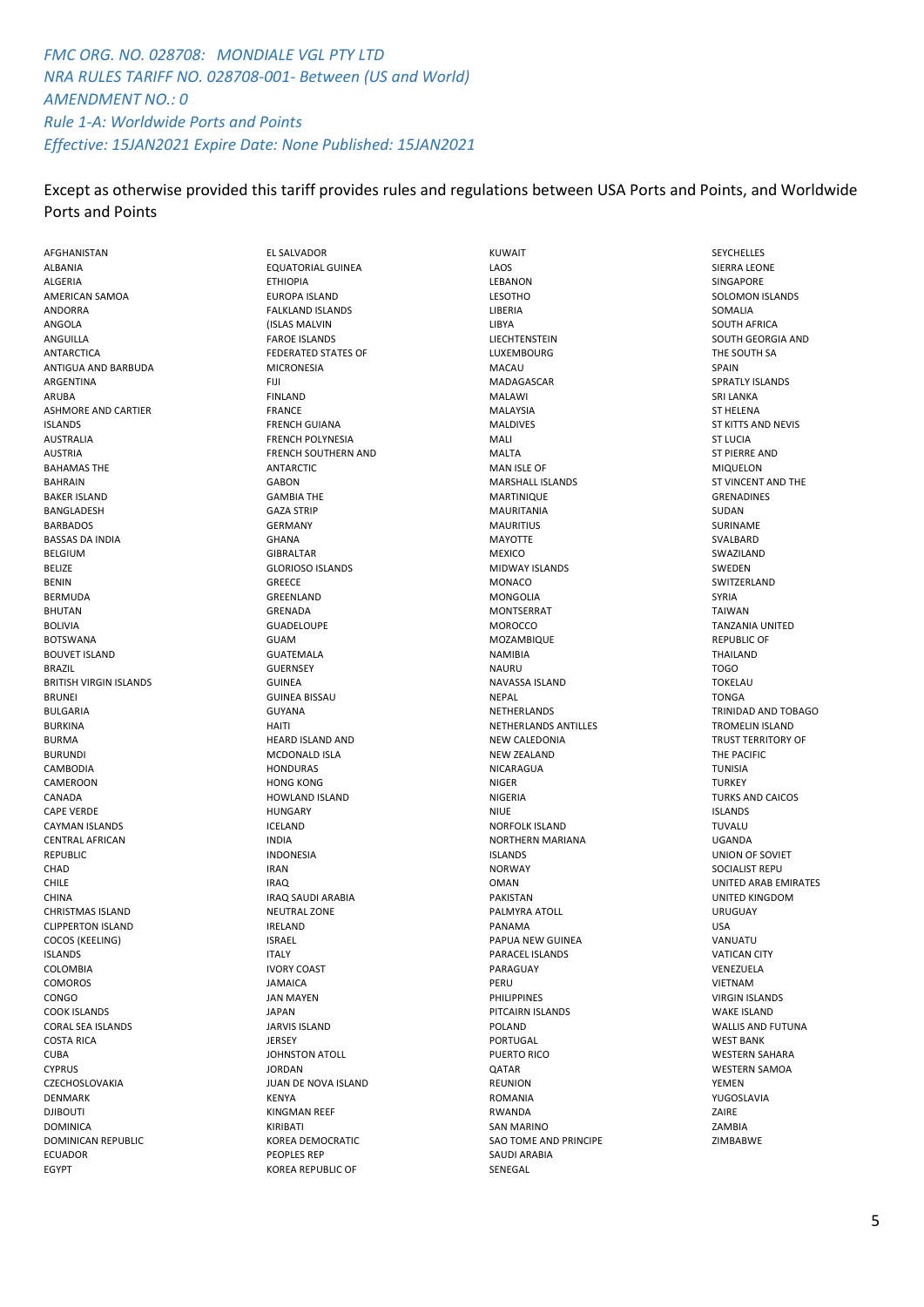*FMC ORG. NO. 028708: MONDIALE VGL PTY LTD NRA RULES TARIFF NO. 028708-001- Between (US and World) AMENDMENT NO.: 0 Rule 1-B: Intermodal Service Effective: 15JAN2021 Expire Date: None Published: 15JAN2021* 

Intermodal through rates applies between points in the U.S. and worldwide destinations.

*FMC ORG. NO. 028708: MONDIALE VGL PTY LTD NRA RULES TARIFF NO. 028708-001- Between (US and World) AMENDMENT NO.: 0 Rule 2: Notice to Tariff User Effective: 15JAN2021 Expire Date: None Published: 15JAN2021* 

a. Carrier has opted to be exempt from tariff publication requirements pursuant to 46 C.F.R. §520 and 532. In that respect Carrier has opted for exclusive use of Negotiated Rate Arrangements ("NRAs").

b. NVOCC NRA means the written and binding arrangement between an NRA shipper or consignee and eligible NVOCC to provide specific transportation service for a stated cargo quantity, from origin to destination on and after receipt of the cargo by the Carrier or its agent (originating carrier in the case of through Transportation).

c. Carrier's Rules are provided free of charge to Shipper and Consignee at www.mondialevgl.com containing the terms and conditions governing the charges, classifications, rules, regulations and practices of Carrier.

d. Carrier may issue written quotations, booking confirmations, e-mail communications and other writings with applicable rates and charges for the shipments subject of the NRA, and shipper must provide the Carrier with a signed agreement, or send carrier a written communication, including an email, indicating acceptance of the NRA terms, or book a shipment after receiving the NRA terms from the Carrier. NOTE: "THE SHIPPER'S BOOKING OF CARGO AFTER RECEIVING THE TERMS OF THIS NRA OR NRA AMENDMENT CONSTITUTES ACCEPTANCE OF THE RATES AND TERMS OF THIS NRA OR NRA AMENDMENT." The terms contained in the writings shall be a valid offer for 30 days (or a date agreed to by the parties) from the booking date, unless otherwise rescinded by the Carrier prior to receiving Shipper's cargo. Carrier's or Carrier's agent's receipt of cargo for this shipment constitutes final acceptance by Shipper or Consignee of this offer, and the terms of the NRA shall bind the parties. All applicable origin and destination local terminal and/or port charges shall be for the account of the cargo.

e. The NRA may be amended after the time the initial shipment is received by the NVOCC, but such changes may only apply prospectively to shipments not yet received by the NVOCC.

f. All applicable origin and destination local terminal and/or port charges shall be for the account of the cargo.

*FMC ORG. NO. 028708: MONDIALE VGL PTY LTD NRA RULES TARIFF NO. 028708-001- Between (US and World) AMENDMENT NO.: 0 Rule 2A: Application of NRAs and Charges Effective: 15JAN2021 Expire Date: None Published: 15JAN2021* 

1. NRAs are stated in terms of U.S. Currency and or local currencies, as applicable, and apply per 1 Cubic Meter (M) or 1,000 Kilos (W), as indicated, whichever basis yields the greater revenue, except as otherwise specified. Where the word "Weight" or the letter "W" appears next to an article or commodity, weight rates are applicable without regard to measurement. Where the word "Measurement" or the letter "M" appears next to an article or commodity, measurement rates are applicable without regard to weight. NRAs and other charges shall be based on the actual gross weight and/or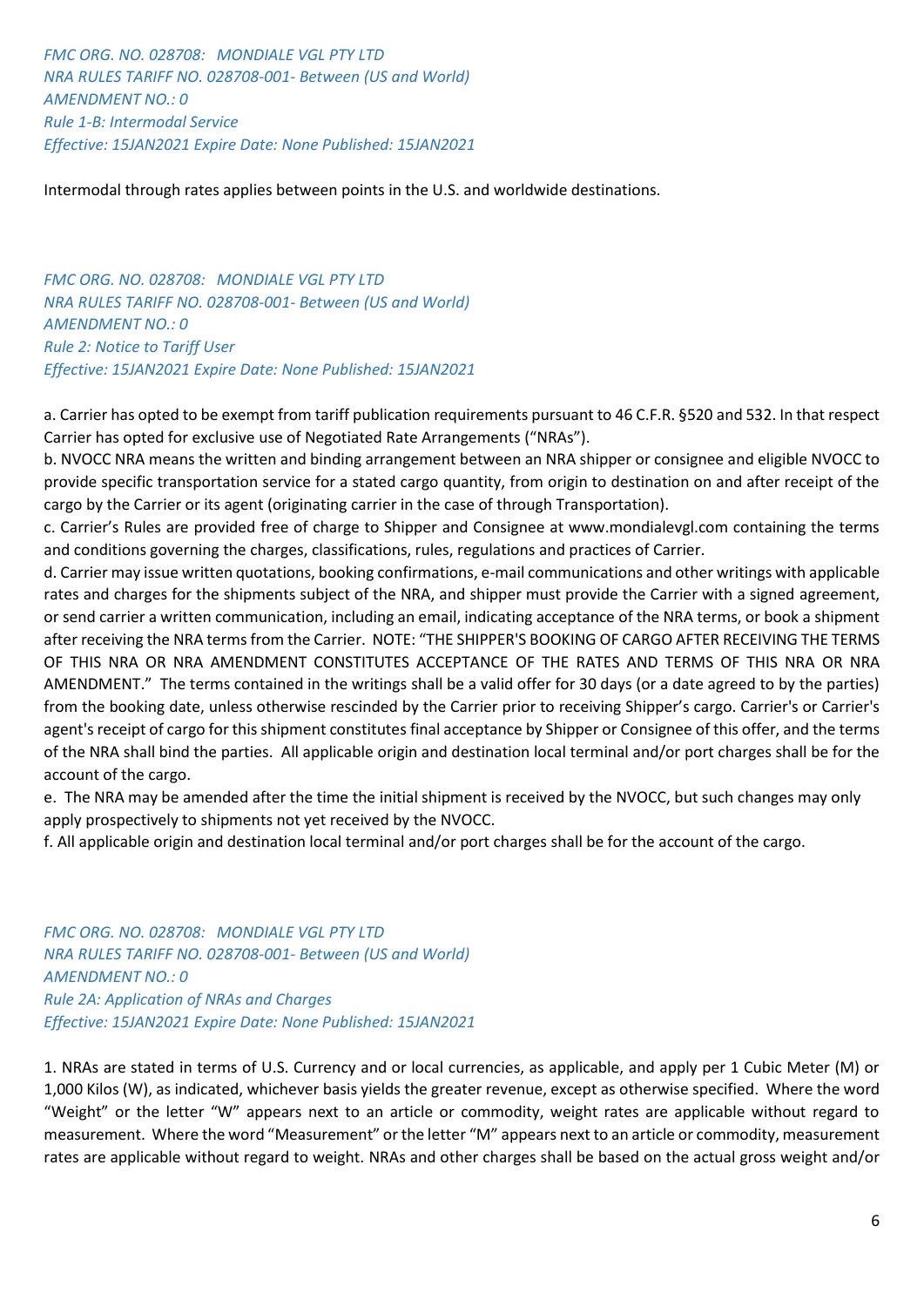overall measurement of each piece or package, except as otherwise provided. NRAs indicated by W/M or WM are optional weight or measurement rates and the rate yielding the greater revenue will be charged.

2. Except as otherwise provided, all "Port" (i.e., Port-to-Port) rules published herein apply from/to places where the common carrier originates or terminates its actual ocean carriage of cargo. Tolls, Wharfage, Cost of Landing, and all other expenses beyond the port terminal area are for account of Owner, Shipper or Consignee of the cargo and all such expenses levied in the first instance against the Carrier will be billed in an equal amount to the Owner, Shipper or Consignee of the Cargo. NRAs are applicable from Inland Points which lie beyond port terminal areas. Such NRAs will be shown as single factor through NRAs. Such NRAs shall be inclusive of all charges pertinent to the transportation of cargo and not including Customs clearance assessments or Forwarding Charges, except as provided. Alternatively, at shipper's or consignee's request, carrier will arrange for inland transportation as shipper's or consignee's agent. All associated costs will be for the account of the cargo. Overland carriers will be utilized on an availability of service basis and not restricted to any preferred Carriers, except as Ocean Carrier deems necessary to guarantee safe and efficient movement of said cargo. (See item 16, re: Advanced Charges.) Carrier shall not be obligated to transport the goods in any particular type of container or by any particular Vessel, Train, Motor, Barge or Air Carrier, or in time for any particular market or otherwise than with reasonable dispatch. Selection of Water Carriers, Railways, Motor, Barge or Air Carrier used for all or any portion of the transportation of the goods shall be within the sole discretion of the Ocean Carrier.

3. Packages containing articles of more than one description shall be rated on the basis of the NRA provided for the highest rated articles contained therein.

4. NRAs do not include Marine Insurance or Consular fees.

5. Description of commodities shall be uniform on all copies of the Bill of Lading and MUST be in conformity with the validated United States Export Declaration covering the shipment. Carrier must verify the Bill of Lading description with the validated United States Export Declaration. Shipper amendments in the description of the goods will only be accepted if validated by United States Customs. Trade names are not acceptable commodity descriptions and shippers are required to declare their commodity by its generally accepted generic or common name.

6. Unless otherwise specified, when the NRAs are based on the value of the commodity, such commodity value will be the F.O.B. or F.A.S. value at the port of loading as indicated on the Commercial Invoice, the Custom Entry, the Import/Export Declaration or the Shipper's Certificate of Origin. The F.O.B. value and the F.A.S. value include all expenses up to delivery at the Loading Port.

7. The NRA shown except where predicated on specifically lower values or on an ad valorem basis, are subject to Bill of Lading limit of value.

8. Except as otherwise provided, NRAs apply only to the specific commodity named and cannot be applied to analogous articles.

9. FORCE MAJEURE CLAUSE: "Without prejudice to any rights or privileges of the Carrier's under covering Bills of Lading, dock receipts, or booking contracts or under applicable provisions of law, in the event of war, hostilities, warlike operations, embargoes, blockades, port congestion, strikes or labor disturbances, regulations of any governmental authority pertaining thereto or any other official interferences with commercial intercourse arising from the above conditions and affecting the Carrier's operations, the Carrier reserves the right to cancel any outstanding booking or contract in conformity with Federal Maritime Commission Regulations."

10. Any Tollage, Wharfage, Handling and/or other charges assessed against the cargo at Ports of Loading/Discharge will be for the account of the cargo. Any Tollage, Wharfage, Handling and/or Charges at Port of Loading in connection with storage, handling and receipt of cargo before loading on the vessel shall be for the account of the cargo. Any Additional Charges which may be imposed upon the cargo by Governmental Authorities will be for the account of the cargo. 11. TYPES OF SERVICE PROVIDED

CY/CY (Y/Y)- The term CY/CY means containers packed by Shippers off Carrier's premises, delivered to Carrier's CY, accepted by Consignee at Carrier's CY and unpacked off Carrier's premises, all at the risk and expense of the cargo. CY/CFS (Y/S) - The term CY/CFS means containers packed by Shippers off Carrier's premises and delivered to Carrier's CY and unpacked by the Carrier at the destination port CFS, all at the risk and expense of the cargo. CFS/CFS (S/S) - The term CFS/CFS means cargo delivered to Carrier's CFS to be packed by Carrier into containers and to be unpacked by the Carrier from the containers at Carrier's destination port CFS, all at the risk and expense of the cargo. CFS/CY (S/Y) - The term CFS/CY means cargo delivered to Carrier's CFS to be packed by Carrier into containers and accepted by Consignee at Carrier's CY and unpacked by the Consignee off Carrier's premises, all at the risk and expense of the cargo. DOOR (D) -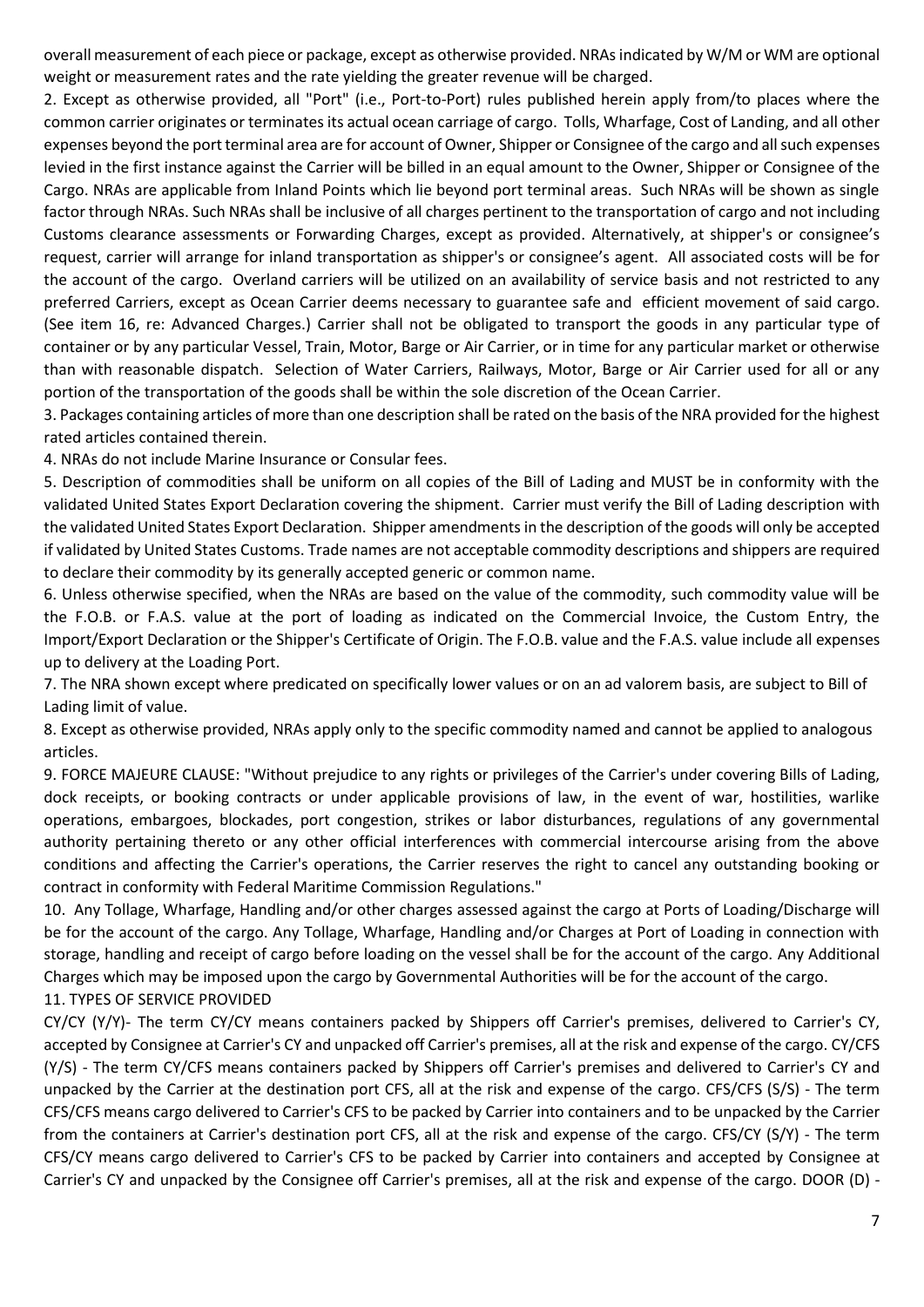Door Service pertains to the carrier providing inland transportation from/to the shipper's/consignee's designated facilities.

12. SERVICE OPTIONS:

a. The following service types are available and pertain to rates contained in this tariff. Container Yard (Y) The term Container Yard refers to the specific location designated by the carrier where the carrier assembles, holds or stores containers and where containers loaded with goods are received or delivered. Container Freight Station (S) The term Container Freight Station means the location designated by the carrier or his authorized agent for the receiving of goods to be stuffed into containers or for the delivery of goods stripped from the containers by the carrier or his agent. Door (D) Door Service pertains to the carrier providing inland transportation from/to the shipper's/consignee's designated facilities. Door Service is applicable only where specifically provided in the individual NRA or where specified in an Inland Rate Table. Ocean Port (O) Ocean Port rates published herein apply from/to places where the common carrier originates or terminates its actual ocean carriage of cargo at the origin and destination ports. Tolls, Wharfage, Cost of Landing, and all other expenses beyond the port terminal area are for account of the cargo. b. Any combination of the above services may be offered, i.e.: O/O, O/D, D/D, Y/S, Y/Y, etc. c. Carrier may also utilize the following terminology to describe its services: IPI Service, from Asia to USA The term IPI service means shipments from Ports and Points in Asia discharged by Carrier at US Pacific Coast Base Ports (PCBP) and moved via rail and/or truck to destination inland CFS, CY or Door points in the USA. MLB Service (Mini Land Bridge), from Asia to USA The term MLB service means shipments from Ports and Points in Asia discharged by Carrier at US Pacific Coast Base Ports (PCBP) and moved via rail and/or truck to destination CFS or CY at US Atlantic & Gulf Ports. RIPI Service, from Asia to USA The term RIPI service means shipments from Ports and Points in Asia discharged by Carrier at US Atlantic Coast Base Ports (ACBP) and moved via rail and/or truck to destination inland CFS, CY or Door points in the USA.

### 13. ADVANCED CHARGES

Advanced charges on bills of lading for collection from shipper/consignee will be accepted provided such charges do not exceed the amount of freight on the bill of lading, and provided they do not relate in any part to cargo cost and/or ocean freight thereon, but cover only carrying and other legitimate expenses from/to carrier's terminal at bill of lading origin/destination. Such charges accepted without carrier's responsibility and full risk is for the party requesting such advance.

*FMC ORG. NO. 028708: MONDIALE VGL PTY LTD NRA RULES TARIFF NO. 028708-001- Between (US and World) AMENDMENT NO.: 0 Rule 2-010: Packing Requirements Effective: 15JAN2021 Expire Date: None Published: 15JAN2021* 

1. Except as otherwise provided herein, articles tendered for transportation will be refused for shipment unless it is packed in such condition and so prepared for shipment as to render transportation reasonably safe and practicable. Provisions for the shipment of articles not enclosed in containers does not obligate the Carrier to accept an article so offered for transportation when enclosure in a container is reasonable necessary for protection and safe transportation.

2. Packages must be marked durably and legibly and must show the port of destination. All packages must be numbered, which number together with marks and destination must appear on the shipping receipts and Bill of Lading.

3. Gross weight in pounds, and/or Kos, and initials of port must be clearly and legibly shown on packages, and on original and copies of dock receipts tendered at time of delivery.

4. Each package, bundle or piece of freight must be plainly marked with the full or initials of consignee, and the destination must be shown in full to insure proper delivery. If necessary, corrections must be made by the shipper or his representative.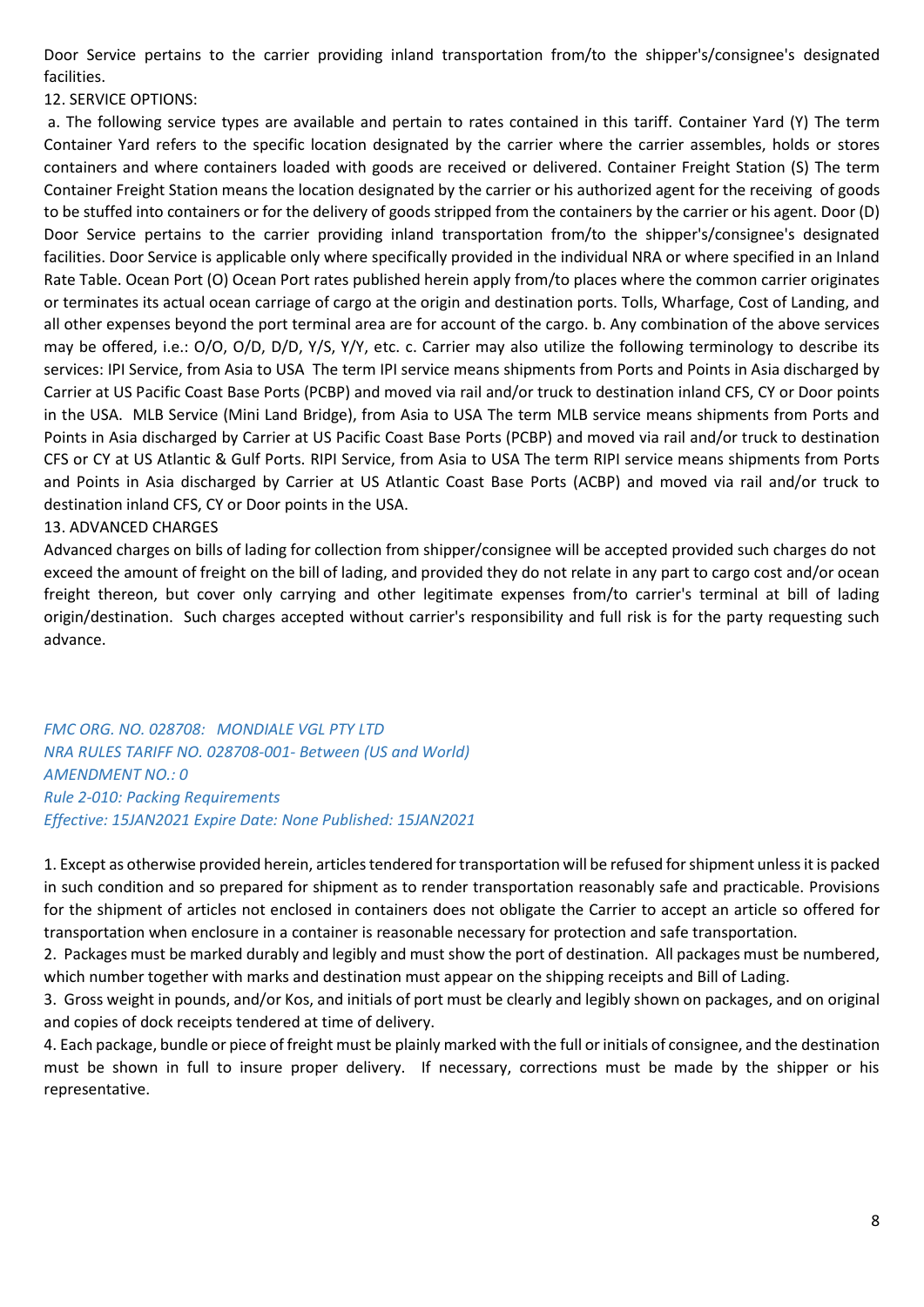*FMC ORG. NO. 028708: MONDIALE VGL PTY LTD NRA RULES TARIFF NO. 028708-001- Between (US and World) AMENDMENT NO.: 0 Rule 2-020: Diversion By Carrier Effective: 15JAN2021 Expire Date: None Published: 15JAN2021* 

When the Ocean Carrier discharges cargo at a terminal port other than the port named in the ocean bill of lading, the ocean carrier may arrange, at its option, for movement via rail, truck or water, of the shipment from the port of actual discharge only as indicated hereunder:

1. To ocean carrier's terminal (motor, rail or water), at port of destination declared on the bill of lading at the expense of the ocean carrier. Carrier may, at their convenience, deliver cargo to ports en-route between Carrier discharging terminal and carrier's delivery terminal provided the NRAs are already provided for such destinations in individual commodity items.

2. The ocean carrier may forward cargo direct to a point designated by the consignee, provided the consignee pays the cost which he would normally have incurred either by rail, truck or water, to such point if the cargo has been discharged at the terminal port named in the ocean bill of lading within any commercial zone, such payment by the consignee shall be the cost he would normally have incurred to such point of delivery.

NOTE: In the event of cargo being discharged at carrier's convenience at a port other than the port of destination named in the bill of lading, the NRA applicable to the port of destination named in the bill of lading shall be assessed. In no event shall any such transfer or arrangements under which it is performed by such as to result directly or indirectly in any lessening or would have borne had the shipment cleared through the port originally intended.

*FMC ORG. NO. 028708: MONDIALE VGL PTY LTD NRA RULES TARIFF NO. 028708-001- Between (US and World) AMENDMENT NO.: 0 Rule 2-030: Mixed Commodity Rates Effective: 15JAN2021 Expire Date: None Published: 15JAN2021* 

When mixed shipments contain commodities subject to different rates named in an NRA governed by this Tariff, the separate rate applicable for each commodity will be assessed, subject to the highest minimum quantity provided for any commodity in the shipment.

*FMC ORG. NO. 028708: MONDIALE VGL PTY LTD NRA RULES TARIFF NO. 028708-001- Between (US and World) AMENDMENT NO.: 0 Rule 2-040: Container Capacity Effective: 15JAN2021 Expire Date: None Published: 15JAN2021* 

Where rules or NRAs refer to capacity of containers, the standard capacity for purpose of freight rating shall be as indicated in each individual NRA.

NOTE 1: The combined weight of shipper-loaded cargo and containers with chassis and tractor shall not exceed the overthe-road weight limitation in various States of the U.S.A.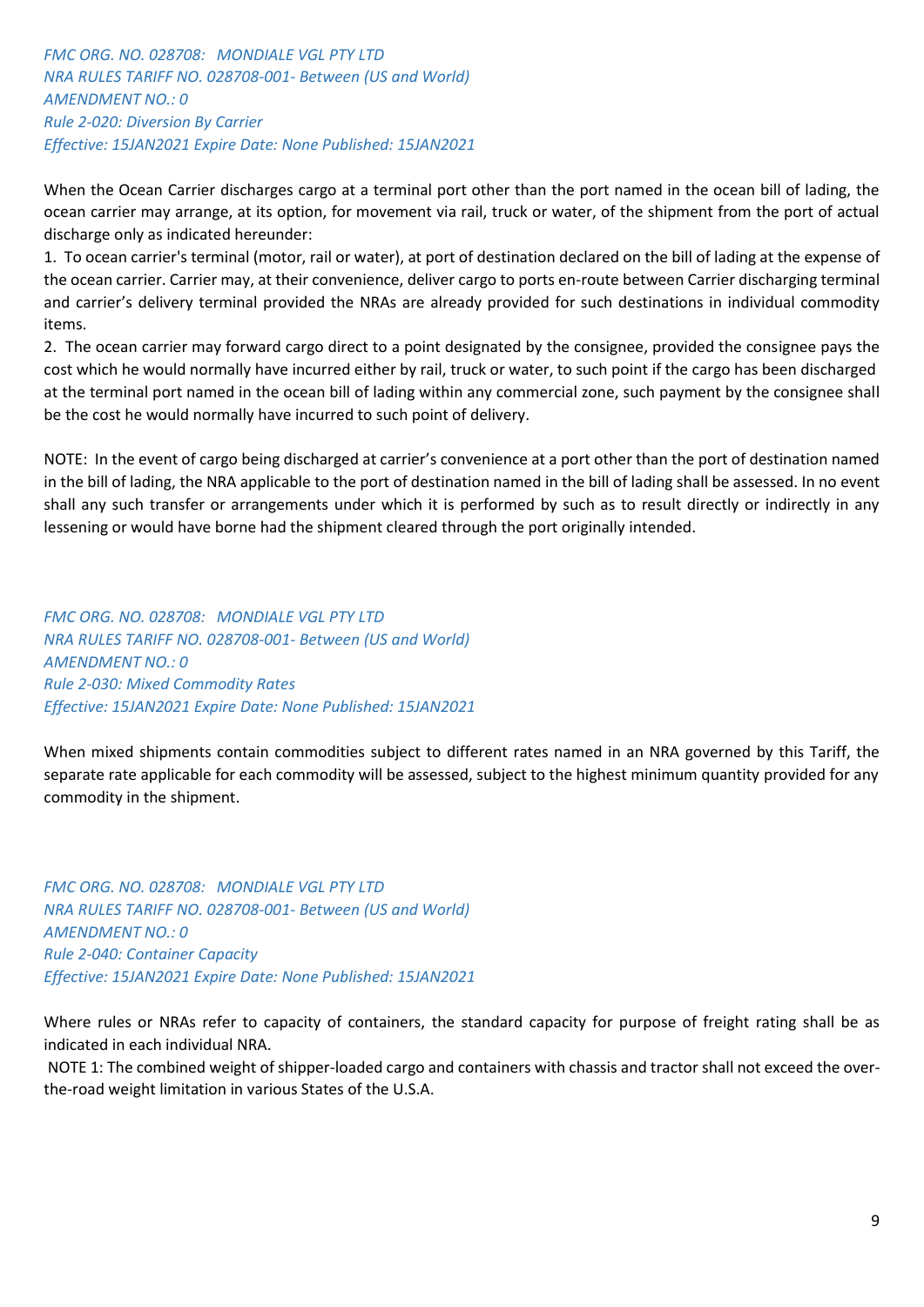*FMC ORG. NO. 028708: MONDIALE VGL PTY LTD NRA RULES TARIFF NO. 028708-001- Between (US and World) AMENDMENT NO.: 0 Rule 2-050: Shipper Furnished Containers Effective: 15JAN2021 Expire Date: None Published: 15JAN2021* 

In lieu of the carrier furnished containers, shippers may offer cargo for ocean transportation in shipper furnished containers subject to the following provisions:

A. The container must be of body and frame construction acceptable to the carrier and must be manufactured and equipped in accordance with all applicable United States, other local National and International Laws, Regulations and Safety requirements.

B. Shipper furnished containers will be subject to inspection, approval and acceptance for carriage on the carrier's vessel prior to loading by the carrier's authorized personnel. Any containers found to be unsuitable will not be accepted for carriage.

C. Each such container and its cargo will be subject to all rates, rules and regulations of this tariff.

D. Shipper will be required by the carrier to submit documentary evidence of ownership or lease holder ship of the container offered for shipment.

*FMC ORG. NO. 028708: MONDIALE VGL PTY LTD NRA RULES TARIFF NO. 028708-001- Between (US and World) AMENDMENT NO.: 0 Rule 2-060: Measurement And Weight Effective: 15JAN2021 Expire Date: None Published: 15JAN2021* 

Tariff reference to "W" and "M" signify 1,000 kilos and 1 cubic meter respectively. Whenever freight charges are assessed on a W/M "weight or measurement" basis or where rates are provided on both a "W" and "M" basis, the freight charges will be computed on the gross weight or the overall measurement of the pieces or packages, whichever computation produces the greater revenue to the Carrier.

1. All packages will be measured in CENTIMETRES and weight in KILOGRAMMES.

2. Rounding off- Dimensions.

Where parts of centimeter occur in dimensions, such parts below 0.5 cm. are to be ignored, and those of 0.5 cm. And over are to be rounded off to the centimeter above.

3. Calculating Cubic Measurements.

The three dimensions in centimeters (rounded off in accordance with (2)) are to be multiplied together to produce the cube of one package or piece in cubic meters to six decimals. In case of a single package the decimals are to be rounded off at the second decimal, i.e., if the third decimal is below 5 the second decimal remains unaltered; if the third decimal is 5 or higher the second decimal is to be adjusted upwards. In the case of multiple packages of like dimensions the cube on one package to six decimals is to be multiplied by the number of packages and the total cube is then to be rounded off to two decimals under the foregoing procedure.

4. OFFICIAL MEASURERS AND WEIGHERS.

The straight loaded shipments of consolidator Cargo, stuffed at Carrier's nominated off dock CY locations, does not require measuring/weighing for purposes of confirming volume/weight of cargo. For such shipments, however, there must be a certificate from an officially appointed Sworn Measurer to confirm the exact location at which the shipment was stuffed into the container.

5. MISDESCRIPTION, UNDERWEIGHTS AND UNDERMEASUREMENT

A. The carrier at loading port will assess freight on the shipments on the basis of the gross weights and/or measurements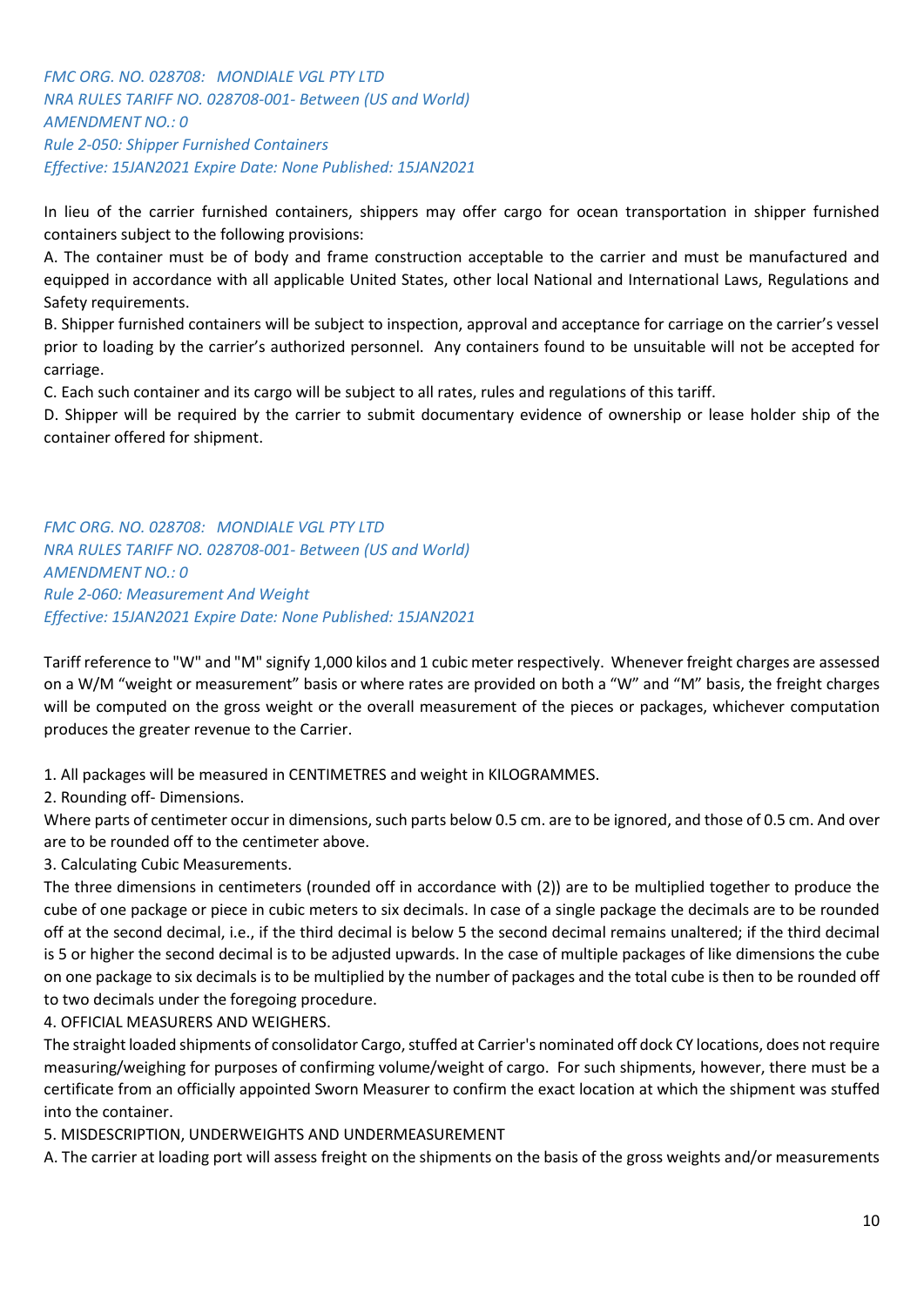declared or deemed to have been declared by Shippers. Such assessment is subject to the terms and conditions of the carrier's Bill of Lading. Notwithstanding the foregoing Carrier may arrange at the port/point of destination for the verification of the description, measurement or weights of all such shipments as they, at their sole discretion, may decide and in all such cases the description, measurements or weights so obtained shall be used for determining the correct amount of freight which has to be paid and expense incurred should be for account of cargo.

B. If the gross weights and/or measurements declared by the Shippers are less than those ascertained and if the Shippers, by notification to the Carrier, within seven (7) days of the vessels sailing from port of loading or the consignees, by notification to the Carrier prior to the shipment leaving the custody of the Carrier, maintain that the gross weights and/or measurements stated by them are correct, freight shall be assessed provisionally on the controllers' figures and subsequently adjusted, if necessary, after an outturn reweighing and/or re-measuring. If such outturn re-weighting, remeasuring and/or resurveying shows that the gross weights, measurements and/or description were understated and/or misdeclared by the Shippers, re-measuring and/or resurveying shall be for the account of the cargo.

# *FMC ORG. NO. 028708: MONDIALE VGL PTY LTD NRA RULES TARIFF NO. 028708-001- Between (US and World) AMENDMENT NO.: 0 Rule 2-070: Overweight Containers Effective: 15JAN2021 Expire Date: None Published: 15JAN2021*

Shipper/Consignee for CY origin shipments shall be jointly and severally liable for any fine, penalty or other sanction imposed upon carrier, its agent motor/rail carrier by authority for exceeding lawful over-the-weight limitations in connection with any transportation services provided under this tariff and occasioned by any act of commission or omission of the shipper/consignee, its agent or contractors, and without regard to intent, negligence or any other factor. When carrier pays any such fine or penalty and assumes any other cost or burden, arising from such an event, it shall be on behalf of and for benefit of the cargo interest and carrier shall be entitled to full reimbursement therefore upon presentation of an appropriate invoice. Nothing in this rule shall require carrier, its agents or motor/rail carrier to resist, dispute or otherwise oppose the levy of such a fine, penalty or other sanction and carrier shall not have any liability to the cargo interest should it not do so. Any charges incurred in re-handling cargo to comply with maximum weight restrictions will be for the account of the cargo. The party responsible (i.e., the shipper or the consignee) for the shipment exceeding any lawful weight limitation shall indemnify and hold the ocean carrier transporting the shipment, its agents and the motor/rail carrier(s), harmless from any and all damages or liability from claims by whomever brought arising in whole or in part from the shipment exceeding any lawful weight limitation. Such indemnification shall include attorneys' fees and all costs incurred in the defense of such claim(s).

*FMC ORG. NO. 028708: MONDIALE VGL PTY LTD NRA RULES TARIFF NO. 028708-001- Between (US and World) AMENDMENT NO.: 0 Rule 2-080: Shipper's Load And Count Effective: 15JAN2021 Expire Date: None Published: 15JAN2021* 

When containers are loaded and sealed by shipper, carrier or its authorized agent will accept same as "Shipper's load and count" and the Bill of Lading shall be so claused, and: No container will be accepted for shipment if the weight of the contents thereof exceeds the weight carrying capacity of the container.

Carrier will not be directly or indirectly responsible for:

1) Damage resulting from improper loading or mixing of articles in containers, or shipper's use of unsuitable or inadequate protective and securing materials when loading to open-side flat-rack type containers.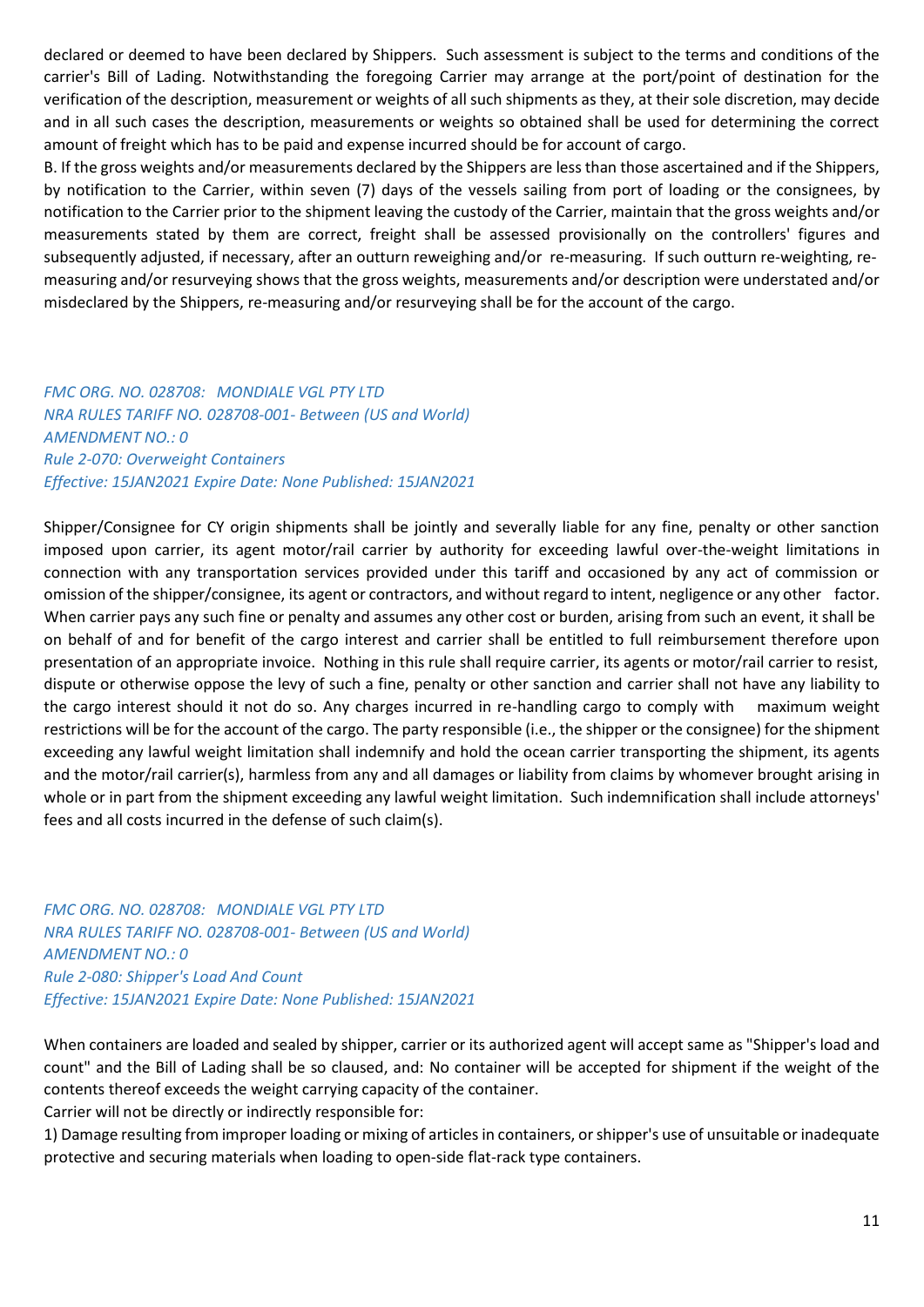2) Any discrepancy in count or concealed damage to articles. Except as otherwise noted, shipments destined to more than one port of discharge may not be loaded by the shipper into the same container. Except as otherwise provided, materials, including special fittings, and labor required for securing and properly stowing cargo in containers moving in CY service, including but not limited to lashing, bulkheads, cross members, platforms, dunnage and the like must be supplied by shippers at their expense and the carrier shall not be responsible for such materials nor their return after use. The carrier shall not be liable in any event for any claim for loss or damage to the cargo arising out of improper or inadequate mixing, stuffing, tallying or bracing of cargo within the container.

*FMC ORG. NO. 028708: MONDIALE VGL PTY LTD NRA RULES TARIFF NO. 028708-001- Between (US and World) AMENDMENT NO.: 0 Rule 2-090: Diversion of Cargo (By Shipper or Consignee) Effective: 15JAN2021 Expire Date: None Published: 15JAN2021* 

A request for diversion of a shipment will be considered as an amendment to the contract of carriage and will be subject to the following definitions, conditions, and charges:

A. Definition of Diversion:

Any change in the original billed destination (which may also include a change in Consignee, order party, or both). A change in Consignee, order party or both will not be considered as diversion of cargo.

B. Conditions:

1. Requests must be received in writing by the carrier prior to the arrival of the vessel at Discharge Port. Carrier will make diligent effort to execute the request but will not be responsible if such service is operationally impractical or cannot be provided.

2. Cargo moving under a non-negotiable Bill of Lading may be diverted at the request of shipper or consignee. Cargo moving under a negotiable Bill of Lading may be diverted by any party surrendering the properly endorsed original Bill of Lading. Cargo moving under a negotiable Bill of Lading may also be diverted by the shipper or consignee at the carrier's sole discretion without receipt by the carrier of the original negotiable Bill of Lading so long as a new negotiable Bill of Lading is not requested or issued by the carrier. If a new negotiable Bill of Lading is requested by the shipper or consignee, the original negotiable Bill of Lading must be surrendered to the carrier prior to issuance of the new negotiable Bill of Lading.

3. This rule will apply to full Bill of Lading quantities or full container loads only.

4. A shipment may only be diverted once. Shipper may request cancellation of the original diversion request, resulting in delivery of the cargo to the original billed destination, provided that such request is received prior to arrival of vessel at Discharge Port, and provided that all diversion charges as set out in C. below, applicable to the original diversion request, are paid in full prior to the cancellation request being accepted by the carrier. In no instance will any refund of the diversion charges be made in the event of a cancellation. Any additional expenses incurred by the carrier will be for the account of the cargo.

5. Cargo, which, upon request of Merchant (stowage permitting), is diverted to a Port of Discharge within the Scope of this Tariff other than that shown in the Bill of Lading, shall be assessed the actual amount of expense incurred by Carrier, or as per carrier tariff at time of shipment, whichever is higher, plus, at the sole discretion of the Carrier, depending on the relevant administrative burdens resulting from the diversion, an administrative fee of up to \$50/BL for cargo received and diversion requested prior to vessel departure, or up to \$300/BL for cargo received and diversion requested post vessel departure, from origin port.

6. Diversion charges or administrative charge are payable by the party requesting the diversion.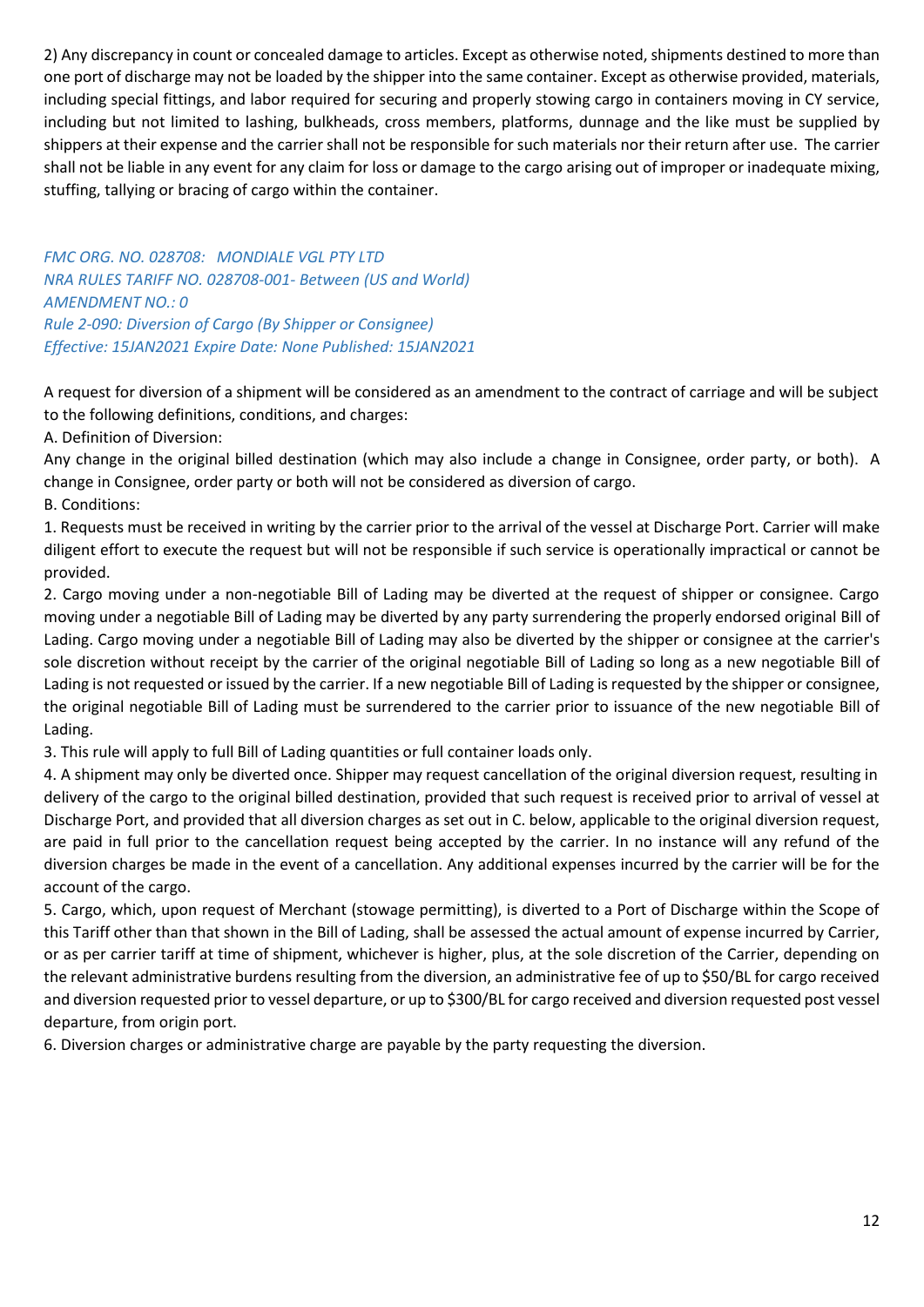*FMC ORG. NO. 028708: MONDIALE VGL PTY LTD NRA RULES TARIFF NO. 028708-001- Between (US and World) AMENDMENT NO.: 0 Rule 2-100: Security Fees Effective: 15JAN2021 Expire Date: None Published: 15JAN2021* 

Security Fees may be applicable on shipments and identified in each individual NRA.

*FMC ORG. NO. 028708: MONDIALE VGL PTY LTD NRA RULES TARIFF NO. 028708-001- Between (US and World) AMENDMENT NO.: 0 Rule 2-110: Restricted Articles Effective: 15JAN2021 Expire Date: None Published: 15JAN2021* 

Except as otherwise provided, the following articles will not be accepted for transportation:

1. Cargo, loose on platforms or pallets, except when prior arrangements have been concluded with Carrier.

2. Cargo which because of its inherent vice is likely to impregnate or otherwise damage Carrier's containers or cargo.

3. Bank bills, coin or currency; deeds, drafts, notes or valuable paper of any kind; jewelry including costume novelty jewelry, except where otherwise specifically provided, postage stamps or letters and packets of letters with or without postage stamps affixed; precious metals or articles manufactured therefrom; precious stones; revenue stamps; works of art; antiques or other related or unrelated old, rare or precious articles of extraordinary value except when prior arrangements have been concluded with carrier.

- 4. Corpses or cremated remains.
- 5. Animals, birds, fish, livestock.
- 6. Eggs, viz: Hatching.
- 7. Poultry or pigeons live (including birds, chickens, ducks, pheasants, turkeys, and any other fowl).
- 8. Silver articles or ware, sterling.

9. Except as otherwise provided herein or in tariffs making reference hereto, articles tendered for transportation will be refused for shipment unless in such condition and so prepared for shipment as to render transportation reasonably safe and practicable. Provisions for the shipment of articles not enclosed in containers does not obligate the carrier to accept an article so offered for transportation when enclosure in a container is reasonably necessary for protection and safe transportation.

10. Carrier, except as provided in tariffs making reference hereto, will not accept for transportation articles which, because of their length, weight or bulk cannot in carrier's judgment be safely stowed wholly within the trailer or containers dimensions.

11. Except as provided in tariffs making reference hereto, shipments requiring temperature control.

12. Shipments containing cargo likely to contaminate or injure other cargo, including green salted hides.

*FMC ORG. NO. 028708: MONDIALE VGL PTY LTD NRA RULES TARIFF NO. 028708-001- Between (US and World) AMENDMENT NO.: 0 Rule 2-120: Freight All Kinds (FAK) Effective: 15JAN2021 Expire Date: None Published: 15JAN2021* 

Unless otherwise provided herein, any item described as "Freight All Kinds" shall consist of a minimum of two different commodity items. Further restrictions to the item shall be contained in the NRA.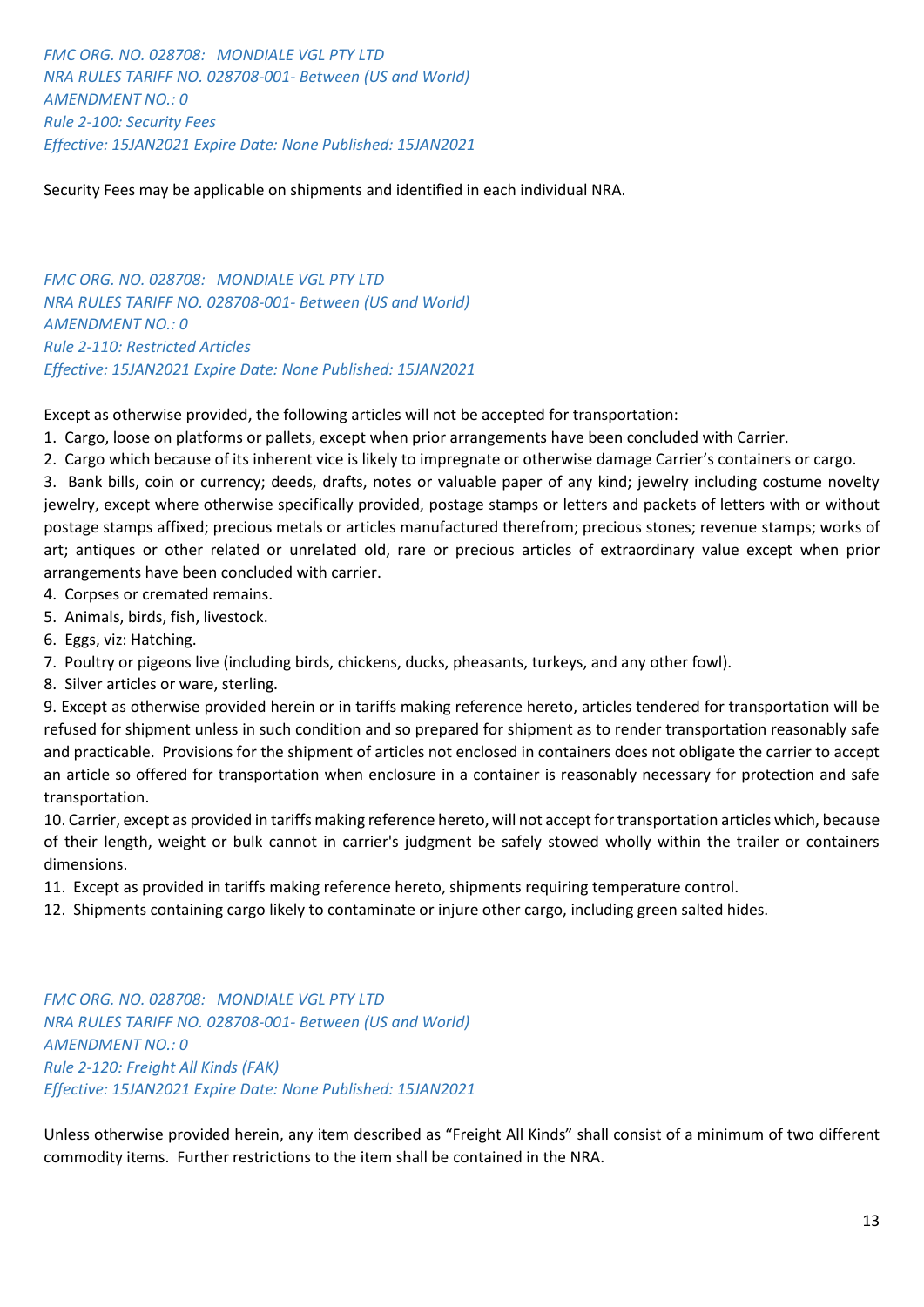*FMC ORG. NO. 028708: MONDIALE VGL PTY LTD NRA RULES TARIFF NO. 028708-001- Between (US and World) AMENDMENT NO.: 0 Rule 2-130: Alternate Rate/Service Levels: Economy, Regular, Premium Effective: 15JAN2021 Expire Date: None Published: 15JAN2021* 

Different levels of Service may be offered by the Carrier. Unless otherwise specified in the individual NRA, NRA's are applicable for Regular Service.

*FMC ORG. NO. 028708: MONDIALE VGL PTY LTD NRA RULES TARIFF NO. 028708-001- Between (US and World) AMENDMENT NO.: 0 Rule 2-140: AES USA Export Shipments Effective: 15JAN2021 Expire Date: None Published: 15JAN2021* 

Carrier requires complete and accurate Automated Export System / Shippers Letter of Instructions no later than 48 hours prior to port cut-off date. U.S. Customs and Border Protection (CBP) may impose penalties for failure to comply with the U.S. Bureau of Census, Mandatory Automated Export System regulations. Description of commodities shall be uniform on all copies of the B/L and MUST be in conformity with a validated U.S. Export Declaration, EEI (Electronic Export Information) filings to the U.S. Customs Automated Export Systems (AES), and/or Consular Documents covering the shipment. The Carrier may verify the B/L description with any of the above shipping documents or information to ensure accuracy. Amendments or corrections in the commodity description will be accepted ONLY if validated by U.S. Customs and in conformity with all other shipping documents. If shipments are NOT covered by a Shipper's Export Declaration, as permitted by Export Control Regulations, Shippers MUST insert the applicable commodity Schedule B number in the Line Copy of the B/L.

*FMC ORG. NO. 028708: MONDIALE VGL PTY LTD NRA RULES TARIFF NO. 028708-001- Between (US and World) AMENDMENT NO.: 0 Rule 2-150: Documentation Fee Effective: 15JAN2021 Expire Date: None Published: 15JAN2021* 

Document fees are considered origin and destination local charges and shall be for the account of the cargo.

*FMC ORG. NO. 028708: MONDIALE VGL PTY LTD NRA RULES TARIFF NO. 028708-001- Between (US and World) AMENDMENT NO.: 0 Rule 2-160: AMS Processing Fee Effective: 15JAN2021 Expire Date: None Published: 15JAN2021* 

Except as otherwise specifically provided in individual NRAs, all Shipments are subject to the U.S. Manifest Processing Fee specified below in addition to all other applicable charges named herein: \$ 40.00 per B/L

If a correction and/or amendment is made to data that has already been filed with the U.S. Customs thru the Automated Manifest System, Carrier will assess the Correction Fee for the account of the Shipper-Merchant in addition to all other applicable charges: \$ 40.00 per B/L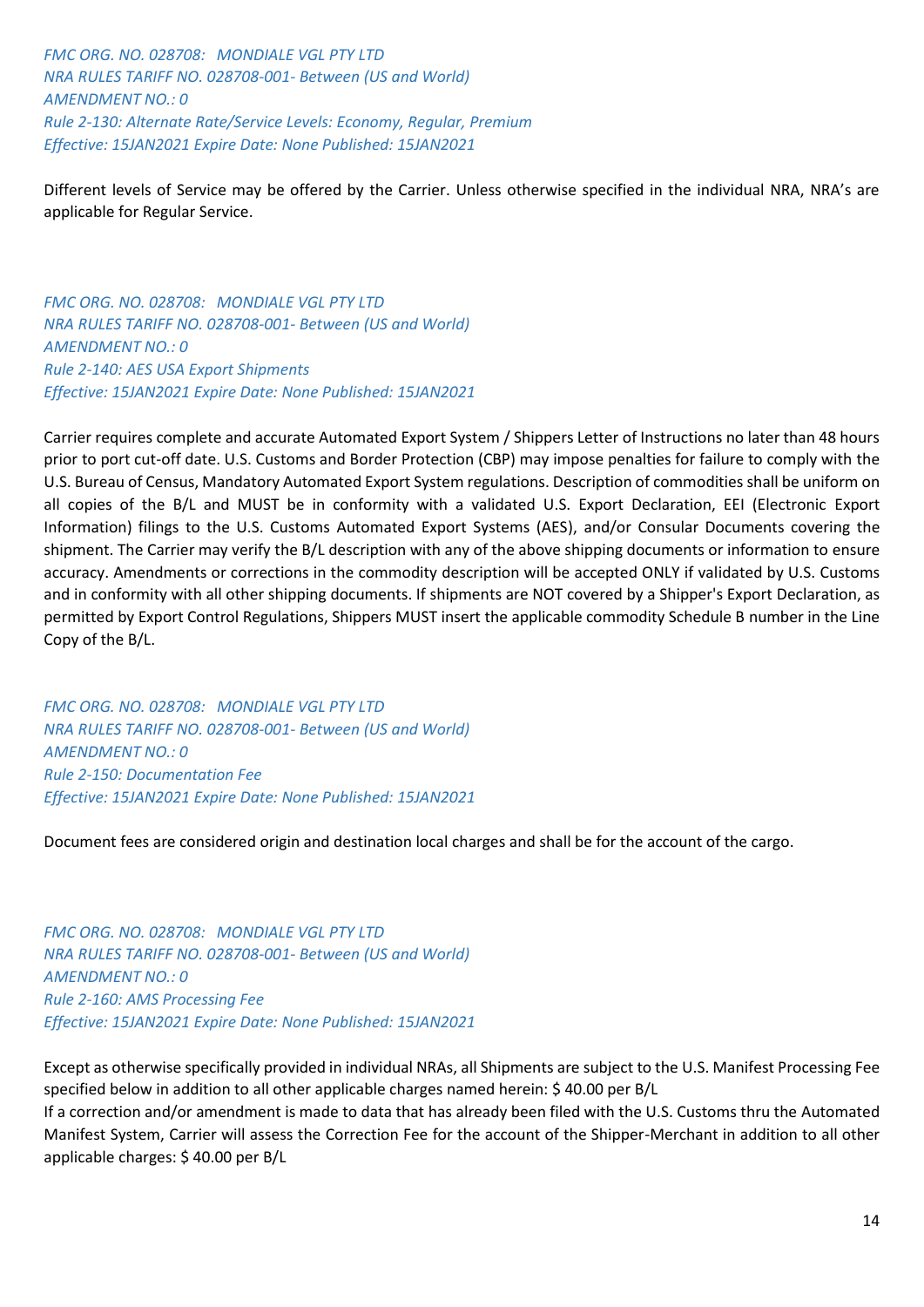# *FMC ORG. NO. 028708: MONDIALE VGL PTY LTD NRA RULES TARIFF NO. 028708-001- Between (US and World) AMENDMENT NO.: 0 Rule 2-170: Submission of Cargo Declaration Data Effective: 15JAN2021 Expire Date: None Published: 15JAN2021*

# A. SUBMISSION OF CARGO DECLARATION DATA; DEADLINE FOR SAME.

Pursuant to Customs regulations effective December 2, 2002, Carrier is required to submit certain cargo declaration data for all cargo on board a vessel that will call in the United States (i.e., U.S. import cargo and foreign destination cargo remaining on board the vessel) to the U.S. Customs Service not later than 24 hours prior to the time the cargo is loaded on Carrier's vessel at each non-U.S. port of loading. In order to enable Carrier to comply with this requirement, except as provided in paragraph B of this rule, any person tendering cargo to Carrier that is to be transported to the United States or that will be on a vessel when that vessel calls in the United States must provide the following information regarding such cargo to Carrier in writing (including by electronic transmission) in sufficient time for Carrier to transmit the data to the Customs Service at least 24 hours prior to the loading of the cargo on Carrier's vessel. Failure to comply with these requirements will result in cargo not being loaded.

1. A precise description of the cargo (or the 6-digit HTS number under which cargo is classified) and weight of the cargo or, for a sealed container, the shipper's declared description and weight of the cargo. The quantity of cargo shall be expressed in the lowest external packaging unit (e.g., a container containing 10 pallets with 200 cases shall be described as 200 cases). Generic descriptions, including, but not limited to, 'FAK,' 'General Cargo,' 'Chemicals,' 'Foodstuffs,' and terms such as 'Said to Contain' are NOT acceptable descriptions.

2. Shipper's complete name and address, or the identification number issued to the shipper by the U.S. Customs Service upon implementation of the Automated Commercial Environment ('ACE').

- 3. Complete name and address of the consignee, owner or owner's representative, or its ACE identification number.
- 4. Internationally recognized hazardous material code when such materials are being shipped.
- 5. Seal numbers for all seals affixed to the container.

# B. TIME FOR SUBMISSION OF DATA BY SHIPPERS TO CARRIER.

Except as otherwise provided below, the time for shipper to submit data to Carrier shall be as follows:

1. Shippers who submit their shipping instructions in paper format will be required to submit their shipping instructions to Carrier no later than seventy-two (72) hours prior to vessel arrival at the foreign port of load. This applies to all U.S. destined cargo as well as cargo intended to be transshipped at a U.S. port and cargo that will remain on the vessel for carriage to a non-U.S. port.

# C. CERTAIN NON-VESSEL OPERATING COMMON CARRIERS.

Non-vessel operating common carriers ('NVOCCs') that are licensed by or registered with the FMC and that have obtained Customs bonds may submit the required inbound cargo declaration data directly to the U.S. Customs Service in accordance with Customs Service regulations and guidelines. For purposes of this provision, an NVOCC is registered with the FMC if it has been issued an Organization Number by the FMC, has published a valid and effective rules tariff, and has posted the required financial security with the FMC.

1. Certification. Any NVOCC that submits cargo declaration information directly to the Customs Service shall, unless notified by the Carrier pursuant to subparagraph C(1) above that it is not required to do so, in lieu of the information required to be submitted pursuant to paragraph A of this rule, provide the Carrier, not later than the deadline for shipper submission of cargo information under paragraph B of this rule, with a written certification stating that the required inbound cargo declaration data for its cargo has been transmitted to the U.S. Customs Service in a timely and accurate manner. Such certification shall describe the cargo tendered with sufficient specificity (including container number) that Carrier may readily identify such cargo.

2. NVOCC Co-Loading. For purposes of this paragraph, the term 'Master NVOCC' shall mean the NVOCC that is the customer of the Carrier and tenders co-loaded cargo to the Carrier in its name. In the event the Master NVOCC submits cargo declaration data for co-loaded cargo directly to the Customs Service, it shall do so for all NVOCCs with which it coloads. In the event the Master NVOCC does not submit cargo declaration data for co-loaded cargo directly to the Customs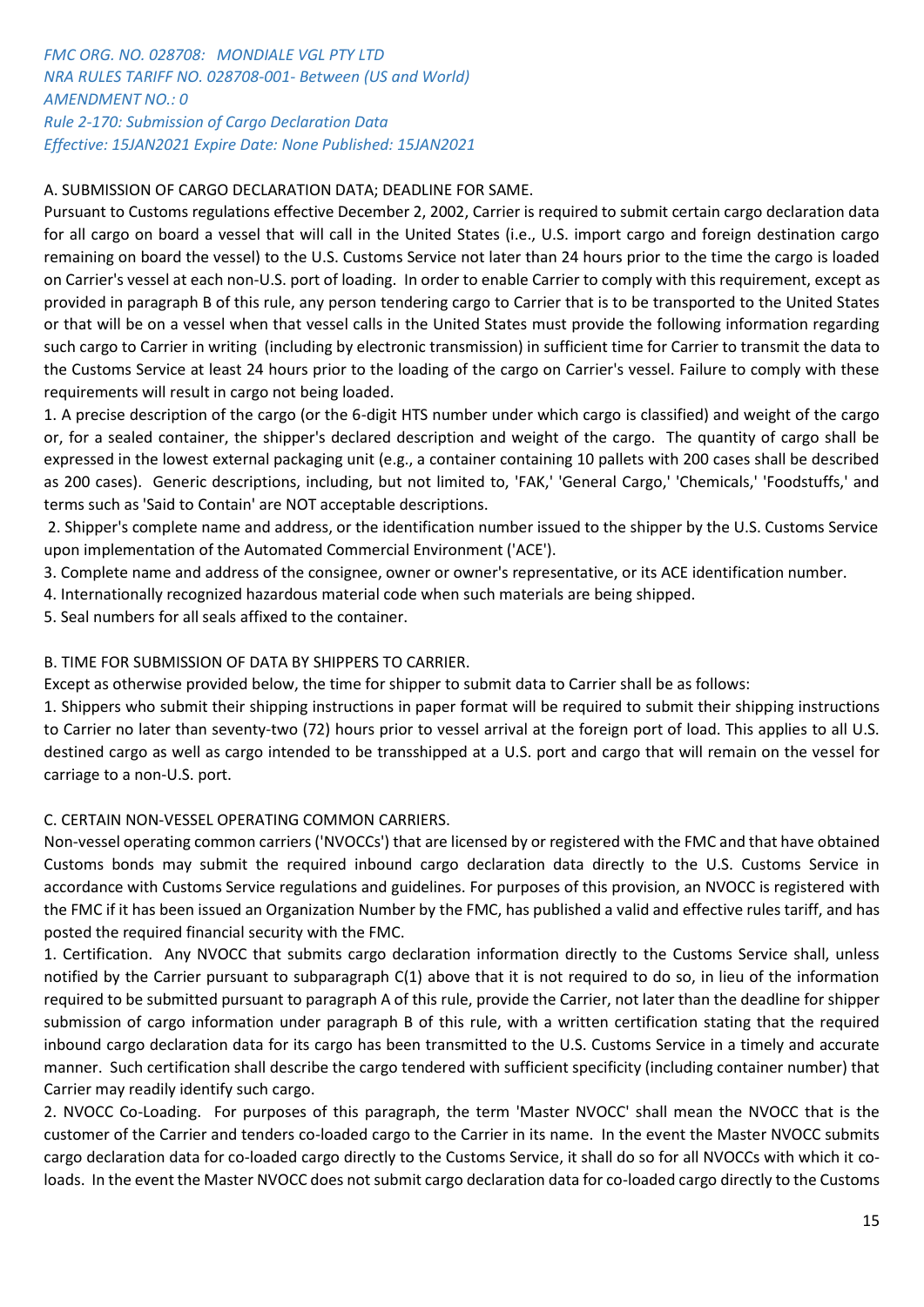Service but NVOCCs with which it co-loads transmit cargo declaration data for their cargoes directly to the Customs Service, it shall be the obligation of the Master NVOCC to provide Carrier with the certification described in subparagraph C (1) with respect to all co-loaded cargo tendered to Carrier by the Master NVOCC.

3. All NVOCCs shall be subject to Paragraphs D and E of this rule.

## D. FAILURE TO PROVIDE INFORMATION; DENIAL OF PERMISSION TO LOAD CARGO.

1. In the event Carrier fails to provide the required inbound cargo declaration data to the U.S. Customs Service for all cargo to be loaded on its vessel within the time period required by Customs Service regulations it may, among other things, be assessed a civil penalty, denied permission to unload the cargo for which information was not timely provided, and/or denied permission to unload any cargo from the vessel on which the cargo is moving. Accordingly, Carrier may refuse to load any cargo tendered to it for which it has not received either (i) the data required by paragraph A of this rule by the deadline specified pursuant to paragraph B; or (ii) the certification required by paragraph C of this rule by the deadline specified therein.

2. Any and all costs incurred by Carrier with respect to cargo in its possession which is not loaded due to the non-provision of information or certification, or which is not loaded pursuant to the instructions of the U.S. Customs Service (regardless of whether or not the required data or certification has been provided for such cargo), including but not limited to inspection, storage and/or re-delivery costs, shall be for the account of the cargo. Carrier shall have a lien on cargo in its possession for amounts due hereunder and may hold cargo until such amounts (and any other unpaid freights or charges) are paid or sell such cargo after a reasonable period. In the event Carrier is forced to take legal action to collect amounts due hereunder, Carrier shall be entitled to recover all costs (including reasonable attorneys' fees and expenses) incurred in connection with such legal action.

## E. INDEMNIFICATION OF CARRIER.

If Carrier is assessed a civil penalty or fine or is denied permission to unload cargo, because of the failure of any and all shippers, consignees, cargo owners, NVOCCs, shippers' associations and their agent(s) to provide the information required by this rule and/or by the regulations or guidelines of the U.S. Customs Service in a complete and accurate manner, then such shippers, consignees, cargo owners, NVOCCs, shippers' associations and their agent(s)shall be jointly and severally liable to indemnify and reimburse Carrier for any such penalty or fine and any and all costs, damages or liability, direct, indirect, special or consequential, incurred by the Carrier as a result of the denial of permission to unload cargo or any delays related thereto. Carrier shall have a lien on cargo in its possession for amounts due hereunder and may hold cargo until such amounts (and any other unpaid freights or charges) are paid or sell such cargo after a reasonable period. In the event Carrier is forced to take legal action to collect amounts due hereunder, Carrier shall be entitled to recover all costs (including attorneys' fees) incurred in connection with such legal action.

F. CONFIDENTIALITY. Carrier acknowledges that the information required by the Customs Service may constitute confidential information that is not generally available to the public. Carrier, in accordance with the requirements of the Shipping Act of 1984, as amended, 46 U.S. § 41103 (a) (1) and (2), will keep confidential, to the extent permitted by law, all Shipper bill of lading information, including information related to underlying shippers and commodities in respect of containers of less than container load cargo containing shipments by more than one Shipper.

G. DOCUMENTATION CHARGES. See Rule Nos. 2-150 for charges to apply.

*FMC ORG. NO. 028708: MONDIALE VGL PTY LTD NRA RULES TARIFF NO. 028708-001- Between (US and World) AMENDMENT NO.: 0 Rule 2-180: U.S. Customs Related Charges Effective: 15JAN2021 Expire Date: None Published: 15JAN2021* 

Shippers must comply with all customs and consular regulations. Any fine or penalty imposed by government authorities for failure to comply with customs or consular regulations shall be at the expense of shipment, or merchant. Goods which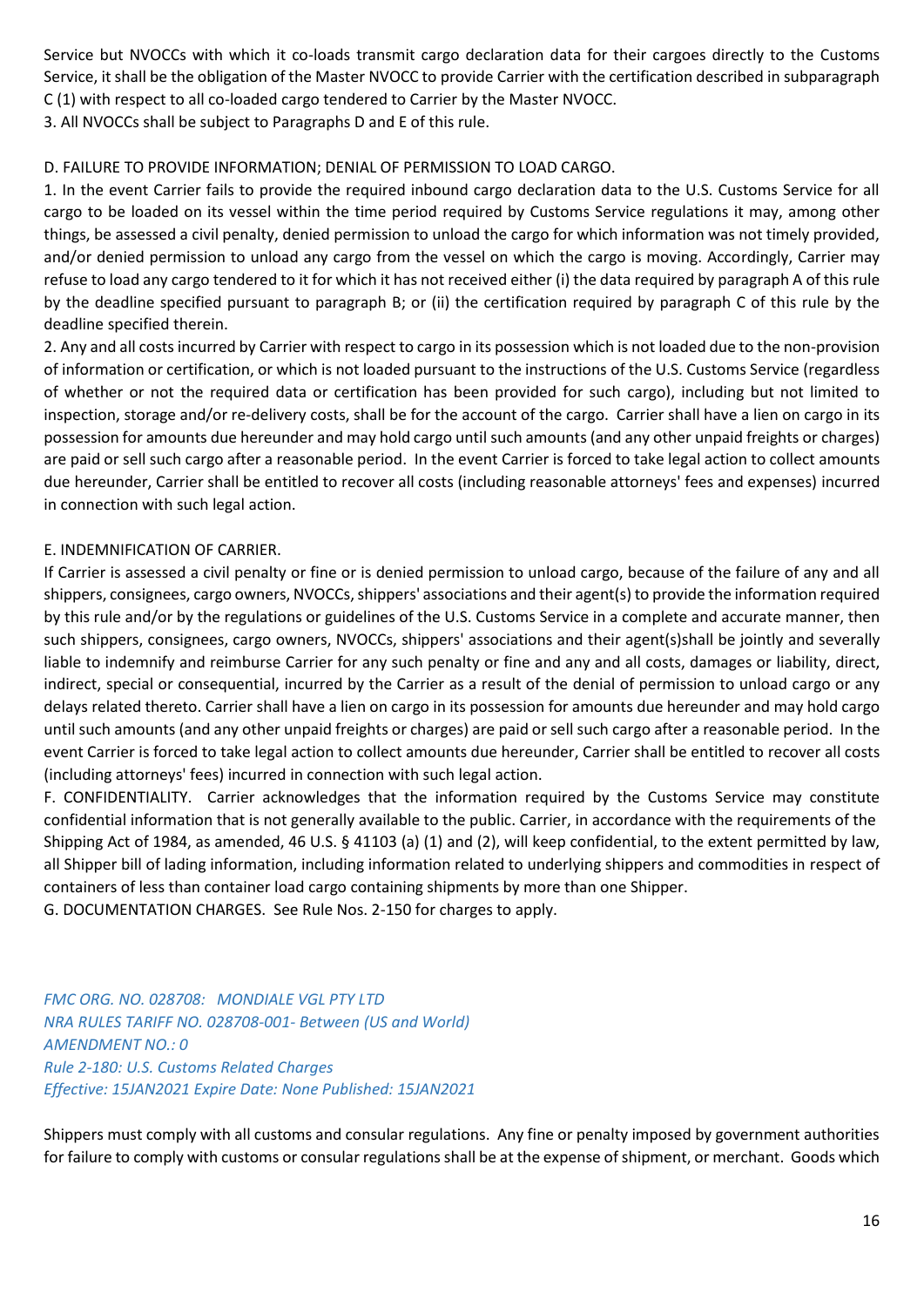are not cleared through customs for any reason may be cleared by Carrier at the expense of the shipment or merchant and may be warehoused at the risk and expense of the shipment or merchant or may be turned over to the Customs authorities without any further responsibility on the part of the Carrier.

NRAs are not inclusive of U.S. Customs related charges, such as, but not limited to, Customs clearance assessments, USDA/FDA/US customs examination, X-ray, insurance, storage, forwarding charges, drayage, demurrage, bonded warehousing, formal customs entry, if required, or tax and duties. Any such accrued U.S. Customs related charges shall be at the expense of the shipment, cargo or merchant.

*FMC ORG. NO. 028708: MONDIALE VGL PTY LTD NRA RULES TARIFF NO. 028708-001- Between (US and World) AMENDMENT NO.: 0 Rule 2-190: Lien Notice Effective: 15JAN2021 Expire Date: None Published: 15JAN2021* 

The Carrier shall have a general lien on any and all property (and documents relating thereto) of the Merchant, in its possession, custody or control or in route, for all claims for charges, expenses or advances incurred by the Carrier in connection with any (including past due amounts) shipments of the Merchant and if such claim remains unsatisfied for thirty (30) days after demand for its payment is made, the Carrier may sell at public auction or private sale, upon ten (10) days written notice (counting from sending of the notice) by registered mail to the Merchant, the Goods, wares and/or merchandise or so much necessary to satisfy such lien, and apply the net proceeds of such sale to the payment of the amount due the Carrier. Any surplus from such sale shall be transmitted to the Merchant, and the Merchant shall be liable for any deficiency in the sales.

*FMC ORG. NO. 028708: MONDIALE VGL PTY LTD NRA RULES TARIFF NO. 028708-001- Between (US and World) AMENDMENT NO.: 0 Rule 2-200: Cargo Roll-Over Fee Effective: 15JAN2021 Expire Date: None Published: 15JAN2021* 

Carrier will require complete and accurate shipping instructions by the "Document Due by Date" mentioned on the NRA, Booking Confirmation / Rate Confirmation document. If not received by the "Document Due By date", cargo will be rolled/postponed to the next available vessel and all costs associated with the postponement (handling, storage, demurrage, etc.) will be billed to the Shippers/Owners Account.

FMC ORG. NO. 028708 MONDIALE VGL PTY LTD

*FMC ORG. NO. 028708: MONDIALE VGL PTY LTD NRA RULES TARIFF NO. 028708-001- Between (US and World) AMENDMENT NO.: 0 Rule 2-210: Free Time Detention / Demurrage / Storage Effective: 15JAN2021 Expire Date: None Published: 15JAN2021* 

The term "Demurrage" indicates a daily charge assessed to the shipper/consignee for the use of space, the occupation of land at marine terminals and/or services provided at the carrier's load/discharge port, rail ramp or inland container yard (CY) facility when the cargo remains in or on carrier's containers, tanks or trailers and/or such facilities beyond the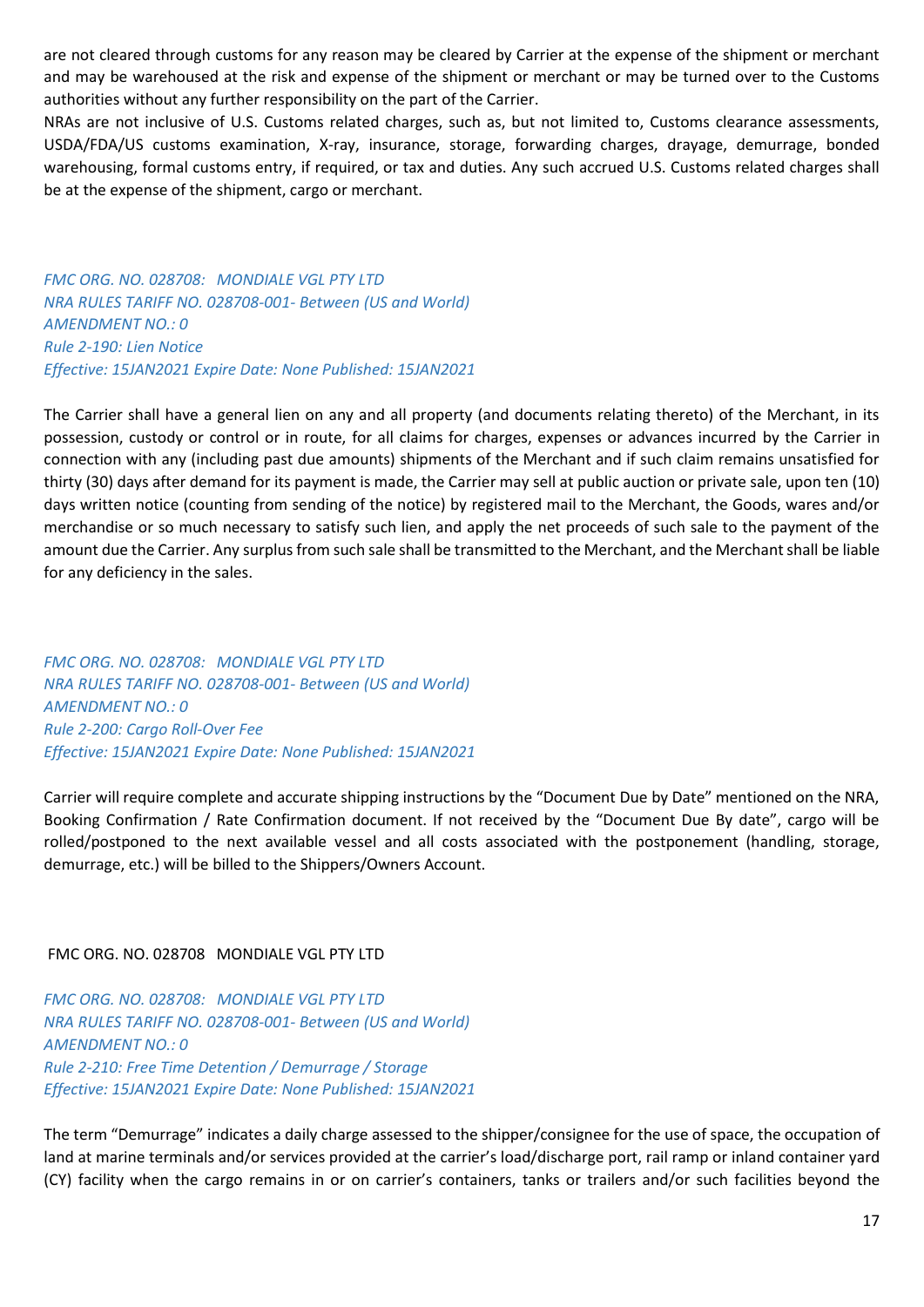permitted free-time as stipulated per tariff or contract of the vessel operator or the marine terminal after the expiration of free time. The term "Detention" (includes Tank Demurrage) indicates a charge for the use of equipment. The term "Free time" indicates the grace period for which neither of these charges will be incurred. Any charges for storage, detention or demurrage of freight or containers, as a result of being in excess of the free time prescribed or agreements, assessed by vessel operators on whose vessel cargo is/was transported or terminal operator at origin point or port or destination point or port due to some default or oversight of shipper or consignee or holder of bill of lading is for the account of such Merchant, shipper, consignee or holder of a relevant bill of lading ("holder"). The "Merchant" as defined by the carrier's bill of lading and shipper, consignee, holder hereof, and owner of the goods shall be jointly and severally liable to Carrier for the payment of all detention, demurrage or storage charges before, during and after the carriage of the cargo.

*FMC ORG. NO. 028708: MONDIALE VGL PTY LTD NRA RULES TARIFF NO. 028708-001- Between (US and World) AMENDMENT NO.: 0 Rule 3: Rate Applicability Rule Effective: 15JAN2021 Expire Date: None Published: 15JAN2021* 

The rules and charges applicable to a given shipment must be those in an NRA and in effect when the cargo is received by the ocean carrier or its agent (including originating carriers in the case of NRAs for through transportation). A shipment shall not be considered as "received" until the full bill of lading quantity has been received.

*FMC ORG. NO. 028708: MONDIALE VGL PTY LTD NRA RULES TARIFF NO. 028708-001- Between (US and World) AMENDMENT NO.: 0 Rule 4: Heavy Lift Effective: 15JAN2021 Expire Date: None Published: 15JAN2021*  Not Applicable.

*FMC ORG. NO. 028708: MONDIALE VGL PTY LTD NRA RULES TARIFF NO. 028708-001- Between (US and World) AMENDMENT NO.: 0 Rule 5: Extra Length Effective: 15JAN2021 Expire Date: None Published: 15JAN2021*  Not Applicable.

*FMC ORG. NO. 028708 MONDIALE VGL PTY LTD NRA RULES TARIFF NO. 028708-001- Between (US and World) AMENDMENT NO. 0 Rule 6: Minimum Bill of Lading Charges Effective: 15JAN2021 Expire Date: None Published: 15JAN2021*

Any applicable bill of lading charge shall be for the account of the cargo and may be included in the individual NRA, if any.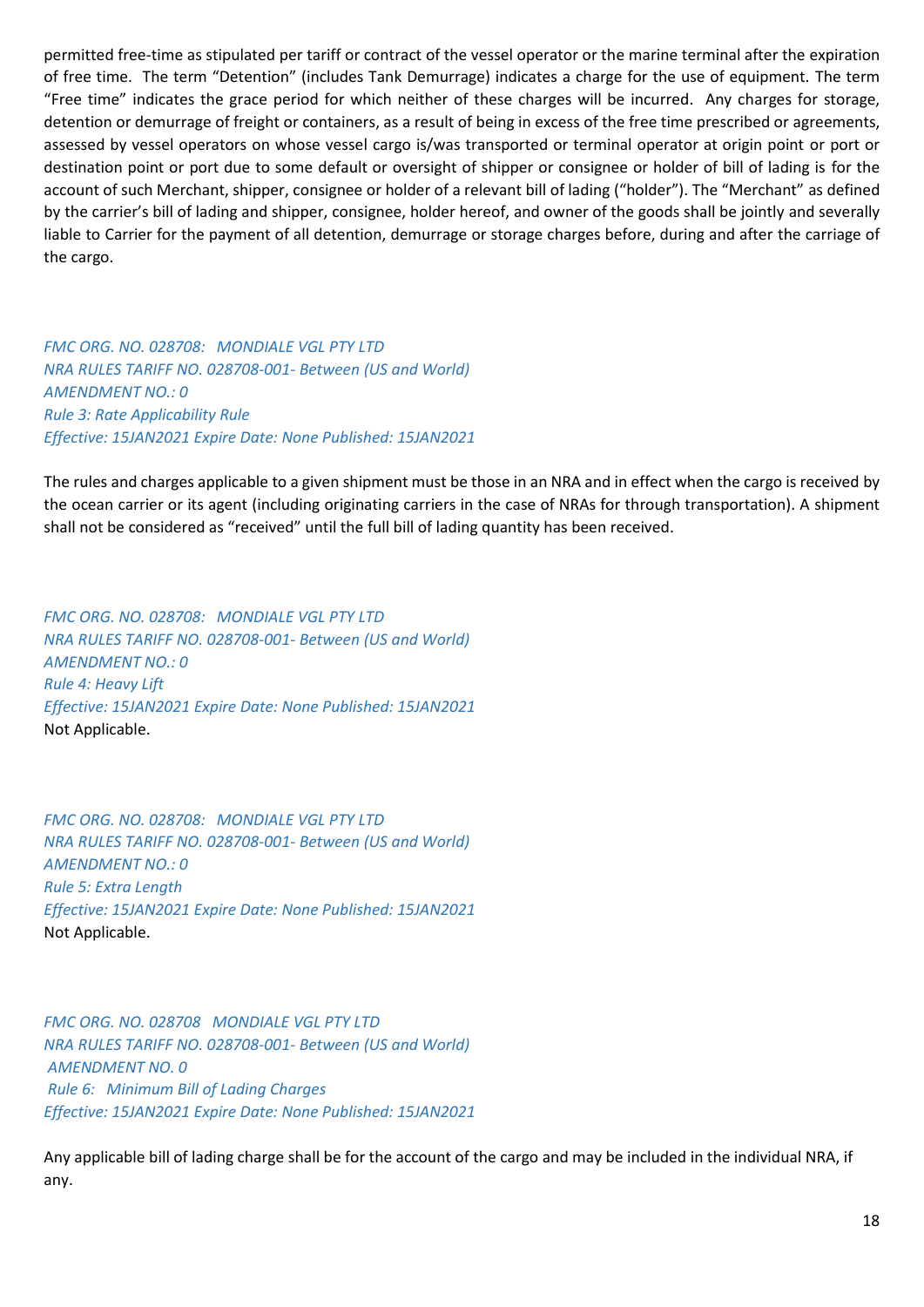*FMC ORG. NO. 028708 MONDIALE VGL PTY LTD NRA RULES TARIFF NO. 028708-001- Between (US and World) AMENDMENT NO. 0 Rule 7: Payment of Freight Charges Effective: 15JAN2021 Expire Date: None Published: 15JAN2021*

# A. CURRENCY

Rules and charges are quoted in U.S. Currency and have been determined with due consideration to the relationship of U.S. currency to other currencies involved. In the event of any material change in this relationship, carrier reserves the right, upon publications in conformity with the provisions of the U.S. Shipping Act of 1984, as amended, to adjust the NRAs and charges as required.

B. PAYMENT IN U.S. DOLLARS

Except as otherwise provided, freight and charges shall be prepaid in the United States in US currency.

C. METHODS OF PAYMENT

Payment for freight or charges due the carrier must be payable in legal tender or, at carrier's option, by check or bank draft acceptable by carrier's bank for immediate credit without charges.

D. PREPAID FREIGHT

1. When freight monies and charges are prepaid, such payment shall be made not later than the time of release of any original Ocean Bill of Lading by the carrier to the shipper or his duly authorized licensed Freight Forwarder or Agent acting in his behalf.

2. When freight and charges are billed prepaid they shall be paid in U.S. dollars.

E. FREIGHT COLLECT

All freight and charges which are billed on a freight collect basis must be paid in full in U.S. Dollars, or in a currency acceptable to the carrier provided such currency shall be unblocked, freely convertible and freely remittable free of tax into U.S. Dollars, for the complete originally issued Bill of Lading quantity prior to release of cargo or any portion thereof. F. CURRENCY CONVERTABILITY:

1. Conversion Provisions:

In addition to the United States Dollars, freight monies and charges may be billed and paid in foreign currencies, provided they are freely convertible and remittable and free of tax.

*FMC ORG. NO. 028708 MONDIALE VGL PTY LTD NRA RULES TARIFF NO. 028708-001- Between (US and World) AMENDMENT NO. 0 Rule 8: Bill(s) of Lading Terms and Conditions Effective: 15JAN2021 Expire Date: None Published: 15JAN2021*

A copy of Carrier's bill of lading Terms and Conditions are provided herein:

#### **Bill Of Lading For Port to Port Shipment Or For Combined Transport**

#### **DEFINITIONS**

"Merchant" means and includes the Shipper, the Consignor, the Holder of this Bill of Lading, the receiver and the Owner f the Goods and/or any person entitled to the Goods or who has any future interest in the Goods.

"Hague-Visby Rules" means Hague Rules as amended by the Protocol signed, Brussels 23 February 1968. "Person" includes individual, a firm and body corporate.

<sup>&</sup>quot;Carrier" means MONDIALE VGL PTY LTD - doing business as VGL GLOBAL LOGISTICS

<sup>&</sup>quot;Carriage" means the whole or any part of the operations and servic rtaken by the Carrier in respect of the Goods.

<sup>&</sup>quot;COGSA 1991" means the Carriage of Goods by Sea Act 1991 of Australia dated 1 November 1991, and any amendments thereto.

<sup>&</sup>quot;COGSA 1936" means the Carriage of Goods by Sea Act of the United States of America approved on 16 April 1936, and any amendments thereto.

<sup>&</sup>quot;Combined Transport" arises when the Place of Acceptance and/or the Place of Delivery are indicated on the face hereof.

<sup>&</sup>quot;Container" includes any type of Container, Trailer, Transportable Rack, Pallet, Flat or Unit Load Device or any similar item used to consolidate goods.

<sup>&</sup>quot;Freight" includes all charges payable to the carrier in accordance with the applicable Tariff.

<sup>&</sup>quot;Goods" means the cargo accepted from the Merchant and includes any container not supplied on behalf of the Carrier.

<sup>&</sup>quot;Hague Rules" means the provisions of the International Convention for Unification of certain Rules relating to Bills of Lading signed at Brussels on 25 August 1924.

<sup>&</sup>quot;Port to Port Shipment" arises where the Carriage called for by this Bill of Lading is not Combined Transport.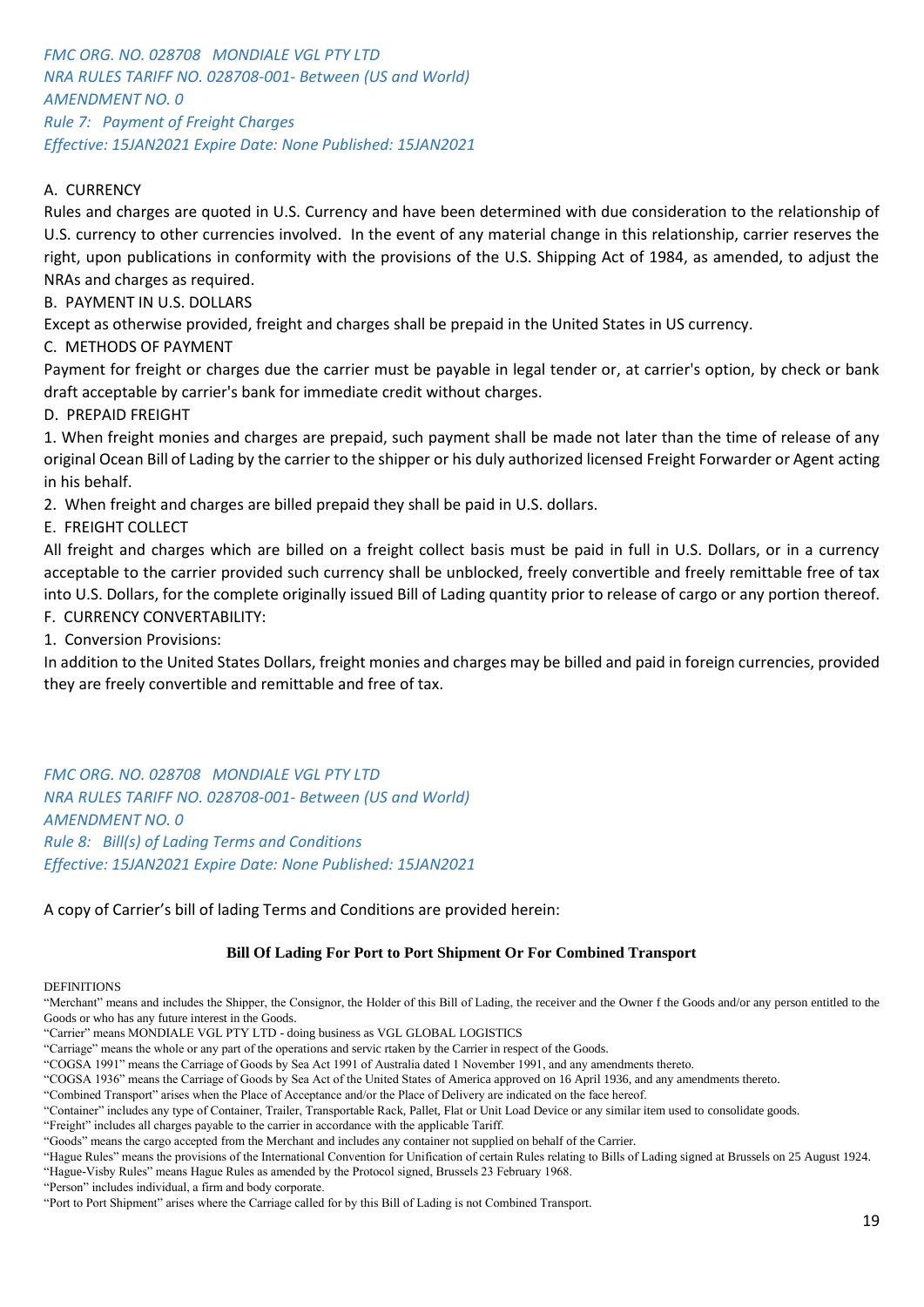"SDRs" means Special Drawing Rights as defined by the International Monetary Fund.

"Subcontractor" includes owners, charterers and operators of vessels (other than the Carrier), stevedores, terminal operators, road and rail transport operators, warehousemen and any otherindependent contractors employed by the Carrier, performing the carriage and any direct or indirect Subcontractors, servants and agents thereof.

"Terms and Conditions" means all terms, rights, defences, provisions, conditions, exceptions, limitations and liberties hereof.

#### **CONDITIONS**

1. Applicability

These Terms and Conditions shall apply if the transport as described on the face of the Bill of Lading is Port to Port Shipment or Combined

Transport. 2. Carrier's Tariff

The provisions of the Carrier's applicable Tariff, if any, are incorporated herein. Copies of such provisions are obtainable from the Carrier or its agents upon request or, where applicable, from a government body with whom the Tariff has been filed. In the case of inconsistency between this Bill of Lading and the applicable Tariff, this Bill of Lading shall prevail.Attention is drawn to the terms therein relating to free storage time and to container and vehicle demurrage or detention charges payable in the event of delayed return of any of the Carrier's equipment.

#### 3. Warranty

The Merchant unequivocally and without exception warrants that it agrees to be bound by the Terms of this Bill of Lading and confirms it has the authority of any person owning or entitled to the possession of the Goods or any person who has a present or future interest in the Goods.

4. Subcontracting

(1) The Carrier shall be entitled to sub-contract on any terms whatsoever the whole or any part of the Carriage at the Carrier's sole discretion.

(2) The Merchant undertakes that no claim or allegation whether arising in contract, bailment, tort or otherwise shall be made against any servant, agent, or Subcontractor of the Carrier which imposes or attempts to impose upon any of them or any vessel owned or chartered by any of them any liability whatsoever in connection with the Goods or the carriage of the Goods whether or not arising out of negligence on the part of such Person, and, if any such claim or allegation should nevertheless be made, to indemnify the Carrier against all consequences thereof. Without prejudice to the foregoing every such servant, agent, and Subcontractor shall have the benefit of all Terms and Conditions of whatsoever nature herein contained or otherwise benefiting the Carrier and, in entering into this contract, the Carrier, to the extent of such Terms and Conditions, does so on its own behalf, and also as agent and trustee for such servants, agents and Subcontractors.

(3) The provisions of the second sentence of clause 4 (2) including but not limited to the undertaking of the Merchant contained therein, shall extend to all claims or allegations of whatsoever nature against other Persons chartering space on the carrying vessel.

(4) The Merchant further undertakes that no claim or allegation in respect of the Goods shall be made against the Carrier by any Person other than in accordance with the Terms and Conditions of this bill of lading which imposes or attempts to impose upon the Carrier any liability whatsoever inconnection with the Goods or the Carriage of the Goods, whether or not arising out of negligence on the part of the Carrier, and if any such claim or allegation should nevertheless be made, to indemnify the Carrier against all consequences thereof.

5. Negotiability and Title to the Goods

(1) This Bill of Lading shall be non-negotiable unless made "to order" in which event it shall be negotiable and shall constitute title to the Goods and the holder shall be entitled to receive or to transfer the Goods herein described.

(2) This Bill of Lading shall be prima facie evidence of the taking in charge by the Carrier of the Goods as herein described. However, proof to the contrary shall not be admissible when this Bill of Lading has been negotiated or transferred for valuable consideration to a third party acting in good faith.

6. Issuance of this Bill of Lading

By issuance of this Bill of Lading the Carrier assumes liability as set out in these Conditions and:

(1) For Port to Port Shipment or Combined Transport the Carrier undertakes to perform and/or in its own name to procure the performance of the entire transport, from the place at which the Goods are taken in charge to the place designated for delivery in this Bill of Lading.

(2) For the purposes and subject to the provisions of this Bill of Lading the Carrier shall be responsible for the acts and omissions of any person of whose services it makes use of for the performance of the contract evidenced by this Bill of Lading.

(3) When issued on a Port to Port Shipment basis, the responsibility of the Carrier is limited to that part of the Carriage from and during loading onto the vessel and up to and during discharge from the vessel and subject to the provisions of COGSA 1991 or any other mandatory national law the Carrier shall not be liable for any loss or damage whatsoever in respect of the Goods or for any other matter arising during any other part of the Carriage even though charges for the whole Carriage have been charged by the Carrier. The Merchant appoints the Carrier as agent to enter into transport, storage, handling or any other services in respect of the Goods prior to loading and subsequent to discharge of the Goods from the vessel without responsibility for any act or omission whatsoever on the part of the Carrier or others and the Carrier may as such agent enter into contract with others on any terms whatsoever including terms less favourable than the terms in this Bill of Lading. 7. Dangerous Goods Indemnity

(1) The Merchant shall comply with the rules which are mandatory according to the National Law or by reason of International Convention relating to the carriage of goods of a dangerous nature, and shall in any case inform the Carrier in writing of the exact nature of the danger, before Goods of a dangerous nature are taken in charge by the Carrier and indicate to him, if need be, the precautions to be taken.

(2) If the Merchant fails to provide such information and the Carrier is unaware of the dangerous nature of the Goods and the necessary precautions to be taken and if, at the time, they are deemed to be a hazard to life or property they may at any place be unloaded, destroyed or rendered harmless as circumstances may require without compensation and the Merchant shall be liable for all loss, damage, delay, or their carriage or of any services incidental thereto.

(3) If any Goods shipped with the knowledge of the Carrier as to their dangerous nature shall become a danger to the vessel, vehicle or cargo, they may in like manner be unloaded or landed at any place or destroyed or rendered innocuous by the Carrier without liability on the part of the Carrier except General Average, if any. 8. Description of Goods and Merchant's Packing

(1) The Merchant shall be deemed to have guaranteed to the Carrier the accuracy, at the time the Goods were taken in charge by the Carrier, of the description of the Goods, marks, numbers, quantity, weight and/or volume as furnished by it and the Merchant shall defend, indemnify and hold harmlessthe Carrier against all loss, damage and expenses arising or resulting from inaccuracies in or inadequacy of such particulars. The right of the Carrier to such obligation from the Merchant shall in no way limit its responsibility & liability under this Bill of Lading to any person other than theMerchant.

(2) The Carrier is not liable for any loss, damage or injury caused by faulty or insufficient packing of Goods or by faulty loading or packing into or onto any Container when such loading or packing has been performed by the Merchant or on behalf of the Merchant by a person other than the Carrier, or by defect or unsuitability of the any Container when supplied by the Merchant, the Merchant shall defend, indemnify and hold harmless the Carrier against any additional loss and/or expenses so caused. (3) It is agreed that superficial rust, oxidation or any like condition due to moisture is not a condition of damage but is inherent to the nature of the Goods and acknowledgement of the receipt of the Goods in apparent good order and condition is not a representation that such conditions of rust,oxidation or the like did not exist on receipt.

(4) (a) The Merchant undertakes not to tender for transportation any Goods which require temperature control without previously giving written notice of their nature and particular temperature range to be maintained in the case of a temperature controlled Container stuffed by or on behalf of the Merchant. The Merchant further undertakes that the Goods have been properly stuffed in the Container and that its thermostatic controls have been properly set by the Merchant before receipt of the Goods by the Carrier. If the said requirements are not complied with the Carrier shall not be liable for any loss of or damage to the Goods by such non-compliance.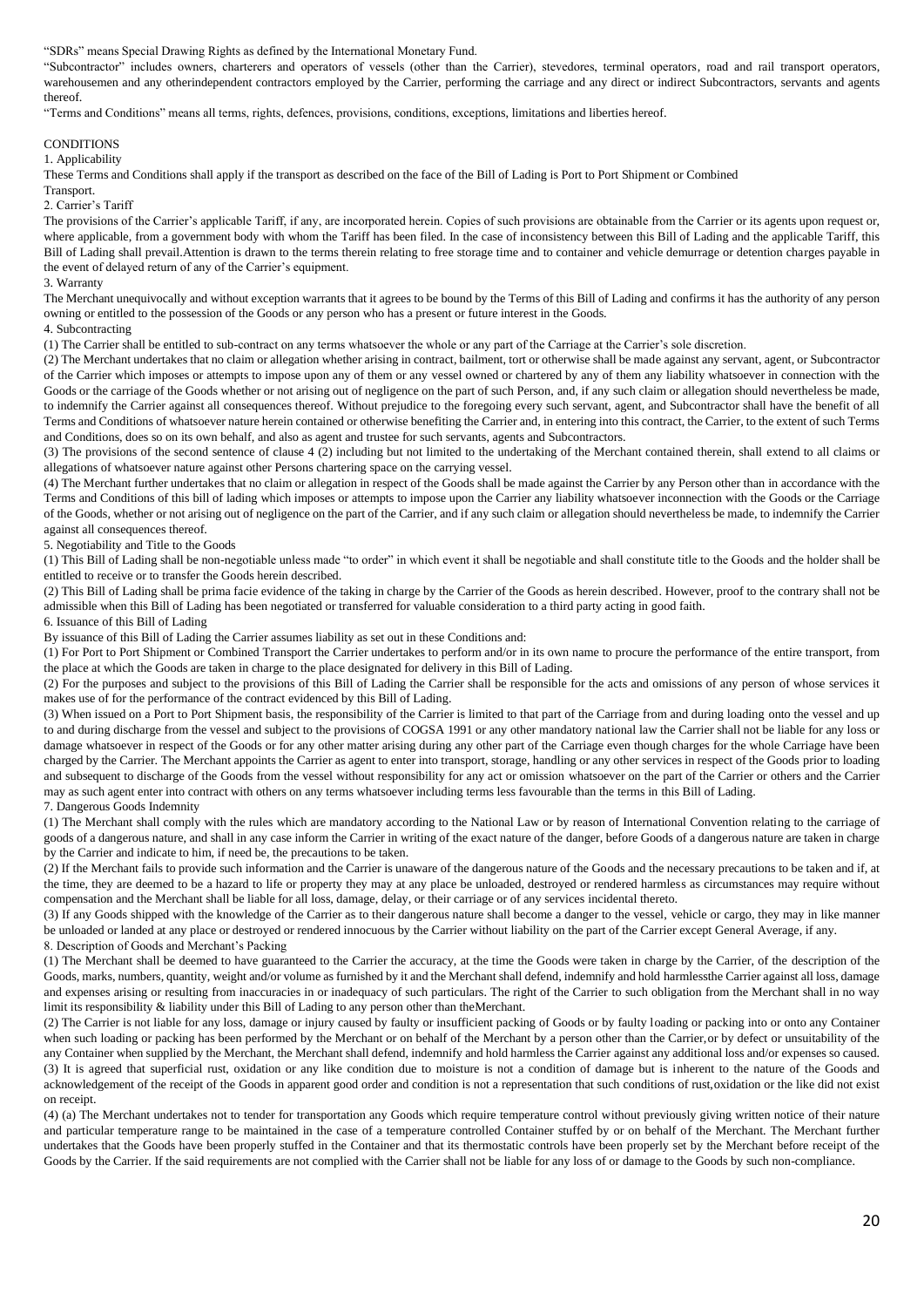(b) The Carrier shall not be liable for any loss of or damage to the Goods arising from latent defects, derangement, breakdown, stoppage of the temperature controlling machinery, plant insulation or any apparatus of any Container provided that the Carrier shall before or at the beginning of the transport exercise due diligence to maintain the temperature controlled Container in an efficient state.

9. Extent of Liability

A. (1) Carrier shall be liable for loss or damage to the Goods occurring between the time when it takes the Goods into its charge and the time of delivery subject always to these terms.

(2) Carrier shall be relieved of liability for any loss or damage if such loss or damage was caused by:

(a) an act or omission of the Merchant, or person other than the Carrier acting on behalf of the Merchant or from whom the Carrier took the Goods in charge;

(b) insufficiency or defective condition of the packaging or marks and/or numbers;

(c) handling, loading, storage or unloading of the Goods by the Merchant or any person acting on behalf of the Merchant;

(d) inherent vice of the Goods;

(e) strike, lockout, stoppage or restraint of labour, the consequences of which the Carrier could not avoid by the exercise of reasonable diligence;

(f) a nuclear incident if the operator of a nuclear installation or a person acting for him is

liable for this damage under an applicable International Convention or National Law governing liability in respect of nuclear energy;

(g) any cause or event which the Carrier could not avoid and the consequences whereof it could not prevent by the exercise of reasonable diligence.

(3) The burden of proving that the loss or damage was due to one or more of the above causes or events shall rest upon the Carrier.

When the Carrier establishes that, in the circumstances of the case, the loss or damage could be attributed to one or more of the causesand events specified in (b) to (d) above, it shall be presumed that it was so caused. Claimant shall, however, be entitled to prove that the loss or damage was not, in fact, caused wholly or partly by one or more of these causes or events.

B. When in accordance with Clause 9.A.(1) the Carrier is liable to pay compensation in respect of loss or damage and the stage of transport where loss or damage occurred is known the liability of the Carrier in respect of such loss or damage shall be:

(1) determined by the provisions contained in any International Convention or National Law which provisions:

(a) cannot be departed from by private contract to the detriment of the claimant, and

(b) would have applied if the claimant had made a separate and direct contract with the

Carrier in respect of the particular stage of transport where the loss or damage occurred and received as evidence thereof any particular document which must be issued in order to make such International Convention or National Law applicable.

(2) where Clause 9.B.(1) does not apply, liability for such loss or damage will be determined in accordance within this Bill of Lading and the exceptions and limitations herein.

10. Containers

(1) Goods may be stuffed by the Carrier in or on Containers and Goods may be stuffed with other goods.

(2) The terms of this Bill of Lading shall govern the responsibility of the Carrier in connection with or arising out of the supply of a Container

to the Merchant, whether supplied before or after the Goods are received by the Carrier or delivered to the Merchant.

(3) If the Container has been stuffed by or on behalf of the Merchant.

(a) the Carrier shall not be liable for loss or damage to the Goods:

(i) caused by the manner in which the Container has been stuffed;

(ii) caused by the unsuitability of the Goods for carriage in Containers;

(iii) caused by the unsuitability or defective condition of the Container, provided that where the Container has been supplied by or on behalf of the Carrier this paragraph 10.(3)(a)(iii) shall only apply if the unsuitability or defective condition arose (a) without any want of due diligence on the part of the Carrier

or (b) would have been apparent on reasonable inspection by the Merchant at or prior to the time when the Container was stuffed;

(iv) the incorrect setting of any thermostatic, ventilation, or other special controls thereof;

(b) the Merchant shall defend, indemnify and hold harmless the Carrier against any loss, damage, claim, liability or expense whatsoever arising from one or more of the matters covered by Clause 10.(3)(a) above except for Clause 10.(3)(a)(iii)(a).

(4) Where the Carrier is instructed to provide a Container, in the absence of a written request to the contrary, the Carrier is not under any obligation to provide a Container of any particular type or quality.

11. Paramount Clause

(1) These conditions shall only take effect to the extent that they are not contrary to the mandatory provisions of International Conventions or national law applicable to the contract evidenced by this Bill of Lading.

(2) The Hague Rules contained in the International Convention for the unification of certain rules relating to the Bills of Lading, dated Brussels 25 August 1924, or in those countries where they are already in force the Hague-Visby Rules contained in the Protocol of Brussels, dated 23 February 1968, as enacted in the Country of Shipment, shall apply to all carriage of goods by sea and also to the carriage of goods by inland waterways, and such provisions shall apply to all goods whether carried on deck or under deck.

(3) The Carriage of Goods by Sea Act of the United States of America (COGSA 1936) shall apply to the carriage of goods by sea, whether on deck or under deck, if compulsorily applicable to this Bill of Lading or would be applicable but for the goods being carried on deck in accordance with a statement on this Bill of Lading. 12. Limitation Amount

(1) Subject to conventions or national laws that have compulsory application to this Bill of Lading, if the Carrier is liable for compensation in respect of loss of or damage to the Goods, such compensation shall be calculated by reference to the invoice value of the Goods plus freight and insurance if paid. If there is no invoice value of the Goods or if any such invoice is not bona fide, such compensation shall be calculated by reference to the value of such Goods at the place and time they are delivered or should have been delivered to the Merchant. The value of the Goods shall be fixed according to the current market price, by reference to the normal value of goods of the same kind and/or quality.

(2) Except where otherwise provided in this Bill of Lading where the stage of the carriage where the loss or damage occurred is not known, or such loss or damage occurred at a time where there is no compulsorily applicable International Convention or National Law in respect of which clause

9.B.(1) applies, the Carrier shall not, in any event, be liable for any amount greater than AUD\$100.00 (One Hundred Australian Dollars) in respect of the Goods.

(3) Where the Hague Rules or Hague-Visby Rules or COGSA 1991 or COGSA 1936 compulsorily apply the Carrier shall not, unless declared value has been noted in accordance with sub-paragraph (5) of this Clause, be or become liable for any loss or damage to or in connection with the Goods in an amount per package or shipping unit in excess of the package or shipping unit limitation as laid down by the applicable Rules or Acts or any legislation

making these Rules or Acts compulsorily applicable to this Bill of Lading. Such limitation amount, according to COGSA 1991 is a sum of 2 SDRs per kilogramme of the gross weight, or 666.67 SDRs per package or shipping unit of the Goods lost or damaged, whichever shall be the greater; and according to COGSA 1936 is US\$500. If no other limitation amount is applicable under the relevant compulsory legislation limitation will beaccording to COGSA 1991.

(4) Save as is otherwise provided herein, the Carrier shall under no circumstances be liable for direct or indirect or consequential loss, expense or damage arising from any other cause whatsoever or for direct or indirect loss of profits.

(5) The Carrier's liability, if any, may be increased to a higher value by the Shipper making a declaration, in writing, of the Good's valuation on delivery to the Carrier of the Goods for shipment, such valuation to be inserted on the front of this Bill of Lading, in the space provided, and extra freight paid required by the Carrier. In such case if the actual value of the Goods shall exceed such declared value the value shall nevertheless be deemed to be the declared value and the Carrier's liability, if any, shall not exceed the declared value and any partial loss or damage shall be adjusted pro rata on the basis of such declared value.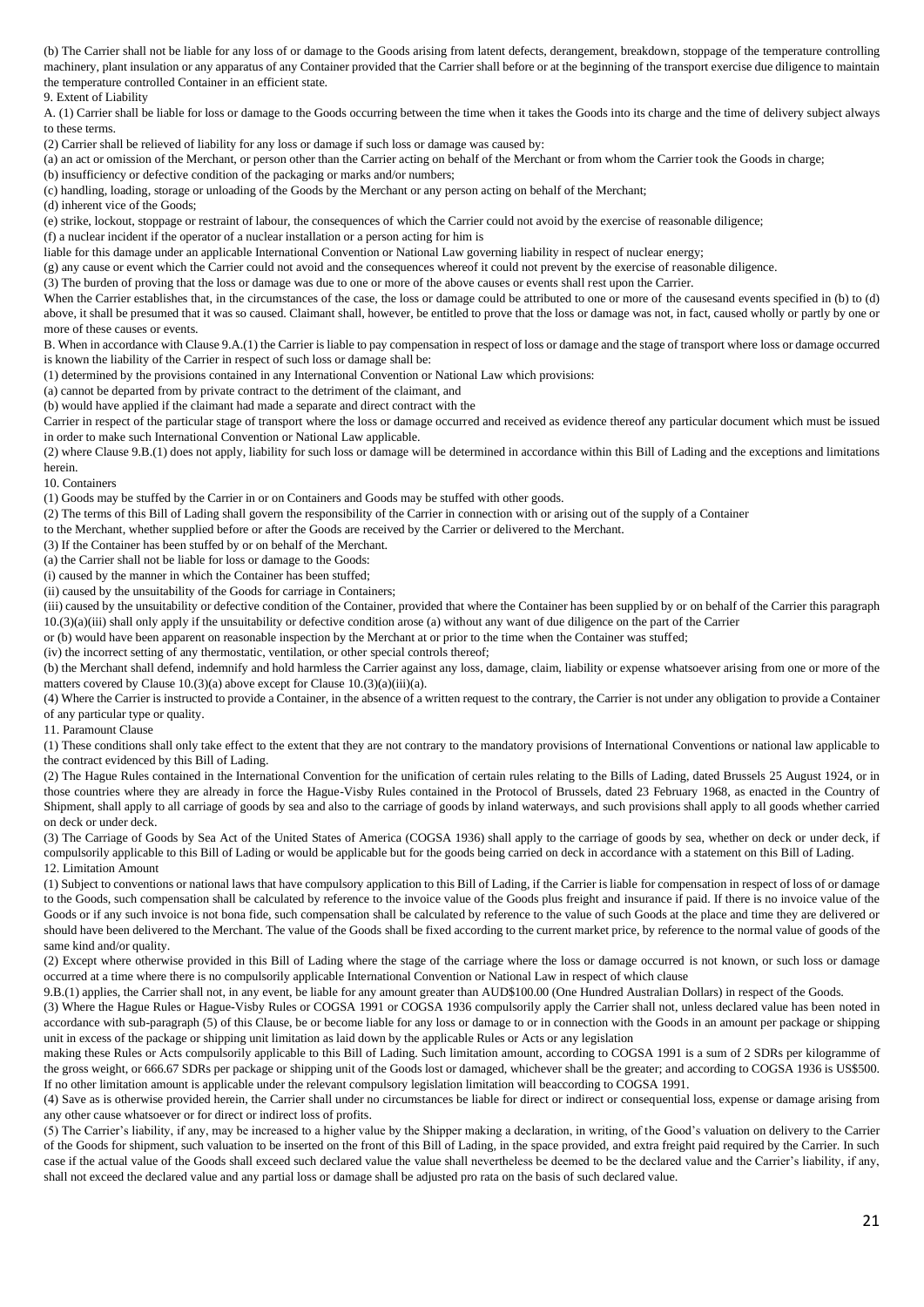(6) Where a Container is used to consolidate Goods and such Container is stuffed by the Carrier the number of packages or shipping units stated on the face of this Bill of Lading in the box provided shall be deemed the number of packages or shipping units for the purpose of any limit of liability per package or shipping unit provided in any International Convention or National Law relating to the Carriage of Goods by Sea or Water. Except as aforesaid the Container shall be considered the package or shipping unit. The words "shipping unit" shall mean each physical unit or piece of cargo not shipped in a package including articles or things of any description whatsoever except Goods shipped in bulk, and irrespective

of the weight or measurement unit employed in calculating freight charges. As to Goods shipped in bulk the limitation applicable thereto shall be the limitation provided in such International Convention or National Law which may be applicable and in no event shall anything hereinbe construed to waiver of limitation as to Goods shipped in bulk.

13. Delay, Consequential Loss, etc

(1) Arrival times are not guaranteed by the Carrier. If the Carrier is held liable in respect of delay, consequential loss or damage other than loss of or damage to the Goods the liability of the Carrier shall be limited to the Freight payable under the contract of carriage.

(2) If at any time the Carriage is or is likely to be affected by any hindrance, risk, delay, difficulty or disadvantage of any kind (including the condition of the Goods), whensoever and wheresoever arising (whether or not the Carriage has commenced) the Carrier may:

(a) without notice to the Merchant abandon the Carriage or the Goods and where reasonably possible place the Goods or any part of them at the Merchant's disposal at any place which the Carrier may deem safe and convenient whereupon the responsibility of the Carrier in respect of such Goods shall cease.

(b) without prejudice to the Carrier's rights subsequently to abandon the Carriage under Clause 13.(2)(a) above, continue the Carriage.In any event the Carrier shall be entitled to full charges on Goods received for Carriage and the Merchant shall pay any additional costs resulting from the above mentioned circumstances.

(3) The liability of the Carrier in respect of the Goods shall cease on the delivery or other disposition of the Goods in accordance with the orders or recommendations given by any Government or Authority or any person acting or purporting to act as or on behalf of such Government or Authority.

14. Defences

The defences and limits of liability provided for in this Bill of Lading shall apply in any actions against the Carrier for loss of or damage or delay to the Goods whether the action be founded in contract or in tort.

15. Liability of Other Persons

(1) Any person or vessel whatsoever, including but not limited to, the Carrier's servants or agents, any independent contractor or his servants or agents, and all others by whom the whole or any part of the contract evidenced by this Bill of Lading, whether directly or indirectly, is procured, performed or undertaken, shall have the benefit of all provisions in this Bill of Lading benefiting the Carrier as if such provisions were expressly for his benefit and in entering into this contract the Carrier to the extent of these provisions does so not only on its own behalf but also as agent or trustee for such persons and vessels and such persons and vessels shall to this extent be or be deemed to be parties to this contract.

(2) The aggregate of the amounts recoverable from the Carrier and the persons referred to in sub-paragraph (2) of Clause 4 herein shall in no case exceed the limits provided for in this Bill of Lading.

16. Method and Route of Transportation

(1) The Carrier may at any time, with or without notice to the Merchant, use any means of transport or storage whatsoever; load or carry the Goods on any vessel whether named on the front hereof or not; stow the Goods whether containerized or not on or under deck; transfer the Goods from one conveyance to another including transshipping or carrying the same on a vessel other than that named on the front hereof or by any other means of transport whatsoever; at any place unpack or remove Goods which have been stuffed in or on a Container and forward the same in any manner whatsoever, proceed at any speed and by any route in its discretion (whether or not the nearest or most direct or customary or advertised route) and proceed to or stay at any place whatsoever once or more often and in any order; load or unload the Goods from any conveyance at any place; comply with any orders or recommendations given by any Government or Authority or any person or body acting or purporting to act as or on behalf of such Government or Authority or having under the terms of the insurance on the conveyance employed by the Carrier the right to give orders or directions; permit the vessel to proceed with or without pilots, to tow or be towed or be drydocked; permit the vessel to carry livestock, goods of all kinds, dangerous or otherwise, contraband, explosives, munitions or warlike stores and sail armed or unarmed.

(2) The liberties set out in Clause 16.(1) herein may be invoked by the Carrier for any purposes whatsoever whether or not connected with the Carriage of the Goods. Anything done in accordance with Clause 16.(1) herein or any delay arising therefrom shall not be a deviation of whatsoever nature or degree. 17. Delivery

If delivery of the Goods or any part thereof is not taken by the Merchant at the time and place when and where the Carrier is entitled to call upon the Merchant to take delivery thereon, the Carrier shall be entitled to store the Goods or any part thereof at the sole risk of the Merchant, whereupon the liability of the Carrier in respect of the Goods or that part thereof stored as aforesaid (as the case may be) shall wholly cease and the cost of such storage (if paid by or payable by the Carrier or any agent of sub-contractor of the Carrier) shall forthwith upon demand be paid by the Merchant to the Carrier. 18. Both-To-Blame Collision

If the vessel on which the Goods are carried ("the Carrying Vessel") comes into collision with any other vessel or object ("the Non-Carrying Vessel or Object") as a result of the negligence of the Non-Carrying Vessel or Object or the owner of, charterer of or person responsible for the Non-Carrying Vessel or Object, the Merchant undertakes to defend, indemnify and hold harmless the Carrier against all claims by or liability to (and any expense arising therefrom) any vessel or person in respect of any loss of, or damage to, or any claim whatsoever of the Merchant paid or payable to the Merchant by the Non-Carrying Vessel or Object, or the owner of, charterer of or person responsible for the Non-Carrying Vessel orObject or person(s) against the Carrier, the Carrying Vessel or her owners or charterers.

19. Freight and Charges

(1) Freight shall be paid in cash or any other method of payment suitable and agreed to by the Carrier without discount and, whether prepayable or payable at destination, shall be considered as earned on receipt of Goods & not to be returned or relinquished in any event.

(2) Freight and all other amounts mentioned in this Bill of Lading are to be paid in the currency named in the Bill of Lading or, at the carrier's option in the currency of the country of dispatch or destination at the highest rate of exchange for Banker's Sight Bills current for prepayable Freight on the day of dispatch and for Freight payable at destination on the date when the Merchant is notified of arrival of the Goods there or on the day of withdrawal of the delivery order, whichever rate is the higher, or at the option of the Carrier on the date of the Bill of Lading.

(3) All dues, taxes and charges or other expenses in connection with the Goods shall be paid by the Merchant.

(4) The Merchant shall reimburse the Carrier in the proportion to the amount of Freight for any costs for deviation or delay or any other increase of costs of whatever nature caused by war, warlike operations, epidemics, strikes, governments or force majeure.

(5) The Merchant warrants the correctness of the declaration of contents, insurance, weight, measurement or value of the Goods but the Carrier reserves the right to have the contents inspected and the weight, measurement and value verified. If on such inspection it is found the declaration is not correct it is agreed that a sum equal either to five times the difference between the correct figure and the Freight charged, or to double the correct Freight less the Freight charged whichever sum is the smaller, shall be payable as liquidated damages to the Carrier for his inspection costs and losses of Freight on other Goods notwithstanding any other sum having been stated on the Bill of Lading as Freight payable.

20. Lien

From the time the Carrier takes the Goods into its charge, the Carrier, and/or any servant or agent or person acting on its behalf, shall have a lien on the Goods and any documents relating thereto for all sums payable to the Carrier under these Terms and Conditions and for general average contributions to whomsoever due. The Carrier shall also have a lien against the Merchant on the Goods and any document relating thereto for all other sums due from him to the Carrier under any other contract between the parties. The Carrier may exercise his lien at any time and any place in his sole discretion, whether the contractual carriage is completed or not. In any event any lien shall extend to cover the cost of recovering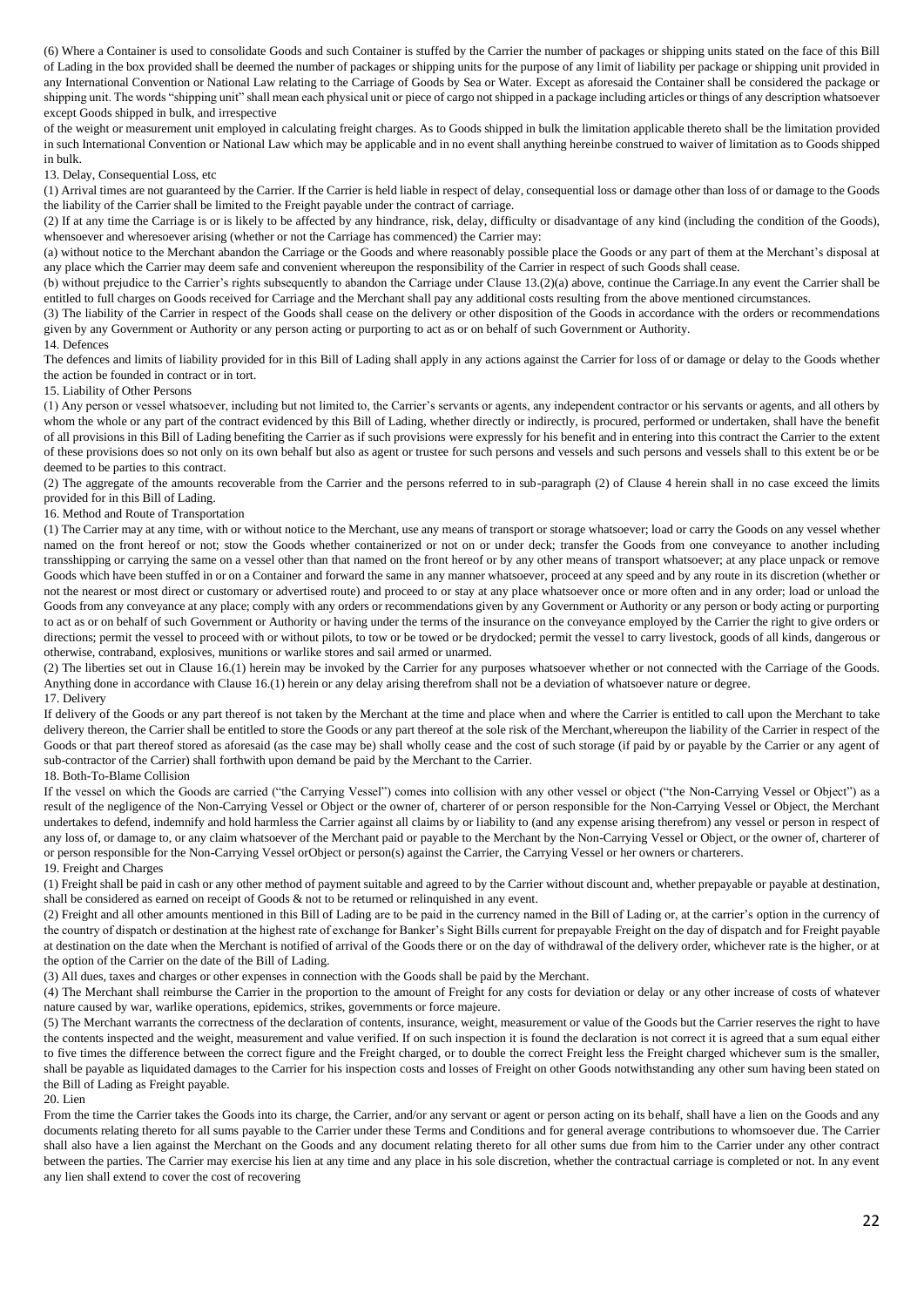any sums, including legal fees (whether on an indemnity basis or otherwise), due and for that purpose the Carrier shall have the right to sell the Goods by public auction or private treaty, without notice to the Merchant. The Carrier's lien shall survive delivery of the Goods. The Merchantand/or any administrator and/or liquidator acknowledge that any payment made to the Carrier in discharge of the Carrier's lien does not amount to a preference, priority or advantage. 21. General Average

(1) The Carrier may declare General Average which shall be adjustable according to the York/Antwerp Rules of 1990 at any place at the option of the Carrier and the amended Jason Clause as approved by BIMCO is to be considered as incorporated herein and the Merchant shall provide such security as may be required by the Carrier in this connection.

(2) Notwithstanding Clause 21.(1) above the Merchant shall defend, indemnify and hold harmless the Carrier in respect of any claim (and any expense arising therefrom) of a General Average nature which may be made on the Carrier and shall provide such security as may be required by the Carrier in this connection.

(3) The Carrier shall be under no obligation to take any steps whatsoever to collect security for General Average contributions due to the Merchant.

22. Notice

Unless notice of loss or damage to the Goods and general nature of it be given in writing to the Carrier or the persons referred to in sub-paragraph 2 of Clause 4 at the place of delivery before or at the time of the removal of the Goods into the custody of the person entitled to delivery thereto under this Bill of Lading, or if the loss or damage be not apparent within seven consecutive days thereafter, such removal shall be prima facie evidence of the delivery by the Carrier of the Goods as described in this Bill of Lading.

#### 23. Non Delivery

If this Bill of Lading is issued evidencing the Carrier's Contract of Carriage by Combined Transport failure to effect delivery within 90 days after the expiry of a time limit agreed and expressed herein or, where no time limit is agreed and so expressed, failure to effect delivery within 90 days after the time it would be reasonable to allow for diligent completion of the Combined Transport operation shall, in the absence of the evidence to the contrary, give to the party entitled to receive delivery the right to treat the Goods as lost.

24. Time Bar

The Carrier shall be discharged of all liability, unless notice of loss or damage and the general nature of such loss or damage be given in writing to the Carrier's registered address within 30 days after delivery of the Goods, or the date the Goods should have been delivered, or the date when in accordance with clause 23 failure to deliver the Goods would give the party entitled to receive delivery the right to treat the Goods as lost. In any event the Carrier shall be discharged of all liability under the Terms and Conditions of this Bill of Lading unless suit is brought within nine months after:

(1) the delivery of the Goods, or

(2) the date when the Goods should have been delivered, or

(3) the date when in accordance with Clause 23 failure to deliver the Goods would, in

the absence of evidence to the contrary, give to the party entitled to receive delivery the right to treat the Goods as lost.

In the event that such time period shall be found contrary to any Convention or Law compulsory applicable the period covered by such Convention or Law shall then apply but in that circumstance only.

25. Variation of the Contract No servant or agent of the Carrier shall have power to waive or vary any of the terms hereof unless such waive or variation is in writing & is specifically authorized or ratified in writing by a director or officer of the Carrier who has the authority of the Carrier so to waive or vary.

26. Partial Invalidity

If any provision in this Bill of Lading is held to be invalid or unenforceable by any court or regulatory or self-regulatory agency or body such invalidity or unenforceability shall attach only to such provision. The validity of the remaining provisions shall not be affected thereby and this Bill of Lading contract shall be carried out as if such invalid or unenforceable provision were not contained therein.

28. Jurisdiction and applicable lawThe contract evidenced by this Bill of Lading shall be governed by the laws of New South Wales, Australia and any claim or dispute arising hereunder shall be determined exclusively by the Courts of the State of New South Wales, Australia.

*FMC ORG. NO. 028708 MONDIALE VGL PTY LTD NRA RULES TARIFF NO. 028708-001- Between (US and World) AMENDMENT NO. 0 Rule 9: Freight Forwarder Compensation Effective: 15JAN2021 Expire Date: None Published: 15JAN2021*

Carrier may pay compensation as negotiated in the individual NRA on the applicable ocean freight charges to base ports, on cargo loaded, including heavy lift and extra length revenue, but excluding all other charges, except as provided below, subject to the following conditions and exceptions.

A. Compensation to be paid only to Freight Forwarders who are licensed or otherwise authorized by the Federal Maritime Commission.

B. Compensation shall be paid only if the freight forwarder has performed, in addition to the solicitation and securing of the cargo for the ship or the booking of, or otherwise arranging for space for such cargo, two or more of the following services:

- 1) The coordination of the movement of the cargo to shipside
- 2) The preparation and processing of the ocean Bill of Lading
- 3) The preparation and processing of dock receipts or delivery orders
- 4) The preparation and processing of consular documents or export declarations
- 5) The payment of the ocean freight charges on the cargo

C. Compensation shall be paid upon presentation of a duly certified invoice and may not be deducted from ocean freight and other charges due in accordance with rates and conditions in this Tariff.

D. Bills for compensation will not be honored unless presented to carrier within sixty days of the date of clearance of vessel.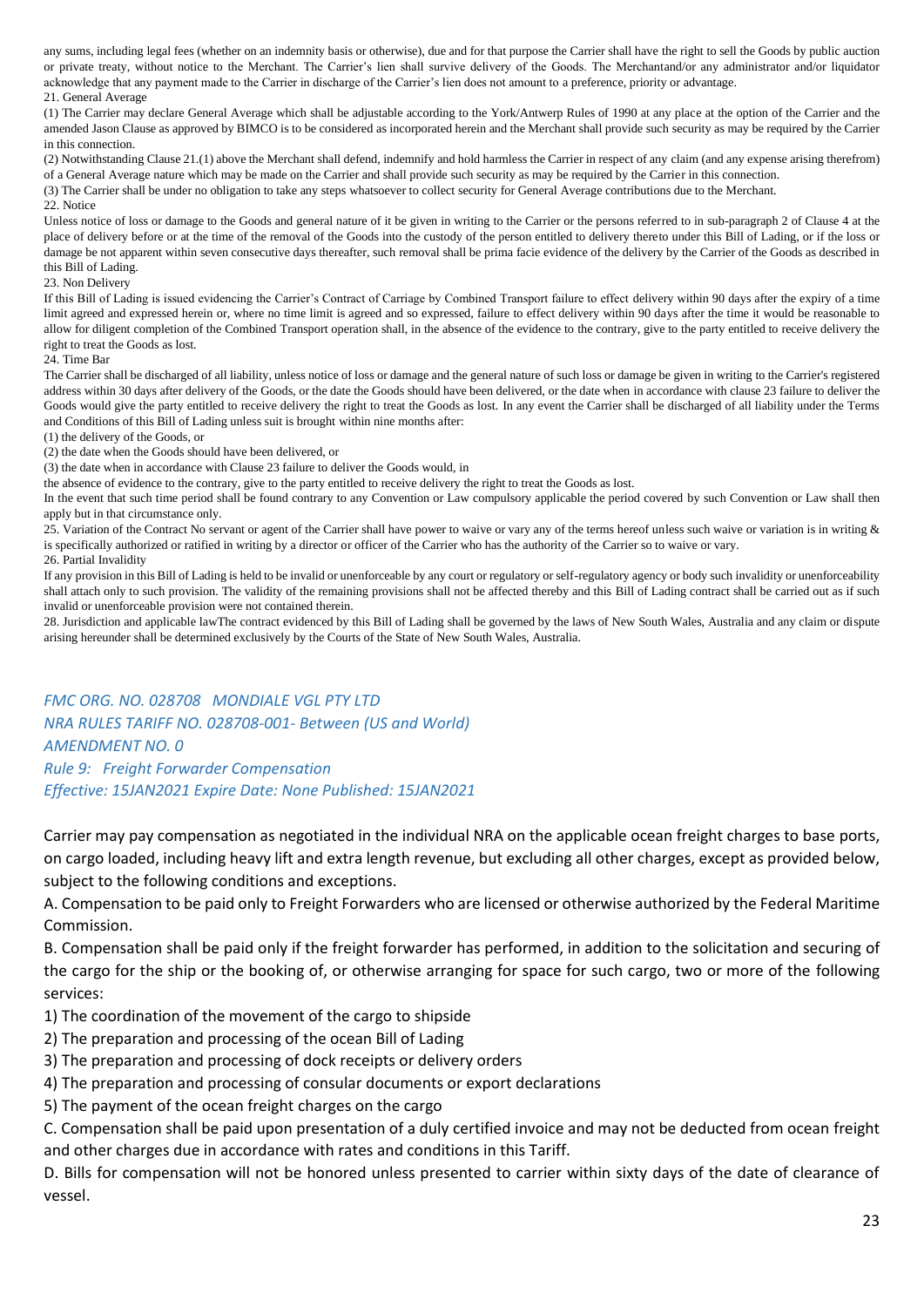E. Compensation will not be paid on through Bill of Lading cargo originating at port of loading beyond the application of this tariff.

F. No compensation shall be paid to anyone at port or ports of destination.

G. Freight Forwarders who are also Licensed Custom House Brokers shall be paid compensation as specified below based on the aggregate of all NRAs and charges applicable under this tariff, subject to the above conditions and exceptions. H. Freight Forwarder Compensation shall be as specified in each individual NRA, if any.

*FMC ORG. NO. 028708 MONDIALE VGL PTY LTD NRA RULES TARIFF NO. 028708-001- Between (US and World) AMENDMENT NO. 0 Rule 10: Surcharges, Assessorial and Arbitraries Effective: 15JAN2021 Expire Date: None Published: 15JAN2021*

All surcharges applicable to shipments are provided in individual Negotiated Rate Arrangements NRA's.

*FMC ORG. NO. 028708 MONDIALE VGL PTY LTD NRA RULES TARIFF NO. 028708-001- Between (US and World) AMENDMENT NO. 0 Rule 11: Minimum Quantity Rates Effective: 15JAN2021 Expire Date: None Published: 15JAN2021*

Carrier may charge minimum quantity rates in each individual NRA.

*FMC ORG. NO. 028708 MONDIALE VGL PTY LTD NRA RULES TARIFF NO. 028708-001- Between (US and World) AMENDMENT NO. 0 Rule 12: Ad Valorem Rates Effective: 15JAN2021 Expire Date: None Published: 15JAN2021* 

A. The liability of the Carrier as to the value of shipments at the NRAs herein provided shall be determined in accordance with the clauses of the Carrier's regular Bill of Lading form attached in rule 8.

B. If the Shipper desires to be covered for a valuation in excess of that allowed by the Carrier's regular Bill of Lading form, the Shipper must so stipulate in Carrier's Bill of Lading covering such shipments and such additional liability only will be assumed by the Carrier at the request of the Shipper and upon payment of an additional charge based on the total declared valuation in addition to the stipulated NRAs applying to the commodities shipped as specified herein.

C. Where value is declared on any piece or package in excess of the Bill of Lading limit of value of \$500.00 the Ad Valorem rate, specifically provided against the item, shall be five (5%) percent of the value declared in excess of the said Bill of Lading limit of value and is in addition to the base NRA.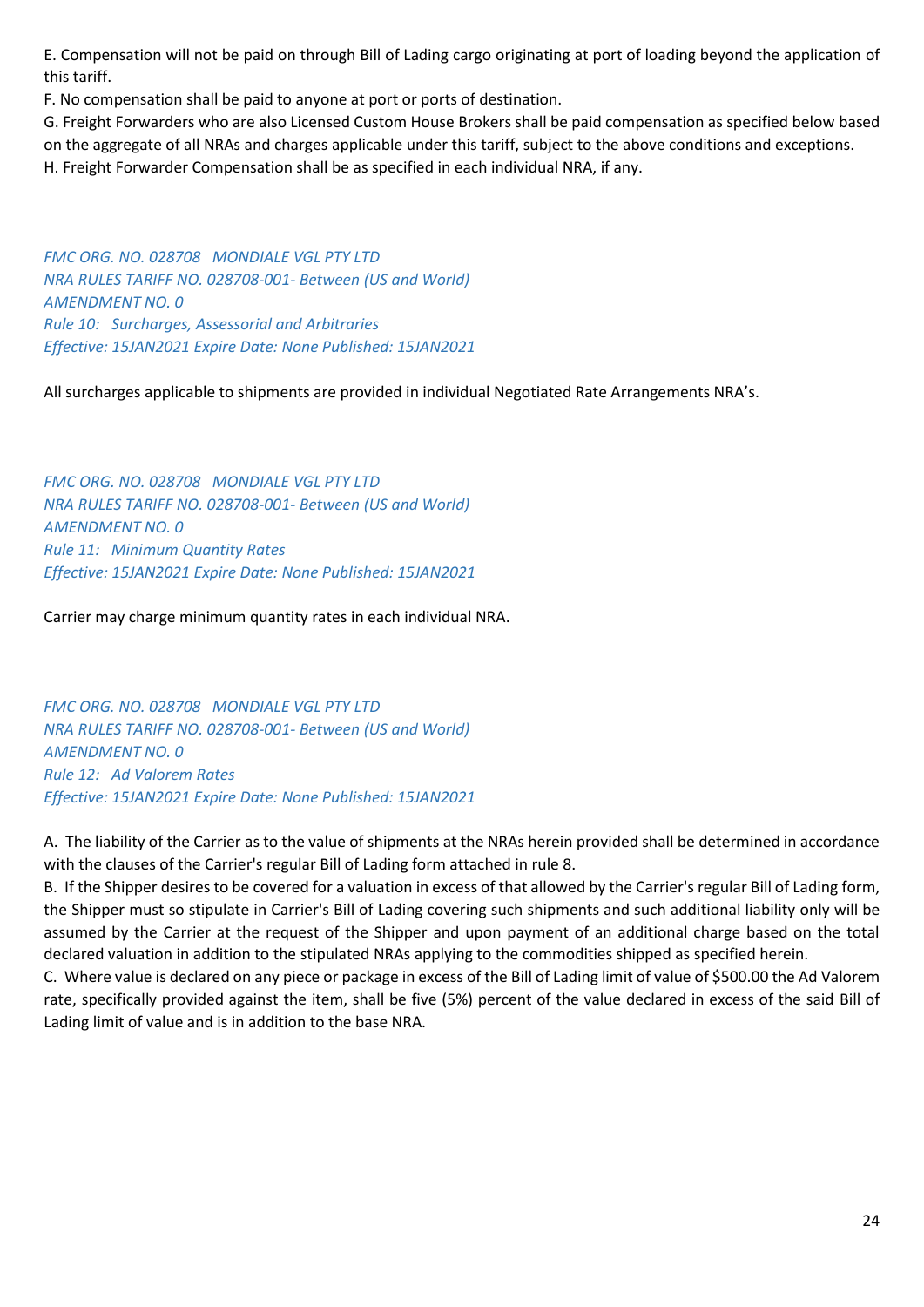*FMC ORG. NO. 028708 MONDIALE VGL PTY LTD NRA RULES TARIFF NO. 028708-001- Between (US and World) AMENDMENT NO. 0 Rule 13: Transshipment Effective: 15JAN2021 Expire Date: None Published: 15JAN2021*

Not Applicable.

*FMC ORG. NO. 028708 MONDIALE VGL PTY LTD NRA RULES TARIFF NO. 028708-001- Between (US and World) AMENDMENT NO. 0 Rule 14: Co-Loading in Foreign Commerce Effective: 15JAN2021 Expire Date: None Published: 15JAN2021*

Definition: Pursuant to 46 CFR §520.2, "Co-Loading" means the combining of cargo by two or more NVOCCs for tendering to an ocean common carrier under the name of one or more of the NVOCCs.

(1) The Carrier from time-to-time tenders cargo for co-loading.

(2) The Carrier enters carrier-to-carrier relationships for the co-loading of cargo with the following NVOCCs from time to time:

(3) If Carrier enters into a co-loading arrangement which results in a shipper-to-carrier relationship as a tendering NVOCC Carrier shall be responsible to pay any charges for the transportation of the cargo.

(4) A shipper-to-carrier relationship shall be presumed to exist where Carrier issues a bill of lading to the tendering NVOCC for carriage of the co-loaded cargo unless Carrier and the tendering NVOCC enter a Carrier-to-Carrier Agreement in which case the presumption of a formation of a Carrier to Shipper relationship is rebutted. Carrier's NRA procedures shall be applicable to all co-loading NVOCCs tendering cargo to Carrier as a shipper.

(5) In case of co-loading, under either a carrier-to-carrier or shipper-to-carrier relationship, Carrier shall notify shipper of such co-loading action and shall annotate each Bill of Lading with the identity of any other NVOCC with which its shipment has been co-loaded. Such annotation shall be shown on the face of the applicable Bill of Lading issued by Carrier.

(6) If cargo is accepted by Carrier from another NVOCC which tenders that cargo in the capacity of a shipper, NRA procedures shall apply.

*FMC ORG. NO. 028708 MONDIALE VGL PTY LTD NRA RULES TARIFF NO. 028708-001- Between (US and World) AMENDMENT NO. O Rule 15: Open Rates in Foreign Commerce Effective: 15JAN2021 Expire Date: None Published: 15JAN2021*

Not Applicable.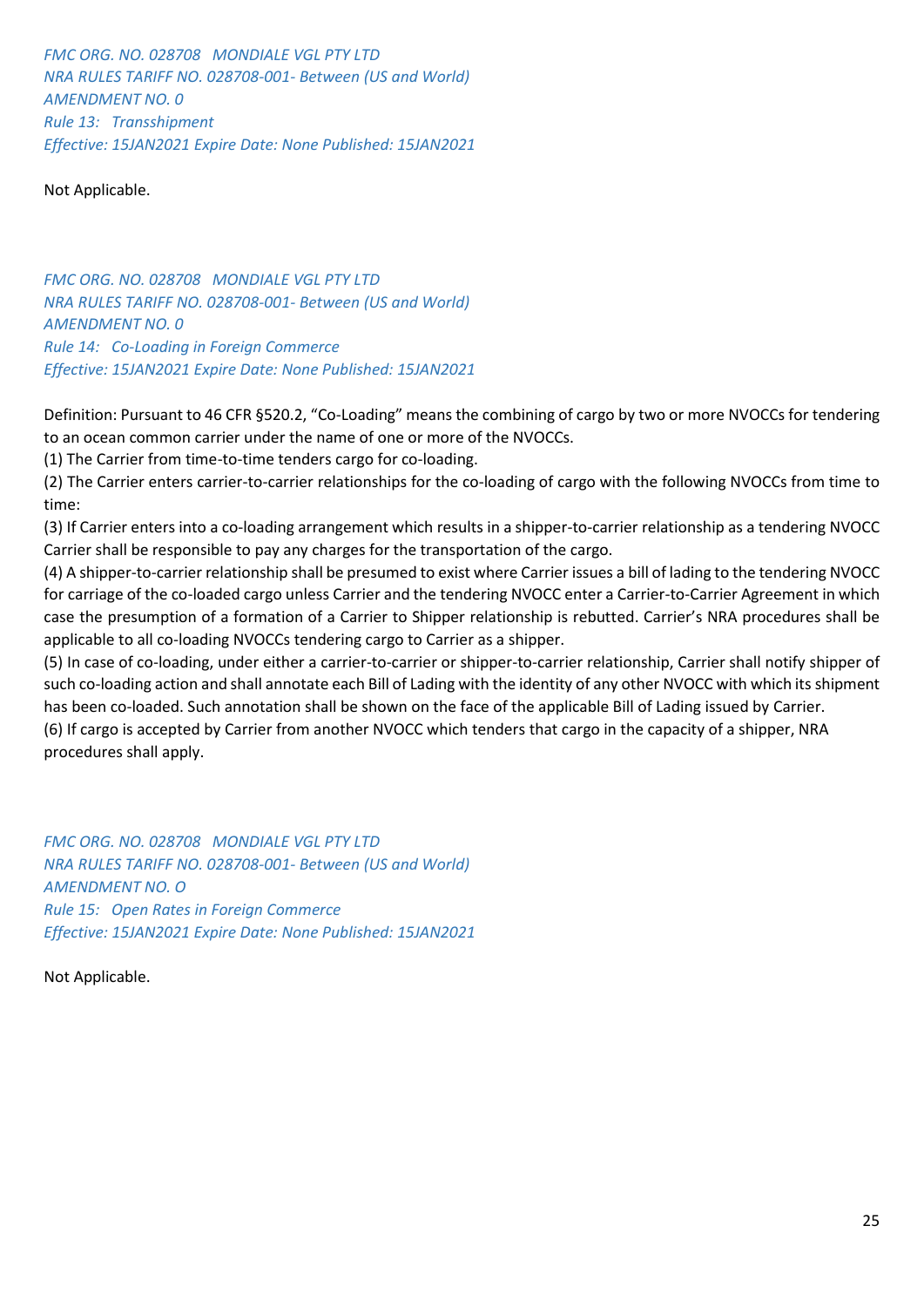# *FMC ORG. NO. 028708 MONDIALE VGL PTY LTD NRA RULES TARIFF NO. 028708-001- Between (US and World) AMENDMENT NO. 0 Rule 16: Hazardous Cargo Effective: 15JAN2021 Expire Date: None Published: 15JAN2021*

Except as otherwise provided in paragraph below, hazardous, explosive, flammable or dangerous cargo, as defined in the publications named below, will be accepted by the Carrier for transportation under the rules, charges and rates named in NRAs governed by this Tariff:

1. ONLY after prior booking and arrangements have been made with and accepted by the Ocean Carrier;

2. ONLY when local regulations, ordinances and lawful authorities at origin, destination or transshipment ports/points permit the handling of such cargo at Carrier's or port terminals and facilities;

3. ONLY when U.S. Coast Guard and/or local authority permits have been obtained and complied with by Shipper and/or Consignee.

4. Carrier reserves the right to refuse to accept or transport cargo which, in the judgment of the Carrier, is opprobrious or ikely to injure vessel, docks, terminals, rail cars, trucks or other cargo, or for which the Carrier CANNOT provide or obtain safe and suitable terminal space or stowage. Further Carrier will refuse any shipment of hazardous, explosive, flammable, dangerous or objectionable cargo when shipping containers, marking, labels, certifications, packing or packaging of such cargo is NOT in accordance, and strict compliance, with the rules, regulations and provisions in the publications named below.

5. All commodities required to be carried on-deck of transporting vessel, either in the open or under cover, or which if stowed below deck must be stowed in a "magazine", or which cannot be loaded or unloaded without a permit from the U.S. Coast Guard, shall be considered, for Tariff purposes, hazardous or dangerous cargo, and will be rated accordingly.

6. The hazardous cargo named below will NOT be accepted for transportation by the Carrier or its connecting Carriers for transportation under the rules, regulations governed by this Tariff:

Classes A and B Explosives

Radioactive Substances (IMCO Class No. 7)

7. All hazardous, explosive, flammable or dangerous cargo, when accepted by the Carrier for transportation MUST be packed, labeled, placarded, marked, stowed and secured (when in containers) and delivered in strict accordance with: A. U.S. Coast Guard Regulations (46 CFR §§146-179);

B. U.S. Department of Transportation Regulations (49 CFR §§170-179);

C. the International Maritime Dangerous Goods Code (IMCO - published by the Inter-Governmental Maritime Consultative Organization);

D. All rules and regulations promulgated by applicable local, municipal, state or foreign governments or authorities;

E. MUST have all Certifications, as required by law, annotated on the B/L, Shipping Order and Cargo Receipt;

F. MUST have Shipper's attestation, when required, on the B/L and Shipping Orders that the shipment contains no mix of non-compatible hazardous materials and no hazardous waste as defined in the regulations named above.

8. When booking hazardous cargo, Shipper and/or his agent MUST inform Carrier accurately and completely of the true character of the cargo together with the information noted below in writing, or it MUST be confirmed in writing when arrangements and booking has been made verbally:

A. The proper shipping name, including trade or popular name, of the commodity followed by the technical name of the materials.

B. The hazardous class, IMCO Code Number and UN Number (if any).

C. The flash point or flash point range (when applicable);

D. The applicable label(s) or placard(s) that must be placed on each package or container, including labels communicating secondary and tertiary hazards (when required);

- E. Identification of the type of packaging (e.g. drums, cylinders, barrels, etc.);
- F. The number of pieces of each type of package.

G. The gross weight of each type of package or the individual gross weight of each package.

H. The Harmonized Code, SITC or BTN number of the commodity.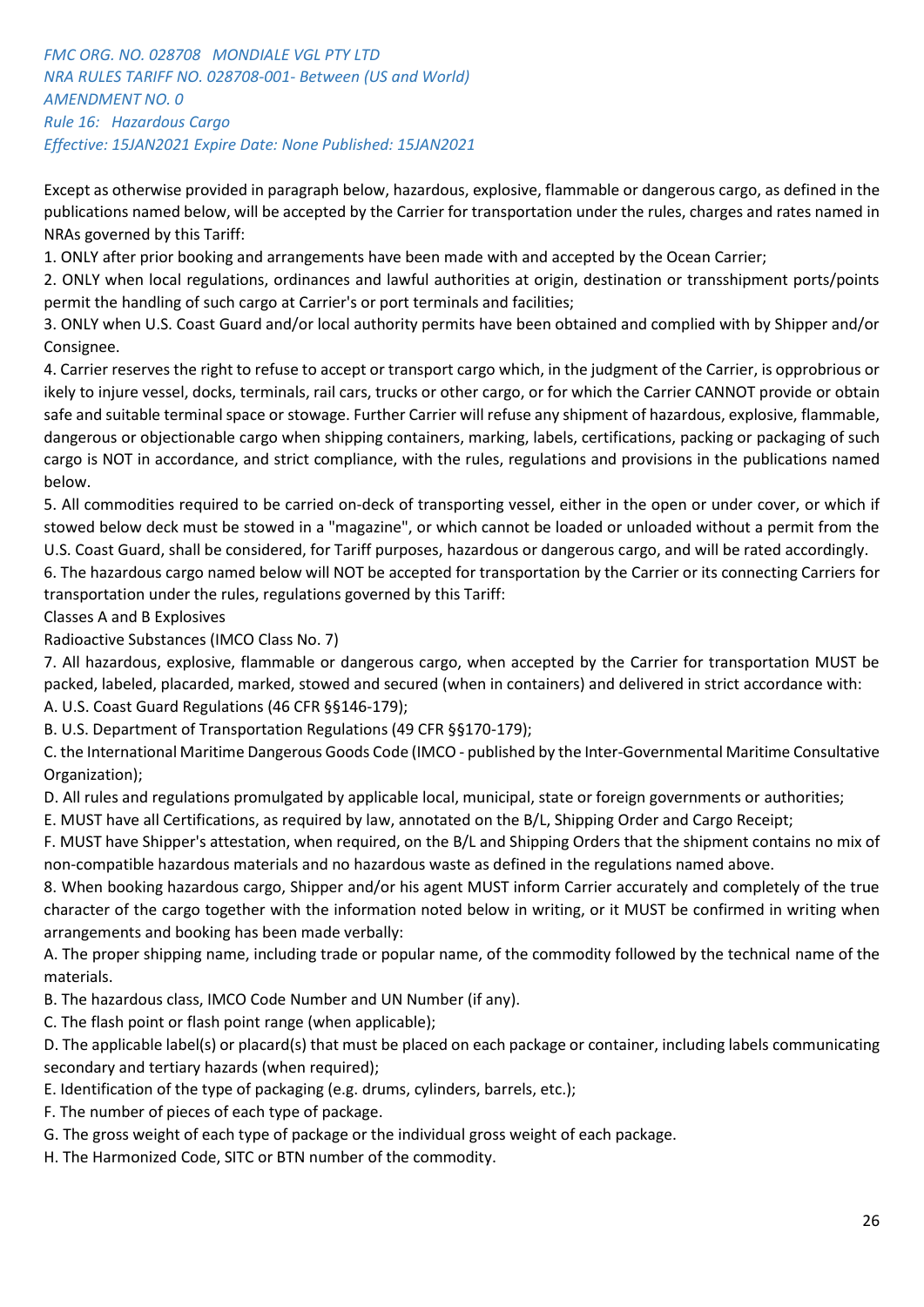I. The types of certifications and Emergency Response Data required by the regulations named in the publications listed above.

9. At the time hazardous cargo is tendered for transportation, all documentation, certifications, transfer shipping papers (as required by 49 CFR §§100-199 when applicable), and the Bill of Lading annotations required under the regulations and provisions noted in the publications listed above, MUST be furnished to originating carrier, unless such documents have already been provided prior to tendering of cargo. Carrier will compare declarations on all documentation provided at the time of shipment for possible errors; however, it is, and shall remain, the sole responsibility of the Shipper to insure that all such documentation is correct and complete. Further, it is the Shipper's responsibility to insure that all pieces, packages and units in the shipment are clearly and properly marked with the required labels and placards.

10. When a shipment has been accepted by the Carrier for transportation and subsequently an error is found in the required certifications, packaging, labeling, placarding or other required notice or marking requirement(s) and regulation(s), all damages, fines or penalties, actual or consequential, shall be for the account of the party required to provide such certifications, packaging, labels, placards, etc.

11. When required by law, governmental regulations, the regulations specified in the publications listed above or by underlying VOCC utilized, it is necessary to forward hazardous cargo separately from non-hazardous cargo, the hazardous cargo will be considered and handled as a separate shipment and rated accordingly. Additionally, when a shipment contains 2 (two) or more hazardous articles which, under the provisions of the regulations specified in the publications listed above, are prohibited from being loaded or stored together, each article or group of incompatible articles in the shipment will be considered and handled as a separate shipment and rated accordingly.

12. All shipments of Hazardous cargo as defined in this Rule, when accepted and transported by Carrier will be subject to the Hazardous Cargo Surcharge named in the NRA governed by this Tariff (if any), which charge shall be in addition to all other applicable charges.

*FMC ORG. NO. 028708 MONDIALE VGL PTY LTD NRA RULES TARIFF NO. 028708-001- Between (US and World) AMENDMENT NO. 0 Rule 17: Free Time and Demurrage Effective: 15JAN2021 Expire Date: None Published: 15JAN2021* 

Any charges for storage, detention or demurrage of freight or containers, as a result of being in excess of the free time prescribed in ocean carrier's tariffs or agreements, assessed by vessel operators on whose vessel cargo is/was transported or terminal operator at origin point or port or destination point or port due to some default or oversight of shipper or consignee or holder of bill of lading will be for the account of the cargo without in any way affecting the liability of the carrier for the condition of cargo.

*FMC ORG. NO. 028708 MONDIALE VGL PTY LTD NRA RULES TARIFF NO. 028708-001- Between (US and World) AMENDMENT NO. 0 Rule 18: Returned Cargo in Foreign Commerce Effective: 15JAN2021 Expire Date: None Published: 15JAN2021*

Merchant shall be liable for return freight and charges on the goods if they are refused export or import by any government or for any other reason whatsoever.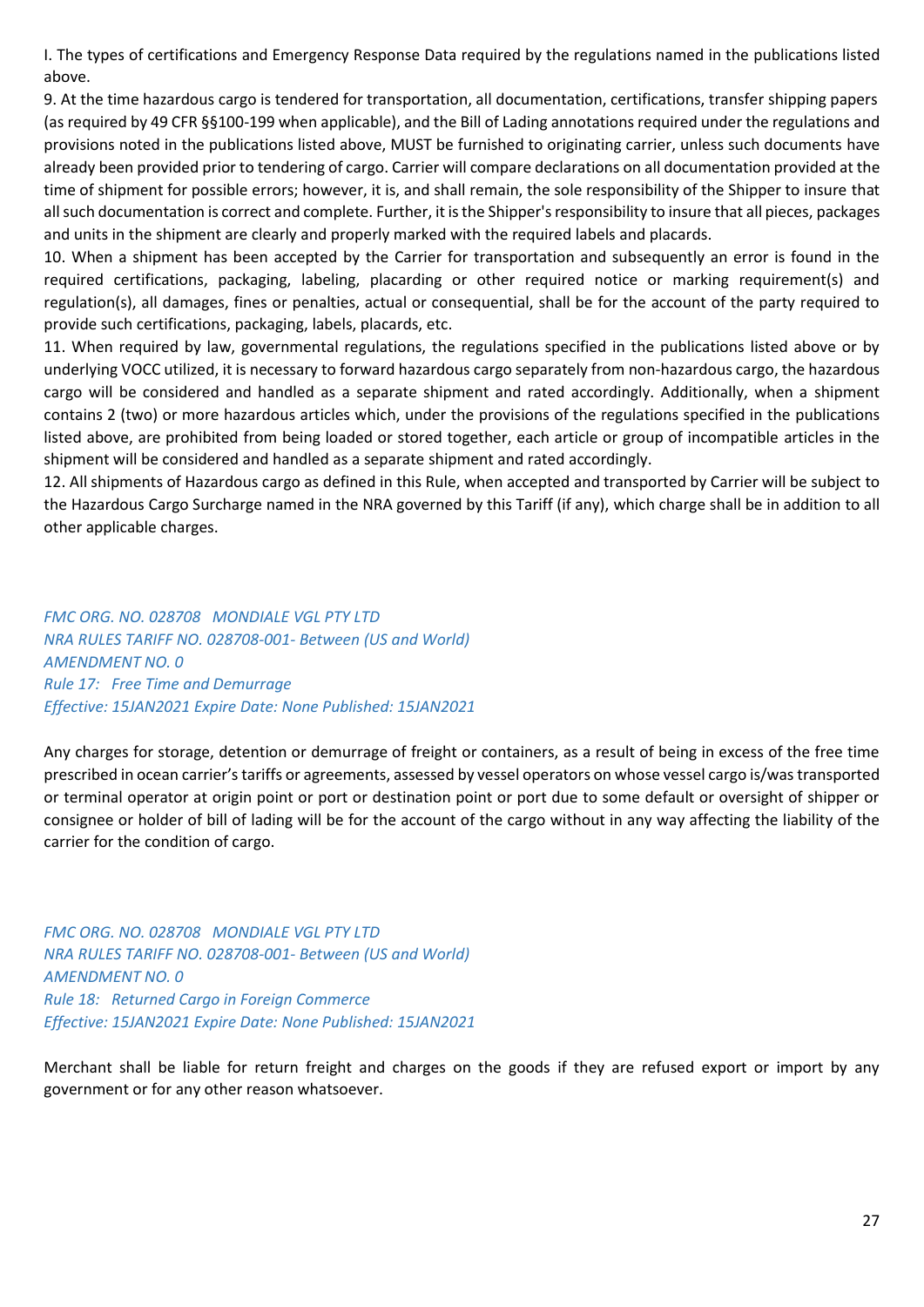*FMC ORG. NO. 028708 MONDIALE VGL PTY LTD NRA RULES TARIFF NO. 028708-001- Between (US and World) AMENDMENT NO. 0 Rule 19: Shippers Requests in Foreign Commerce Effective: 15JAN2021 Expire Date: None Published: 15JAN2021*

Shipper or Consignee requests or complaints (including request for adjustment in NRAs, tariff interpretation), must be made in writing and addressed to the carrier as shown on the Title Page and/or Tariff Record.

*FMC ORG. NO. 028708 MONDIALE VGL PTY LTD NRA RULES TARIFF NO. 028708-001- Between (US and World) AMENDMENT NO. 0 Rule 20: Overcharge Claims Effective: 15JAN2021 Expire Date: None Published: 15JAN2021*

## A. Bill of Lading Commodity Description

Description of commodities on all Bills of Lading (which shall be verified by a comparison with the description of the corresponding customs declaration) shall determine the NRA to be applied. The Bill of Lading description shall be subject to correction in the event of misdeclaration of commodity.

B. Overcharges

For purpose of uniformity in handling claims for excess measurements, refunds will only be made as follows:

- 1. Where an error has been made by the dock in calculation of measurements.
- 2. Against re-measurement at port of loading prior to vessel's departure.
- 3. Against re-measurement by vessel's agent at destination.
- 4. By joint re-measurement of vessel's agent and consignee.
- 5. By re-measurement of a marine surveyor when requested by vessel's agent.
- 6. Re-measurement fees and cable expenses in all cases to be paid by party at fault.

In cases of claims by shipper or consignee of overcharge in weight certified invoice or weight certificate to be considered evidence of proper weight. Written claims for adjustment will be acknowledged by the carrier within twenty (20) days of receipt by written notice to the claimant of the tariff provisions actually applied and the claimant's rights under the Shipping Act of 1984. Claims seeking the refund of freight overcharges may be filed in the form of a complaint with the Federal Maritime Commission, Washington, D.C, 20573, within three years of the date of the cause of action occurs.

*FMC ORG. NO. 028708 MONDIALE VGL PTY LTD NRA RULES TARIFF NO. 028708-001- Between (US and World) AMENDMENT NO. 0 Rule 21: Use of Carrier Equipment Effective: 15JAN2021 Expire Date: None Published: 15JAN2021*

Carrier does not own or lease equipment. When equipment is provided to shippers and/or consignees by Vessel Operating Common Carriers (VOCCs) the VOCC, either directly or via the carrier, provisions and charges will be for the account of the cargo.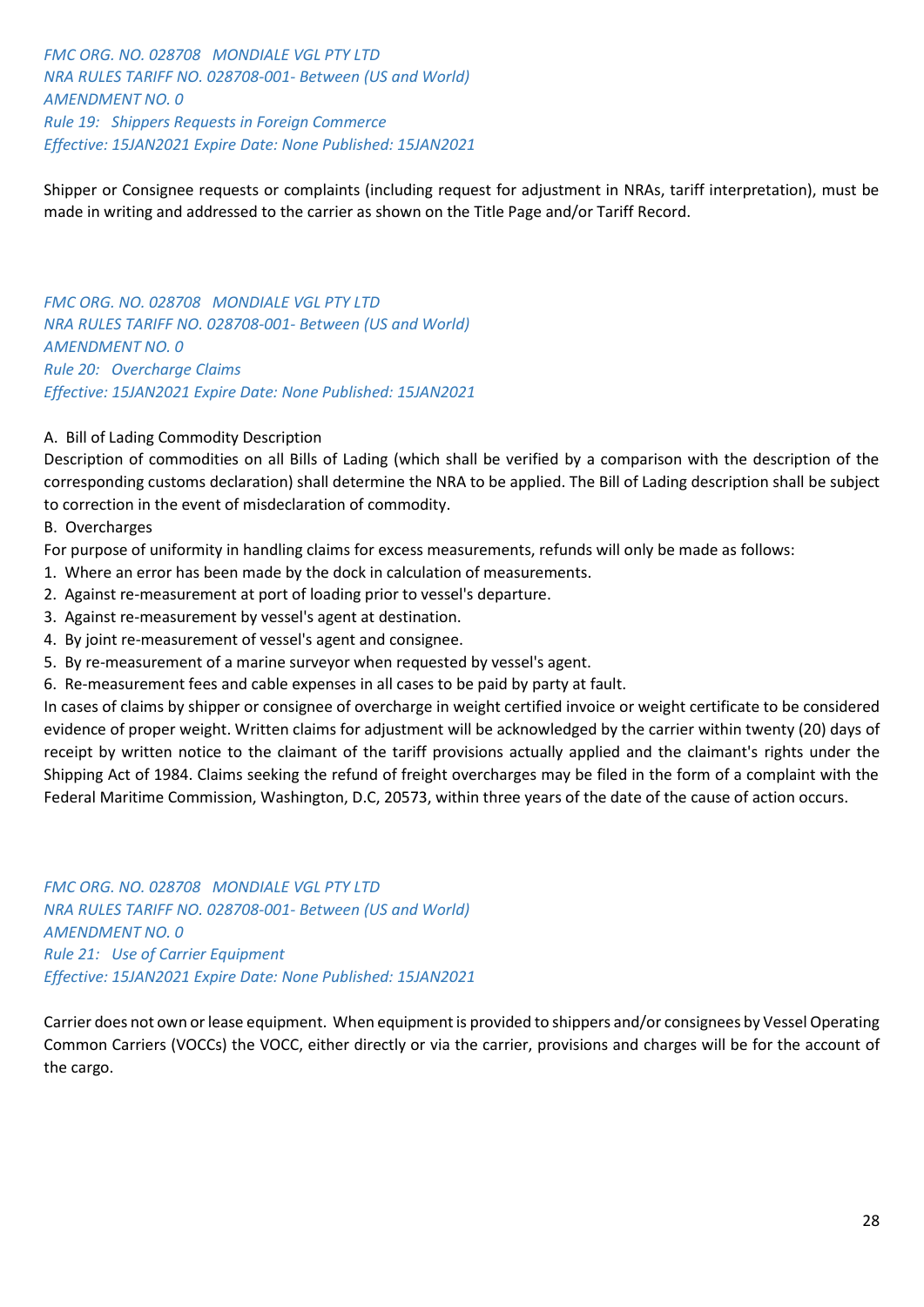*FMC ORG. NO. 028708 MONDIALE VGL PTY LTD NRA RULES TARIFF NO. 028708-001- Between (US and World) AMENDMENT NO. 0 Rule 22: Automobile Rates in Domestic Offshore Commerce Effective: 15JAN2021 Expire Date: None Published: 15JAN2021*

Not Applicable.

*FMC ORG. NO. 028708 MONDIALE VGL PTY LTD NRA RULES TARIFF NO. 028708-001- Between (US and World) AMENDMENT NO. 0 Rule 23: Carrier Terminal Rules and Charges Effective: 15JAN2021 Expire Date: None Published: 15JAN2021*

Carrier does not operate terminals at origin or destination. Except as otherwise provided in the individual NRA all shipments that are subject to origin, destination, terminal, local or foreign charges shall be for the account of the cargo.

*FMC ORG. NO. 028708 MONDIALE VGL PTY LTD NRA RULES TARIFF NO. 028708-001- Between (US and World) AMENDMENT NO. 0 Rule 23-01: Destination Terminal Handling Charges (DTHC) Effective: 15JAN2021 Expire Date: None Published: 15JAN2021*

In destination countries where DTHC are required to be prepaid, Carrier shall require the same prior to shipment.

*FMC ORG. NO. 028708 MONDIALE VGL PTY LTD NRA RULES TARIFF NO. 028708-001- Between (US and World) AMENDMENT NO. 0 Rule 24: NVOCCs in Foreign Commerce: Bonds and Agents Effective: 15JAN2021 Expire Date: None Published: 15JAN2021*

A. Bonding of NVOCC

1. Carrier has furnished the Federal Maritime Commission a bond in the amount required by 46 CFR §§ 515, 521 to ensure the financial responsibility of Carrier for the payment of any judgment for damages or settlement arising from its transportation related activities or order for reparations issued pursuant to Section 11 of the Shipping Act, 1984 or penalty assessed pursuant to Section 13 of the Act.

2. Bond No. 7820091

Issued By: Avalon Risk Management

Agent for: Southwest Marine and General Insurance Company

150 Northwest Point Blvd.

Elk Groove Village, IL 60007

1. Carrier's legal agent for the service of judicial and administrative process, including subpoenas is not applicable; Carrier is domiciled in the U.S. (See Title Page and/or Tariff Record).

2. In any instance in which the Carrier cannot be served because of death, disability or unavailability, the Secretary of the Federal Maritime Commission will be deemed to be the Carrier's legal agent for service of process.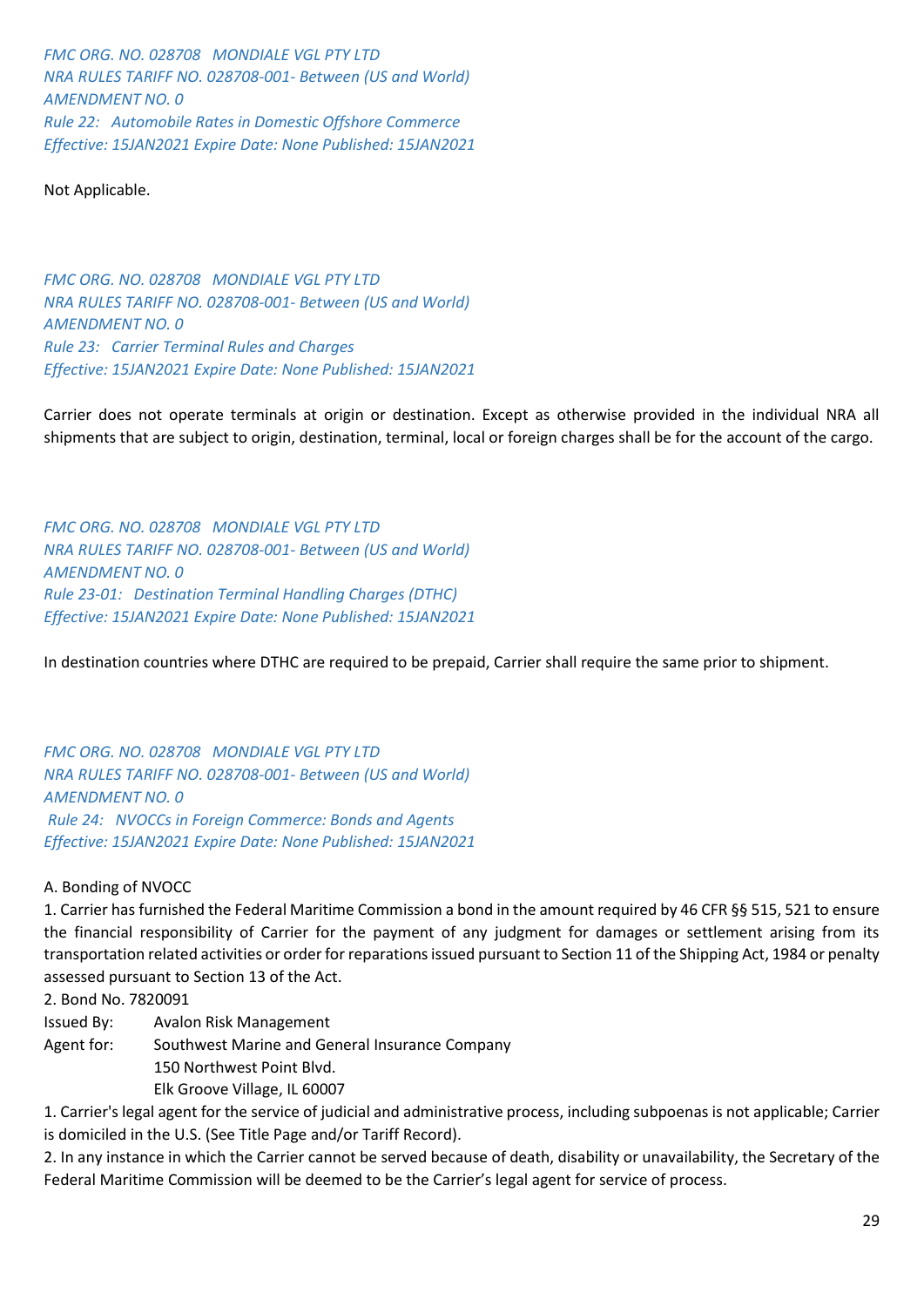3. Service of administrative process, other hand subpoenas, may be effected upon the Carrier by mailing a copy of the documents to be served by certified or registered mail, return receipt requested.

*FMC ORG. NO. 028708 MONDIALE VGL PTY LTD NRA RULES TARIFF NO. 028708-001- Between (US and World) AMENDMENT NO. 0 Rule 25: Certification of Shipper Status in Foreign Commerce Effective: 15JAN2021 Expire Date: None Published: 15JAN2021*

If the shipper or a member of a shipper's association tendering cargo to the Carrier is identified as an NVOCC, the carrier shall obtain documentation that the NVOCC has a tariff and a bond on file with the US Federal Maritime Commission as required by Sections 8 and 19 of the Shipping Acts of 1984 and 1998 before the Carrier accepts or transports cargo for the account of the NVOCC. A copy of the tariff rule published by the NVOCC and in effect under 46 CFR §§ 520 and 532 will be accepted by the Carrier as documenting the NVOCC's compliance with the FMC tariff and bonding requirements of the Acts.

*FMC ORG. NO. 028708 MONDIALE VGL PTY LTD NRA RULES TARIFF NO. 028708-001- Between (US and World) AMENDMENT NO. 0 Rule 26: Loyalty Contracts in Foreign Commerce Effective: 15JAN2021 Expire Date: None Published: 15JAN2021*

Not Applicable.

*FMC ORG. NO. 028708 MONDIALE VGL PTY LTD NRA RULES TARIFF NO. 028708-001- Between (US and World) AMENDMENT NO. 0 Rule 27: Definitions Effective: 15JAN2021 Expire Date: None Published: 15JAN2021* 

## AW – all water

CARRIER - means publishing carrier.

CONSIGNOR, CONSIGNEE OR SHIPPER - include the authorized representatives or agents of such "consignor," "consignee," or "shipper."

CONTAINER FREIGHT STATION (CFS) - (Service Code S) -

a) At Origin - The location designated by the carrier where the carrier will receive cargo to be packed into containers by the carrier, or his agent.

b) At Destination - The location designated by the carrier for the delivery of containerized cargo to be unpacked from said containers.

CONTAINER LOAD - (CL) - Means all cargo tendered to carrier in shipper-loaded containers.

CONTAINER YARD - The term "Container Yard" (CY) (Service Code Y), means the location where carrier receives or delivers cargo in containers.

CONTROLLED TEMPERATURE - means the maintenance of a specific temperature or range of temperatures in carrier's trailers.

DRY CARGO - means cargo other than that requiring temperature control.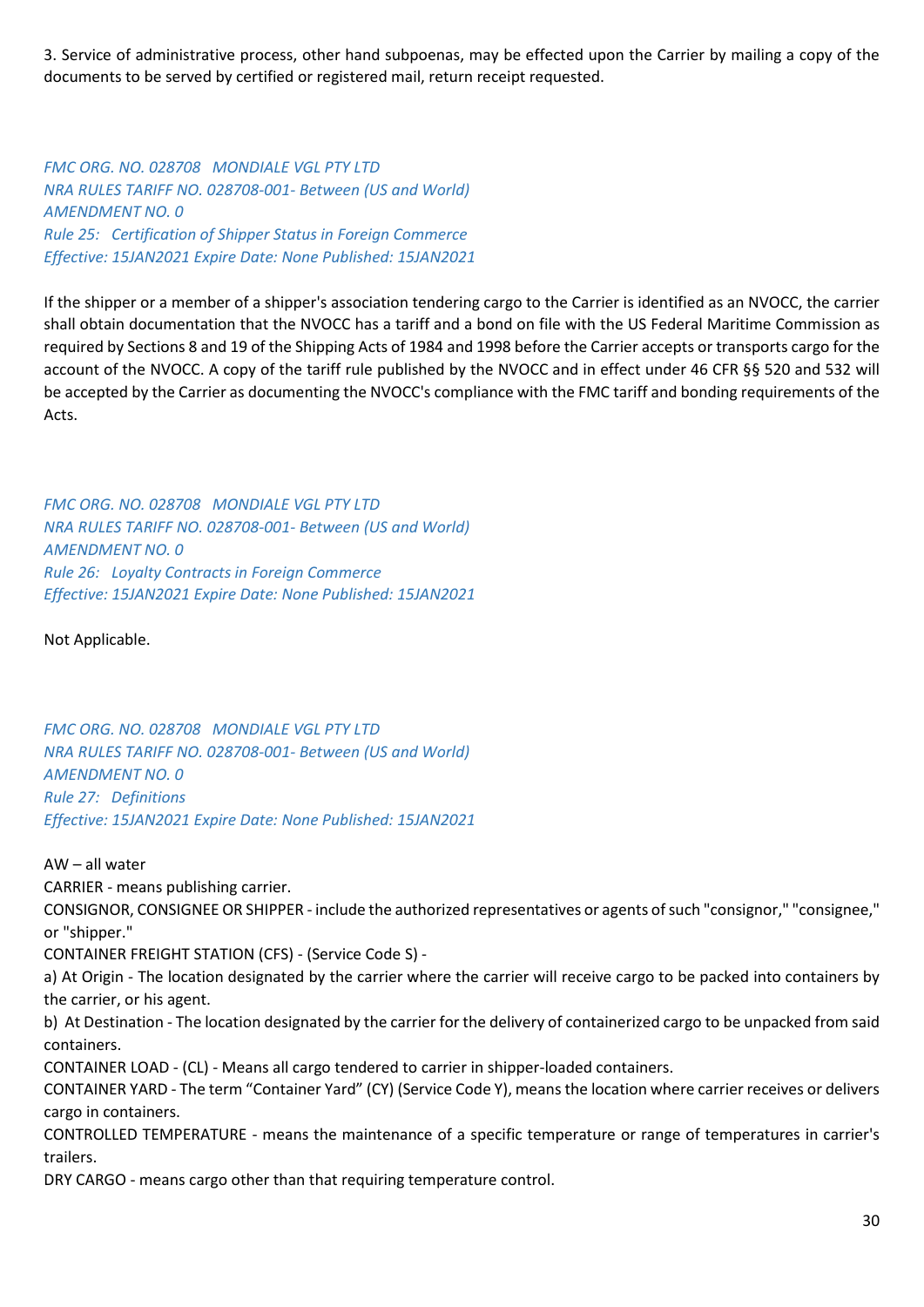IN PACKAGES - shall include any shipping form other than "in bulk," "loose," "in glass or earthenware, not further packed in other containers" or "skids"

KNOCKED DOWN (KD) - means that an article must be taken apart, folded or telescoped in such a manner as to reduce its bulk at lest 33 1/3 percent from its normal shipping cubage when set up or assembled.

KNOCKED DOWN FLAT (KDF) - means that an article must be taken apart, folded or telescoped in such a manner as to reduce its bulk at least 66 2/3 percent from its normal shipping cubage when set up or assembled.

LESS THAN CONTAINER LOAD (LTL) - means all cargo tendered to carrier not in shipper-loaded/stuffed containers.

LOADING OR UNLOADING - means the physical placing of cargo into or the physical removal of, cargo from containers.

MIXED SHIPMENT - means a shipment consisting of articles described in and rated under two or more NRAs.

MOTOR CARRIER - means U.S. Motor Carrier or Motor Carriers.

NVOCC SERVICE ARRANGEMENT (NSA) means a written contract, other than a bill of lading or receipt, between one or more

NSA shippers and an individual NVOCC or two or more affiliated NVOCCs, in which the NSA shipper makes a commitment to provide a certain minimum quantity or portion of its cargo or freight revenue over a fixed time period, and the NVOCC commits to a certain rate or rate schedule and a defined service level. The NSA may also specify provisions in the event of nonperformance on the part of any party.

NSA SHIPPER - means a cargo owner, the person for whose account the ocean transportation is provided, the person to whom delivery

is to be made, a shippers' association, or an ocean transportation intermediary, as defined in section 3(17)(B) of the Act (46 U.S.C.

40102(16)), that accepts responsibility for payment of all applicable charges under the NSA.

NEGOTIATED RATE ARRANGEMENT (NRA) - means the written and binding arrangement between an NRA shipper and eligible NVOCC to provide specific transportation service for a stated cargo quantity, from origin to destination on and after receipt of the cargo by the Carrier or its agent (originating carrier in the case of through Transportation).

NESTED - means that three or more different sizes of the article or commodity must be enclosed each smaller piece within the next larger piece or three or more of the articles must be placed one within the other so that each upper article will not project above the lower article more than one third of its height.

NESTED SOLID - means that three or more of the articles must be placed one within or upon the other so that the outer side surfaces of the one above will be in contact with the inner side surfaces of the one below and each upper article will not project above the next lower article more than one-half inch.

NON-HAZARDOUS – means non-label cargo which is permitted stowage between decks or under deck (other than Magazine) under C.F.R. Title 46 – shipping, as amended from time to time, and such cargo will be rated in accordance with the rates applicable therefor as provided in the tariff item.

PDP – prior day pick up

ONE COMMODITY - means any or all of the articles described in anyone-NRA or NSA.

PACKING - covers the actual placing of cargo into the container as well as the proper stowage and securing thereof within the container.

PUBLISHING CARRIER - means MONDIALE VGL PTY LTD, a Non-Vessel Operating Common Carrier (NVOCC) licensed by the U.S. Federal Maritime Commission under FMC license and organization number 028708.

RAIL CARRIER - means U.S. rail carrier or rail carriers.

SHIPMENT - means a quantity of goods, tendered by one consignor on one bill of lading at one origin at one time in one or more containers for one consignee at one destination.

STUFFING - UNSTUFFING - means the physical placing of cargo into or the physical removal of cargo from carrier's containers.

REVENUE TON – means 1,000 kilos or 1 cubic meter as freight charges are assessed.

SOC – Shipper Owned Container

TLI – Tariff Line Item

SOTC – Shipper Owned Tank container

STUFFING - UNSTUFFING - means the physical placing of cargo into or the physical removal of cargo from carrier's containers.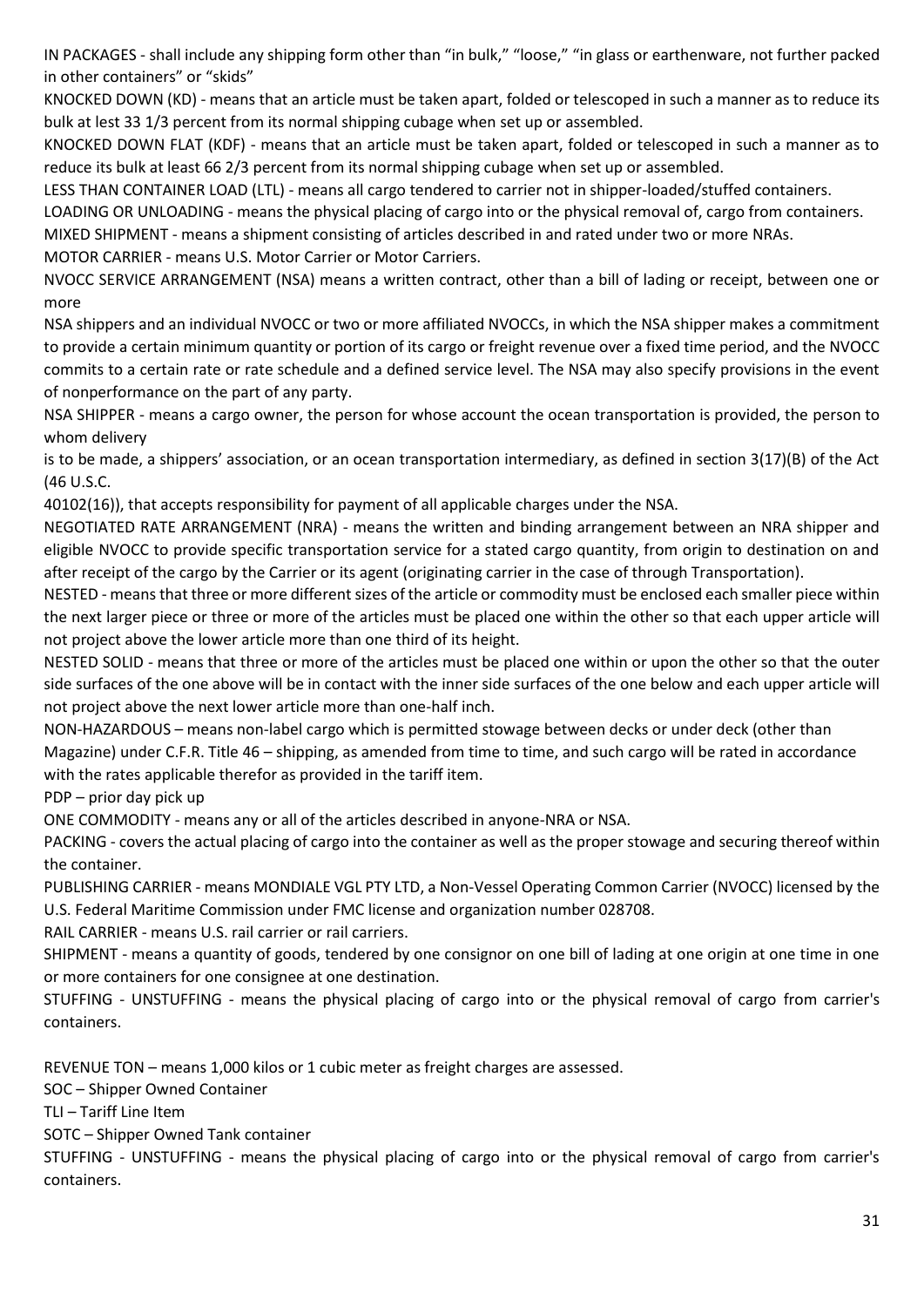THC – Terminal Handling Charge UNPACKING - covers the removal of the cargo from the container as well as the removal of all securing material not constituting a part of the container. VOCC – Vessel Operating Common Carrier WORKING DAY – means each calendar day, excepting Saturday, Sunday and Holidays, between 8:00 AM and 5:00 PM.

*FMC ORG. NO. 028708 MONDIALE VGL PTY LTD NRA RULES TARIFF NO. 028708-001- Between (US and World) Rule 28: Abbreviations, Codes & Symbols AMENDMENT NO. 0 Effective: 15JAN2021 Expire Date: None Published: 15JAN2021*

#### EXPLANATION OF ABBREVIATIONS

Ad Val Ad Valorem AI All Inclusive BF Board Foot or Board Feet B/L Bill of Lading BAF Bunker Adjustment Factor BM Board Measurement C Change in tariff Item CAF Currency Adjustment Factor CBM, CM or M3 Cubic Meter CC Cubic Centimeter CFS Container Freight Station CFT Cubic Foot or Cubic Feet CLD Chilled CM Centimeter CU Cubic CWT Cubic Weight CY Container Yard D Door DDC Destination Delivery Charge E Expiration ET Essential Terms Etc Et Cetera FAK Freight All Kinds FAS Free Alongside Ship FB Flat Bed FCL Full Container Load FEU Forty Foot Equivalent Unit FI Free In FIO Free In and Out FIOS Free In, Out and Stowed FO Free Out FOB Free On Board FMC Federal Maritime Commission FR Flat Rack Ft Feet or Foot GOH Garment on Hanger

H House HAZ Hazardous I New or Initial Tariff Matter K/D Knocked Down KDF Knocked Down Flat Kilos Kilograms K/T Kilo Ton LCL or LTL Less than Container Load LS Lumpsum L/T Long Ton (2240 Lbs) M Measure Max Maximum MBF or MBM 1,000 Feet Board Measure Min Minimum MM Millimeter MQC Minimum Quantity Commitment N/A Not Applicable NRA Negotiated Rate Arrangements NSA NVOCC Service Arrangements NHZ Non-Hazardous NOS Not otherwise specified OT Open Top P Pier Pkg Package or Packages PRC People's Republic of China PRVI Puerto Rico and U.S. Virgin Islands R Reduction RE Reefer / Refrigerated R/T Revenue Ton RY Rail Yard SL&C Shipper's Load and Count Sq. Ft Square Foot or Square Feet S/T Short Ton (2000 lbs.) SU or S/U Set Up TEU Twenty Foot Equivalent Unit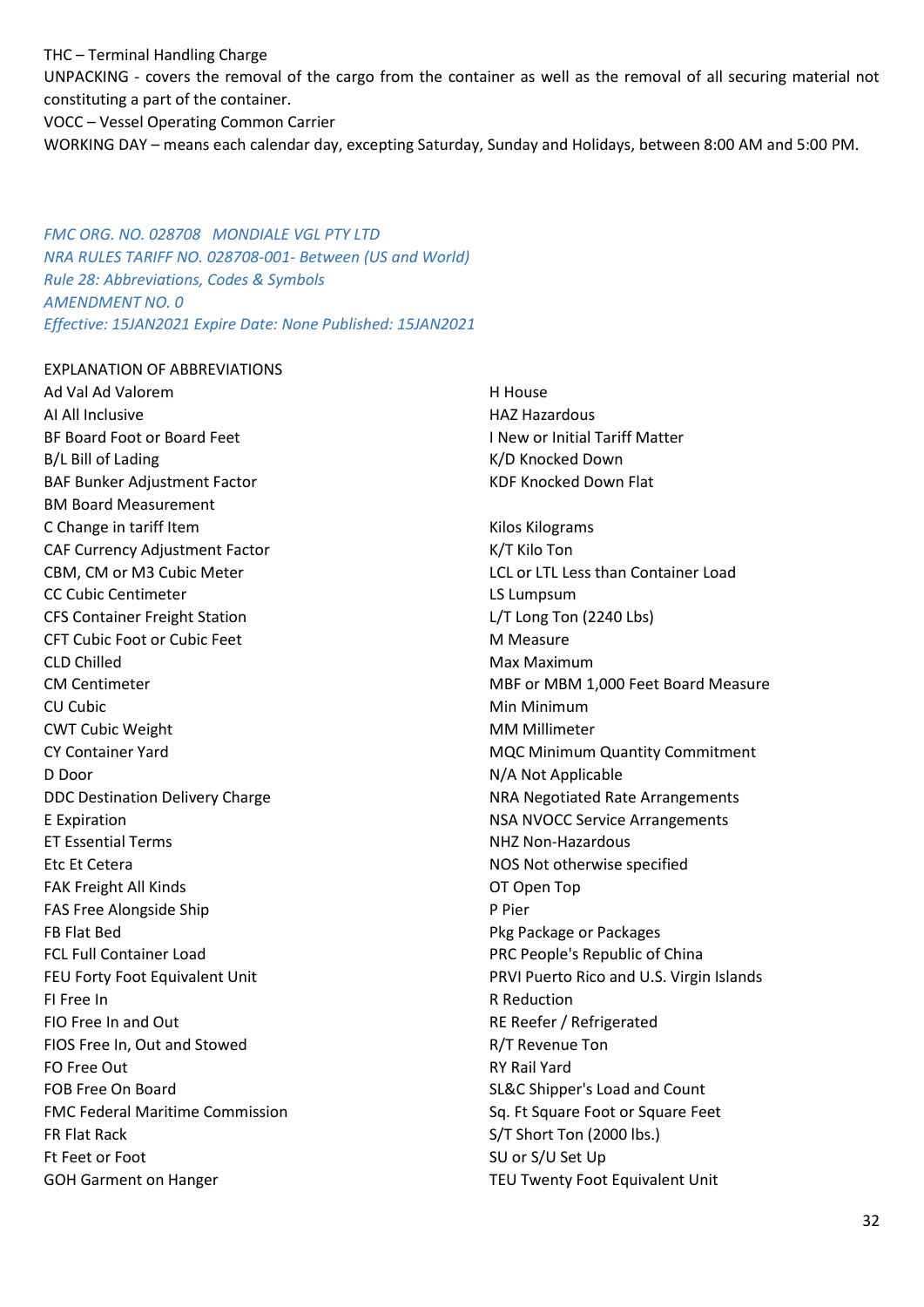THC Terminal Handling Charge TRC Terminal Receiving Charge USA United States of America USD United States Dollars VEN Ventilated

VIZ Namely VOL Volume W Weight W/M Weight/Measure

*FMC ORG. NO. 028708 MONDIALE VGL PTY LTD NRA RULES TARIFF NO. 028708-001- Between (US and World) AMENDMENT NO. 0 Rule 29: Access to Tariff Information Effective: 15JAN2021 Expire Date: None Published: 15JAN2021*

This tariff is published on the Internet web site of MONDIALE VGL PTY LTD at: [www.mondialevgl.com](http://www.mondialevgl.com/) Interested parties should contact Mr. Ed Conway by email at: [econway@mondialevgl.com](mailto:econway@mondialevgl.com) concerning access to Carrier's tariff.

Please refer to the tariff profile or title page for additional contact information.

*FMC ORG NO. 028708-001: MONDIALE VGL PTY LTD NRA RULES TARIFF NO. 028708-001 Amendment No.: 0 Rule 30: Container Weight Regulations (SOLAS) Effective: 15JAN2021 Expires: NONE Published: 15JAN2021*

1. Upon tender of cargo to Carrier Shipper shall provide to Carrier a Shipper Actual Gross Mass Weight Verification ("VGM") which meets the requirements of the International Maritime Organization (IMO) per its Guidelines relating to the Safety of Life at Sea Convention (SOLAS) for the export of containerized cargo.

2. If a Shipper does not provide a satisfactory VGM to Carrier prior to tendering the cargo to Carrier, Carrier has the right to refuse to accept such cargo until one is provided to Carrier or if Carrier does accept container(s) from Shipper it may lawfully opt to not deliver the container(s) to the ocean terminals for loading on a vessel until it does receive a satisfactory VGM.

3. At Carrier's sole option, Carrier can arrange to obtain a VGM on Shipper's behalf provided that Carrier agrees to do so in writing and by Shipper providing an executed written authorization for Carrier to do so in a format acceptable to Carrier whereby Carrier agrees to act as an agent on Shipper's behalf solely for that purpose. Accepting that function shall not otherwise alter Carrier's relationship as an independent contractor as Carrier. In the event that Carrier agrees to provide this service Carrier shall charge Shipper a VGM fee as stated in each individual NRA.

4. VGM's provided by the Shipper to Carrier shall have been obtained from either Method 1 as described by SOLAS, which requires that the full container load was weighed after it was packed, and/or Method 2 which requires weighing all the cargo and contents of the container and adding the tare weight of the container as indicated on the door of the container. 5. Whether Method 1 or Method 2 is utilized by the Shipper, for the shipper's weight verification to be compliant with the SOLAS requirement, it must be "signed", meaning a specific person representing the shipper is named and identified as having verified the accuracy of the weight calculation on behalf of the shipper. Identification of the person signing requires that their full name, address, and phone number/e-mail address be provided.

6. Method 2 shall not be allowed by Carrier for scrap metal, un-bagged grain and other cargo in bulk "that "do not easily lend themselves to individual weighing of the items to be packed in the container."

7. Carrier will not accept estimates of weight, and the weighing equipment used must meet national certification and calibration requirements. Further, the party packing the container cannot use the weight somebody else has provided,